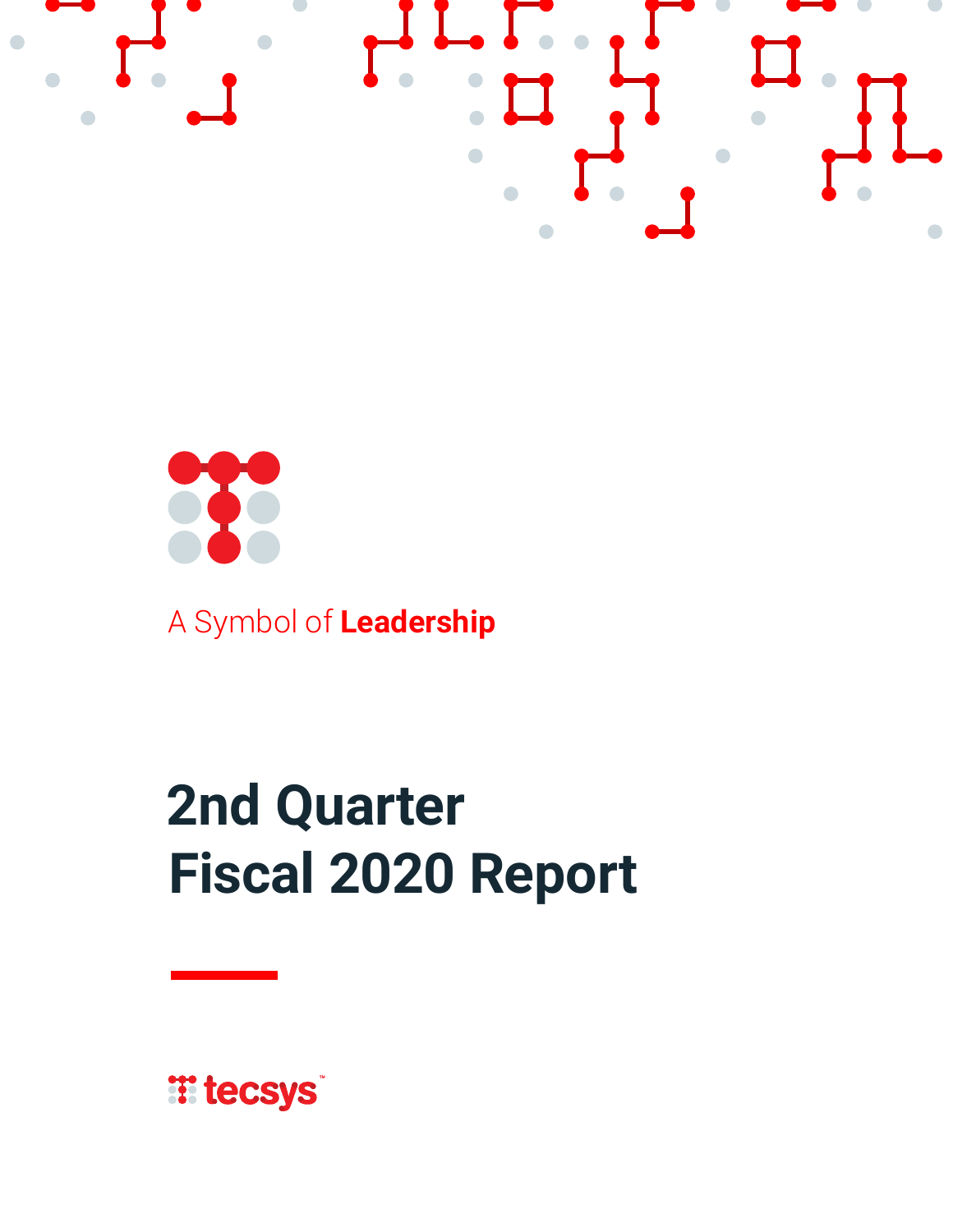# **Management's Discussion and Analysis of Financial Condition and Results of Operations dated December 4, 2019**

The following discussion and analysis should be read in conjunction with the Condensed Interim Consolidated Financial Statements of Tecsys Inc. (the "Company") and Notes thereto, which are included in this document, and the annual report for the year ended April 30, 2019. The Company's second quarter of fiscal year 2020 ended on October 31, 2019. Additional information about the Company, including copies of the continuous disclosure materials such as the annual information form and the management proxy circular are available through the SEDAR Website at http://www.sedar.com.

The accompanying unaudited condensed interim consolidated financial statements of the Company have been prepared by and are the responsibility of the Company's management.

This document and the condensed interim consolidated financial statements are expressed in Canadian dollars unless it is otherwise indicated. The Company and its subsidiaries functional currency is the Canadian dollar with the exception of Danish subsidiaries (Danish kroner).

# **Overview**

Tecsys is a global provider of supply chain solutions that equip organizations with industry-leading services and tools to achieve operational success. Tecsys' solutions are designed to create clarity out of the complex supply chain challenges facing organizations today. Tecsys solutions include warehouse management, distribution and transportation management, supply management at pointof-use, distributed order management, as well as financial management and analytics solutions.

Customers running on Tecsys' Itopia® supply chain platform are confident knowing they can execute, day in and day out, regardless of business fluctuations or changes in technology. As their businesses grow more complex, organizations operating a Tecsys platform can adapt and scale to business needs or size, expand and collaborate with customers, suppliers and partners as one borderless enterprise, and transform their supply chains at the speed that their growth demands. From demand planning to demand fulfillment, Tecsys puts power into the hands of both front-line workers and back office planners, helping business leaders focus on the future of their products, services and people, not on their operational challenges.

Tecsys is the market leader in North America for supply chain solutions for health systems and hospitals. Over 1,000 small, mid-size and large customers trust their supply chains to Tecsys in the healthcare, service parts, third-party logistics, retail and general wholesale high-volume distribution industries.

With the acquisition of OrderDynamics Corporation on November 14, 2018, Tecsys has added major customers in the retail industry located in Canada, the U.S., Europe and Australia. With the acquisition of PCSYS A/S on February 1, 2019, Tecsys has added hundreds of customers in the manufacturing, retail and logistics industries, most of which are based in Europe. Please refer to the 2019 annual report for a full description of these business acquisitions.

# **Quarterly Selected Financial Data**

(Quarterly data are unaudited)

In thousands of Canadian dollars, except per share data

|                                                    | 2020   |        |        | 2019    |        |            |         | 2018   |
|----------------------------------------------------|--------|--------|--------|---------|--------|------------|---------|--------|
|                                                    | Q2     | Q1     | Q4     | Q3      | Q2     | Q1         | Q4      | Q3     |
| Total Revenue                                      | 26 008 | 24 250 | 23 191 | 18792   | 18 184 | 16 28 2    | 18908   | 17 227 |
| Profit (Loss)                                      | 1404   | (267)  | 79     | (1.429) | 596    | 13         | 1802    | 722    |
| Comprehensive Income (Loss)                        | 1439   | (488)  | (143)  | (1307)  | 552    | 63         | 1493    | 1057   |
| Adjusted EBITDA <sup>1</sup>                       | 3677   | 1995   | 684    | (98)    | 1654   | 536        | 2 3 0 7 | 1312   |
| <b>Basic and Diluted Earnings per Common Share</b> | 0.11   | (0.02) | 0.01   | (0.11)  | 0.05   | <b>NIL</b> | 0.13    | 0.06   |

In the second quarter of fiscal 2020, the Company recorded \$0.3 million of stock-based compensation expense and a \$0.2 million cost for the fair value of contingent consideration to be paid for PCSYS. This change in the fair value of the contingent consideration resulted from strong financial performance of PCSYS that increased contingent consideration expected to be paid to the sellers (Earnout). The Earnout period ended on September 30, 2019 and is the only Earnout period associated with the acquisition. The above amounts had a negative impact on Profit and no impact on Adjusted EBITDA<sup>1</sup> as these items are excluded from Adjusted EBITDA<sup>1</sup>. Adjusted EBITDA<sup>1</sup> was positively impacted by a quarterly sequential improvement from OrderDynamics, which achieved slightly positive Adjusted EBITDA<sup>1</sup> in the second quarter of fiscal 2020. Adjusted EBITDA<sup>1</sup> was also positively impacted by \$0.3 million resulting from the implementation of International Financial Reporting Standard No. 16 - "Leases". See further discussion under Change in Accounting Policies.

In the first quarter of fiscal 2020, the Company recorded \$0.4 million of restructuring costs related to acquisition integration (primarily severance) and \$0.2 million stock-based compensation expense. This had a negative impact on Profit and no impact on Adjusted EBITDA<sup>1</sup> as these items are excluded from Adjusted EBITDA<sup>1</sup>. Adjusted EBITDA<sup>1</sup> was positively impacted by \$0.3 million resulting from the implementation of International Financial Reporting Standard No. 16 - "Leases". See further discussion under Change in Accounting Policies.

<sup>1&</sup>lt;br>1 Refer to section at end of MD&A titled "Non-IFRS Performance Measure"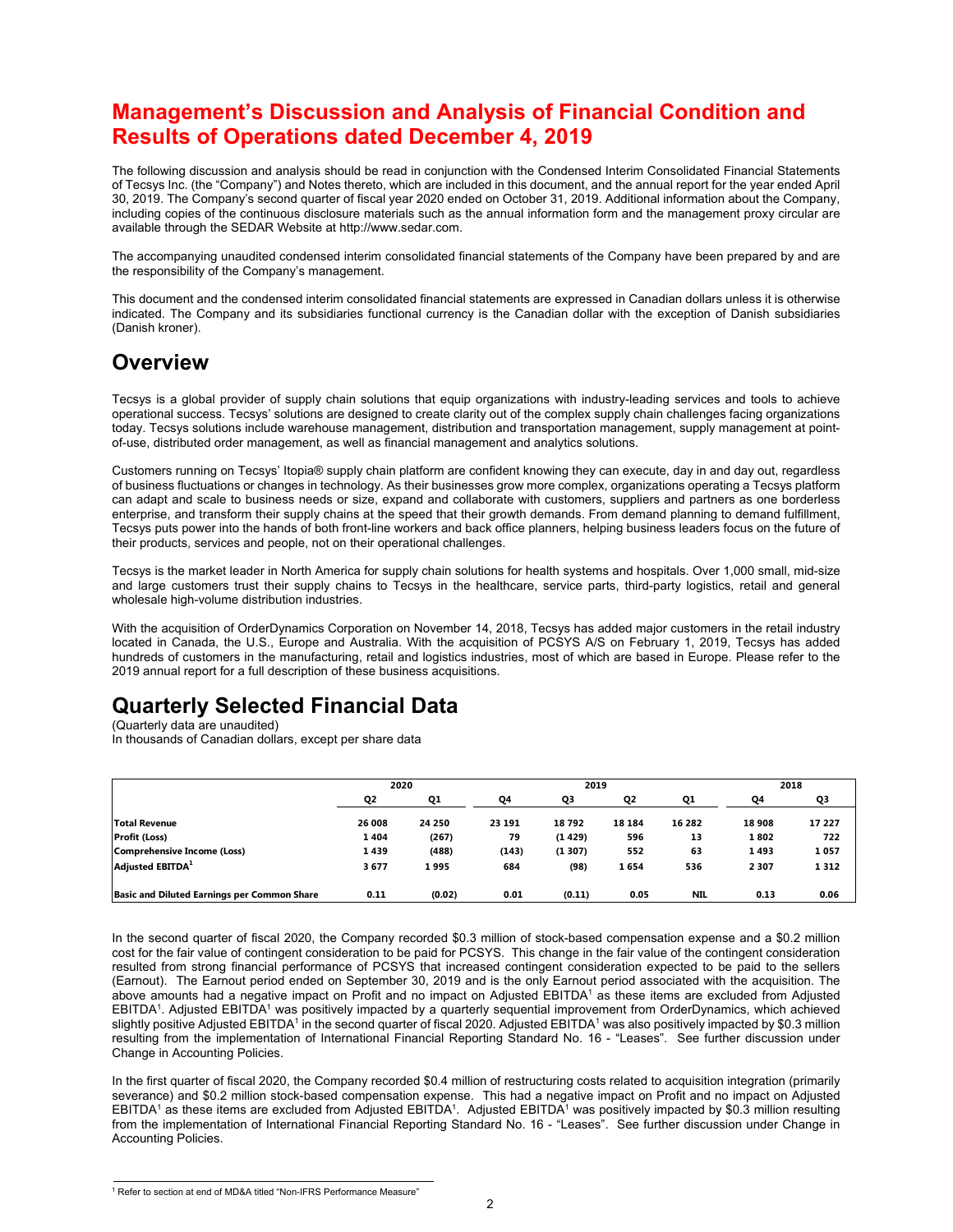In the fourth quarter of fiscal 2019, the Company recorded \$0.5 million of costs related to the acquisitions of OrderDynamics and PCSYS and \$0.1 million related to stock-based compensation expense. This had a negative impact on Profit. Also, included in the fourth quarter of fiscal 2019 is the loss related to OrderDynamics of \$1.1 million. This had a negative \$1.1 million impact on Profit and a negative \$0.9 million impact on Adjusted EBITDA<sup>1</sup>. The total of the above items had a \$1.7 million negative impact on Profit and a \$0.9 million negative impact on Adjusted EBITDA<sup>1</sup> in the fourth quarter of fiscal 2019. The decline in our organic perpetual license revenue in the fourth quarter was influenced by a shift to SaaS subscription bookings<sup>2</sup>. During the fourth quarter of fiscal 2019, approximately 60% of our software product bookings<sup>2</sup> were SaaS compared to 4% in the fourth quarter of fiscal 2018. This had a material impact on Profit and Adjusted EBITDA<sup>1</sup> in the fourth quarter as these bookings<sup>2</sup> result in revenue recognition over the coming years (typically five-year contracts recognized rateably) as opposed to up front revenue recognition for perpetual license bookings<sup>2</sup>.

In the third quarter of fiscal 2019, the Company recorded \$0.8 million of costs related to the acquisitions of OrderDynamics and PCSYS and \$0.1 million related to stock-based compensation expense. This had a negative impact on Profit and Comprehensive Loss. Also, included in the third quarter of fiscal 2019 is the loss related to OrderDynamics of \$0.7 million. This had a negative \$0.7 million impact on Profit and Comprehensive Loss and a negative \$0.6 million impact on Adjusted EBITDA<sup>1</sup>. Additionally, the third quarter of fiscal 2019 included non-recurring marketing rebranding program costs of \$0.4 million. This had a negative impact on Profit, Comprehensive Loss and Adjusted EBITDA<sup>1</sup>. The total of the above items had a \$2.0 million negative impact on Profit and Comprehensive Loss and a \$1.0 million negative impact on Adjusted EBITDA<sup>1</sup> in the third quarter of fiscal 2019.

In the fourth quarter of fiscal 2018, the Company recorded \$0.1 million of Canadian federal non-refundable research and development tax credit and \$0.9 million of deferred tax recovery. This had a positive impact on Profit and Comprehensive Income in that period.

# **Results of Operations**

*Three months ended October 31, 2019 compared to three months ended October 31, 2018* 

### **Revenue**

Total revenue for the second quarter ended October 31, 2019 increased to \$26.0 million, \$7.8 million or 43% higher, compared to \$18.2 million for the same period of fiscal 2019. The OrderDynamics and PCSYS acquisitions contributed \$6.9 million in revenue while organic revenue was up \$1.0 million or 5%. The U.S. dollar averaged CA\$1.3238 in the second quarter of fiscal 2020 in comparison to CA\$1.3032 in the second quarter of fiscal 2019. Approximately 55% (2019 – 61%) of the Company's revenues were generated in U.S. dollars during the second quarter of fiscal 2020. In comparison to the second quarter of fiscal 2019, the stronger U.S. dollar gave rise to a favorable revenue variance of \$0.3 million. The stronger U.S. dollar impacted cost of sales and operating expenses unfavorably by approximately \$0.1 million in the second quarter of fiscal 2020 as compared to the second quarter of fiscal 2019.

Overall total contract bookings<sup>2</sup> amounted to \$27.9 million in the second quarter of fiscal 2020, an increase of 72% in comparison to \$16.2 million for the same period last year. The increase was primarily the result of OrderDynamics and PCSYS bookings<sup>2</sup> in the second quarter of fiscal 2020 along with a 17% increase in organic bookings<sup>2</sup> compared to the same quarter last year. During the second quarter of fiscal 2020, the Company signed 10 new accounts with a total contract value of \$15.6 million compared to 6 new accounts with a total contract value of \$1.3 million in the second quarter of fiscal 2019.

Proprietary products revenue, defined as internally developed products including proprietary software and hardware technology products decreased to \$1.7 million in the second quarter of fiscal 2020, \$0.7 million or 30% lower in comparison to \$2.5 million for the same period last year. The decline was driven by lower organic perpetual license revenue which was influenced by a shift to SaaS subscription bookings<sup>2</sup>. In the second quarter of fiscal 2020, SaaS subscription bookings<sup>2</sup> (measured on an Annual Recurring Revenue basis<sup>2</sup>) were \$2.4 million compared to \$0.1 million in the second quarter of fiscal 2019. Perpetual license bookings<sup>2</sup> in the second quarter of fiscal 2020 were \$1.4 million compared to \$2.1 million in the second quarter of fiscal 2019.

Third party products revenue increased to \$3.6 million, up \$2.2 million or 165% in the second quarter of fiscal 2020 in comparison to \$1.4 million for the same period last year. The increase was the result of the acquisition of PCSYS, which contributed \$2.4 million offset by a slight decline in the organic business.

Cloud, maintenance and subscription revenue increased to \$10.1 million, up \$3.2 million or 47%, in the second quarter of fiscal 2020 in comparison to \$6.8 million for the same period last year. The increase is the result of \$2.3 million of contribution from the acquisitions of OrderDynamics and PCSYS as well as \$0.9 million or 13% growth in our organic business, driven primarily by SaaS. Total Annual Recurring Revenue<sup>2</sup> at October 31, 2019 is \$40.5 million compared to \$27.6 million at October 31, 2018 and up \$2.2 million from \$38.3 million at July 31, 2019. A significant amount of Annual Recurring Revenue (ARR)<sup>2</sup> is denominated in currencies other than Canadian Dollars. As a result, movements in exchange rates will have an impact on ARR<sup>2</sup>. During the second quarter of fiscal 2020, exchange movements had an immaterial impact on ARR.

Professional services revenue increased to \$10.2 million, up \$3.2 million or 47%, in the second quarter of fiscal 2020 in comparison to \$6.9 million for the same period last year. The organic business contributed \$1.5 million of the increase (up 22% from the same period last year). The increase in professional services revenue from the organic business results from the accumulation of professional services backlog over the previous quarters. Acquisitions of OrderDynamics and PCSYS contributed \$1.7 million of the overall professional services increase. Professional Services Bookings<sup>2</sup> in the quarter were \$9.7 million compared to \$11.7 million in the second quarter of fiscal 2019 and \$7.4 million in the first quarter of fiscal 2020. The significant bookings<sup>2</sup> in the second quarter of fiscal 2019 included a \$3.5 million multi-year order to roll out a hospital network.

# **Cost of Revenue**

Total cost of revenue increased to \$13.0 million, up \$4.3 million or 49%, in the second quarter of fiscal 2020, in comparison to \$8.7 million for the same period in fiscal 2019. The increase is primarily attributable to higher services costs of \$3.0 million and higher product costs of \$1.4 million.

1 Refer to section at end of MD&A titled "Non-IFRS Performance Measure"

<sup>&</sup>lt;sup>2</sup> Refer to section at end of MD&A titled "Key Performance Indicators"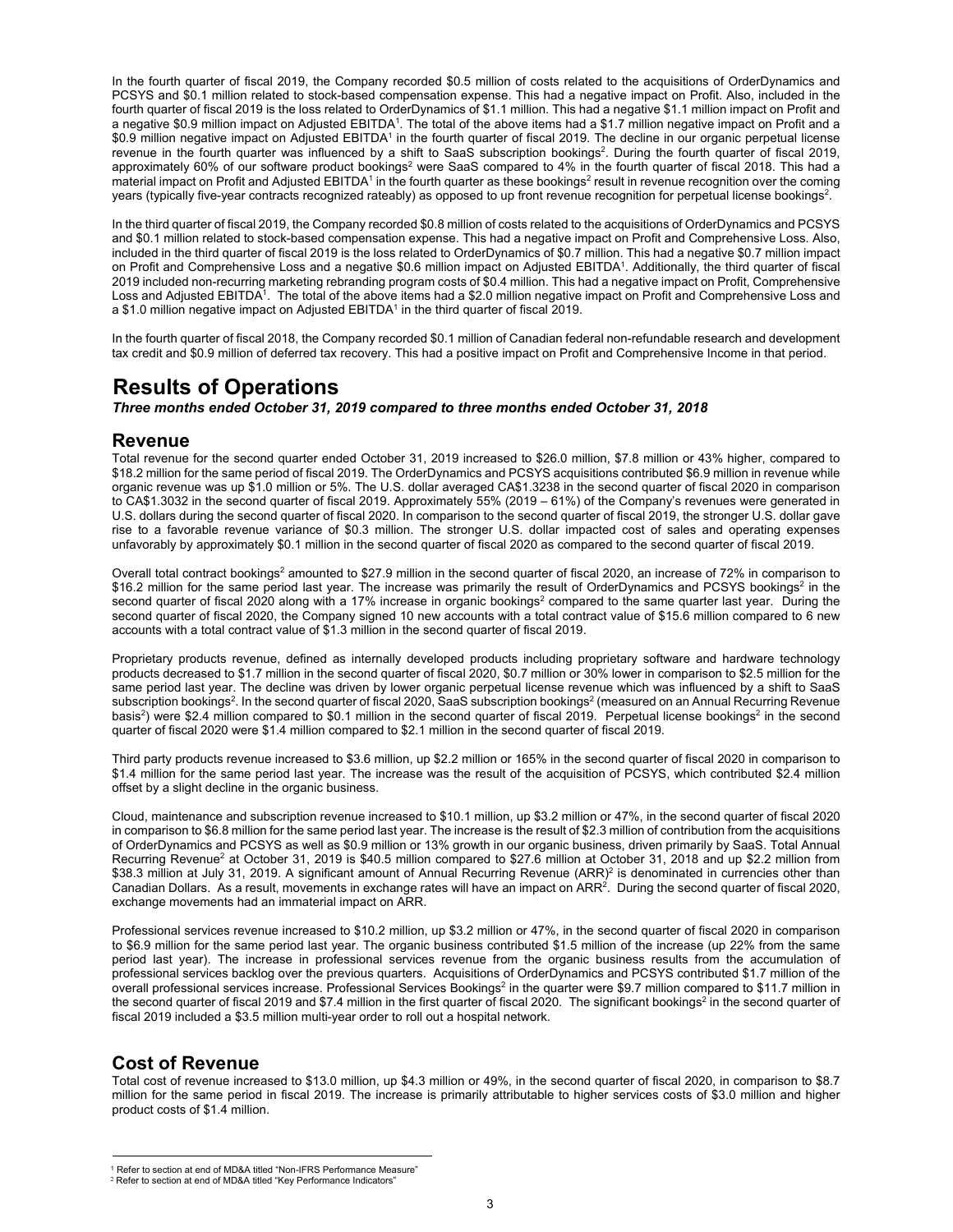The cost of products increased to \$2.8 million, up \$1.4 million or 104%, in the second quarter of fiscal 2020 in comparison to \$1.4 million for the same period last year. The increase is mainly due to the acquisition of PCSYS, which had an impact of \$1.9 million related to the sale of hardware, partially offset by a decrease in cost of products from the organic business of \$0.4 million.

The cost of services increased to \$9.7 million, up \$3.0 million or 45%, in the second quarter of fiscal 2020 in comparison to \$6.7 million for the same period last year. The increase is primarily the result of the acquisitions of OrderDynamics and PCSYS, which contributed \$2.0 million including \$0.2 million of intangible amortization. Organic cost of services increased primarily as a result of direct costs associated with higher revenue. The cost of services includes tax credits of \$0.3 million for the second quarter of fiscal 2020 in comparison to \$0.5 million in the second quarter of fiscal 2019.

# **Gross Profit**

Gross profit increased to \$13.1 million, up \$3.5 million or 37%, in the second quarter of fiscal 2020 in comparison to \$9.5 million for the same period last year. This is mainly attributable to higher service margin of \$3.5 million. Total gross profit percentage in the second quarter of fiscal 2020 was 50% compared to 52% in the same period of fiscal 2019.

Services gross profit during the second quarter of fiscal 2020 increased by \$3.5 million to \$10.5 million in comparison to \$7.1 million for the same period last year**.** Services gross profit was 52% in the second quarter of fiscal 2020 in comparison to 51% for the same period last year.

The products margin increased by \$0.1 million in the second quarter of fiscal 2020 compared to the same period last year. This was the result of PCSYS products margin which was partially offset by lower license revenue from the organic business and was directly impacted by the shift to SaaS bookings<sup>2</sup> noted above.

# **Operating Expenses**

Total operating expenses for the second quarter of fiscal 2020 increased to \$10.8 million, higher by \$2.2 million or 25%, compared to \$8.7 million for the same period last year. The acquisitions of OrderDynamics and PCSYS contributed \$2.1 million of the increase. The most notable differences between the second quarter of fiscal 2020 in comparison with the same period in fiscal 2019 are as follows:

- Sales and marketing expenses increased to \$4.8 million, \$0.7 million higher than the comparable quarter last year. The acquisitions of OrderDynamics and PCSYS contributed to \$0.7 million of the increase while the organic business has remained flat primarily due to lower marketing program expenses offset by higher personnel costs including commissions.
- General and administrative expenses increased to \$2.4 million, \$0.5 million higher than the comparable quarter last year. The acquisitions of OrderDynamics and PCSYS contributed \$0.3 million, which includes a \$0.2 million fair value adjustment on the contingent consideration (Earnout) expected to be paid for the acquisition of PCSYS. As mentioned previously, the Earnout period ended on September 30, 2019 and is the only Earnout period associated with the acquisition. Stock-based compensation costs accounted for \$0.2 million of the overall increase in general and administrative expenses in the quarter compared to the same period last year.
- Net R&D expenses increased to \$3.6 million, \$1.0 million higher than the comparable quarter last year. The acquisitions of OrderDynamics and PCSYS contributed for \$1.1 million of the increase, offset by slightly lower expenses from the organic business. The Company recorded \$0.5 million of refundable and non-refundable R&D and e-business tax credits in the second quarter of fiscal 2020 compared to \$0.5 million for the same quarter in the prior year. The Company amortized deferred development costs and other intangible assets of \$0.2 million in the second quarter of fiscal 2020 compared to \$0.3 million for the same quarter in the prior year. Additionally, the Company deferred \$0.2 million of development costs in the second quarter of fiscal 2020 compared to \$nil in the same period of last year.

# **Profit (loss) from Operations**

The Company recorded a profit from operations of \$2.2 million in the second quarter of fiscal 2020 in comparison to \$0.8 million for the same period in fiscal 2019. Contributing to the increase in profit is higher professional services and cloud, maintenance and subscription margin and profit from PCSYS partially offset by stock-based compensation, fair value adjustment on the contingent consideration Earnout of PCSYS, increased operating expenses and the decrease in license revenue mentioned previously. The Company is seeing increased software as a service (SaaS) bookings<sup>2</sup>. This had an impact on operating profit in the current period and will continue to affect operating profit in the medium term.

# **Net Finance costs (income)**

In the second quarter of fiscal 2020, the Company recorded \$0.3 million in net finance costs in comparison to net finance income of \$49,000 for the comparable quarter last year. These costs in the current period relate primarily to \$0.3 million from interest expense on long-term debt and interest expense resulting from new accounting under IFRS 16. See also Change in Accounting Policies.

# **Income Taxes**

In the second quarter of fiscal 2020, the Company recorded income tax expense of \$0.5 million in comparison to an income tax expense of \$0.3 million in the second quarter of fiscal 2019.

# **Profit (loss)**

The Company recorded a profit of \$1.4 million or \$0.11 per share in the second quarter of fiscal 2020 in comparison to a profit of \$0.6 million or \$0.05 per share in the second quarter of fiscal 2019.

 <sup>2</sup> Refer to section at end of MD&A titled "Key Performance Indicators"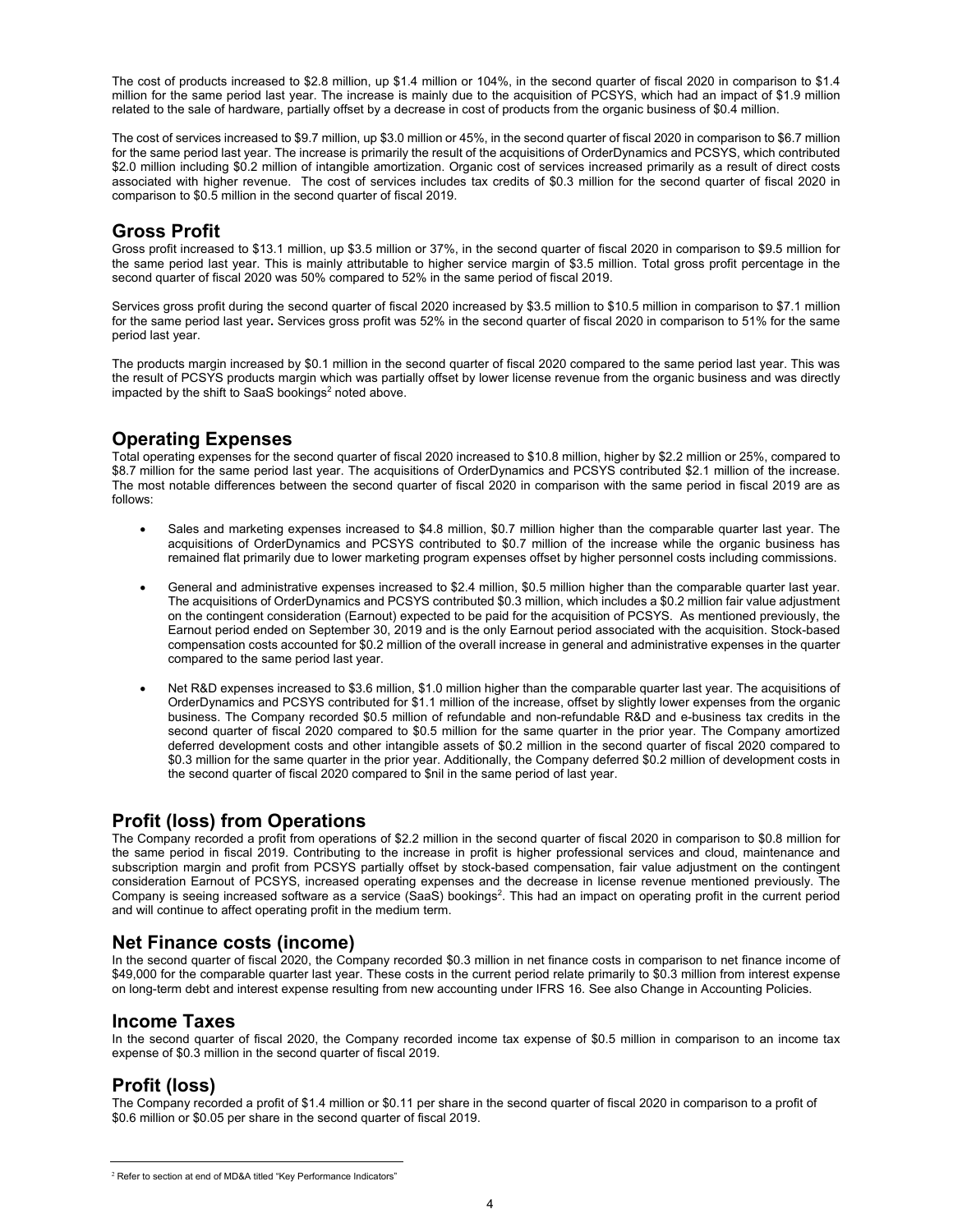# **Results of Operations**

*Six months ended October 31, 2019 compared to six months ended October 31, 2018* 

### **Revenue**

Total revenue for the six months ended October 31, 2019 increased to \$50.3 million, \$15.8 million or 46% higher, compared to \$34.5 million for the same period of fiscal 2019. The OrderDynamics and PCSYS acquisitions contributed \$12.5 million in revenue while organic revenue was up \$3.3 million or 10%. The U.S. dollar averaged CA\$1.3260 in the first half of fiscal 2020 in comparison to CA\$1.3039 in the first half of fiscal 2019. Approximately 55% (2019 – 62%) of the Company's revenues were generated in U.S. dollars during the first half of fiscal 2020. In comparison to the first half of fiscal 2019, the stronger U.S. dollars and the unfavorable variance of the Company's partial hedging of U.S. revenue in the first half of fiscal 2019 gave rise to a favorable revenue variance of \$0.8 million. The stronger U.S. dollar impacted cost of sales and operating expenses unfavorably by approximately \$0.2 million in the first half of fiscal 2020 as compared to the first half of fiscal 2019.

Overall total contract bookings<sup>2</sup> amounted to \$41.9 million in the first half of fiscal 2020, an increase of 56% in comparison to \$26.9 million for the same period last year. The increase was primarily the result of OrderDynamics and PCSYS bookings<sup>2</sup> in the first half of fiscal 2020 with organic bookings<sup>2</sup> contributing 7% of the increase. During the first half of fiscal 2020, the Company signed 18 new accounts with a total contract value of \$19.0 million compared to 9 new accounts with a total contract value of \$3.2 million in the first half of fiscal 2019.

Proprietary products revenue, defined as internally developed products including proprietary software and hardware technology products, decreased to \$2.2 million in the first half of fiscal 2020, \$1.6 million or 43% lower in comparison to \$3.8 million for the same period last year. The decline was driven by lower organic perpetual license revenue which was influenced by a shift to SaaS subscription bookings<sup>2</sup>. In the first half of fiscal 2020, SaaS subscriptions bookings<sup>2</sup> (measured on an Annual Recurring Revenue basis<sup>2</sup>) were \$2.7 million compared to \$0.1 million in the first half of fiscal 2019. Perpetual license bookings<sup>2</sup> in the first half of fiscal 2020 were \$1.8 million compared to \$3.1 million in the first half of fiscal 2019.

Third party products revenue increased to \$7.2 million, up \$4.4 million or 158% in the first half of fiscal 2020 in comparison to \$2.8 million for the same period last year. The increase was the result of the acquisition of PCSYS, which contributed \$4.5 million and was slightly offset by a decrease in the organic business.

Cloud, maintenance and subscription revenue increased to \$19.8 million, up \$6.0 million or 44%, in the first half of fiscal 2020 in comparison to \$13.8 million for the same period last year. The increase is the result of \$4.5 million of contribution from the acquisitions of OrderDynamics and PCSYS as well as \$1.5 million or 11% growth in our organic business, driven primarily by SaaS. Total Annual Recurring Revenue at October<sup>2</sup> 31, 2019 is \$40.5 million compared to \$27.6 million at October 31, 2018. A significant amount of Annual Recurring Revenue (ARR)<sup>2</sup> is denominated in currencies other than Canadian Dollars. As a result, movements in exchange rates will have an impact on ARR<sup>2</sup>. During the first half of fiscal 2020, exchange movements had a \$0.5 million negative impact on ARR.

Professional services revenue increased to \$19.9 million, up \$6.9 million or 53%, in the first half of fiscal 2020 in comparison to \$13.0 million for the same period last year. The organic business contributed \$4.0 million of the increase (up 30% from the same period last year). The significant increase in professional services revenue from the organic business results from the accumulation of professional services backlog over the previous quarters. Acquisitions of OrderDynamics and PCSYS contributed \$3.0 million of the overall professional services increase. Professional Services Bookings<sup>2</sup> in the first half of fiscal 2020 were \$17.1 million compared to \$17.5 million in the first half of fiscal 2019.

# **Cost of Revenue**

Total cost of revenue increased to \$25.7 million, up \$8.3 million or 48%, in the first half of fiscal 2020, in comparison to \$17.4 million for the same period in fiscal 2019. The increase is primarily attributable to higher services costs of \$5.1 million and higher product costs of \$3.1 million.

The cost of products increased to \$5.8 million, up \$3.1 million or 118%, in the first half of fiscal 2020 in comparison to \$2.6 million for the same period last year. The increase is mainly due to the acquisition of PCSYS, which had an impact of \$3.5 million related to the sale of hardware, partially offset by lower cost of products from the organic business of \$0.4 million.

The cost of services increased to \$18.8 million, up \$5.1 million or 38%, in the first half of fiscal 2020 in comparison to \$13.7 million for the same period last year. The increase is primarily the result of the acquisitions of OrderDynamics and PCSYS, which contributed \$3.9 million including \$0.4 million of intangible amortization. Organic cost of services increased primarily as a result of direct costs associated with higher revenue. The cost of services includes tax credits of \$0.8 million for the first half of fiscal 2020 compared to \$1.0 million for the same period last year.

# **Gross Profit**

Gross profit increased to \$24.6 million, up \$7.5 million or 44%, in the first half of fiscal 2020 in comparison to \$17.1 million for the same period last year. This is mainly attributable to higher service margin of \$7.8 million offset by lower products margin of \$0.3 million. Total gross profit percentage in the first half of fiscal 2020 was 49% compared to 50% in the same period of fiscal 2019.

Services gross profit during the first half of fiscal 2020 increased by \$7.8 million to \$20.9 million in comparison to \$13.1 million for the same period last year**.** Services gross profit was 53% in the first half of fiscal 2020 in comparison to 49% for the same period last year.

The products margin decreased by \$0.3 million in the first half of fiscal 2020 compared to the same period last year primarily as a result of lower proprietary product revenue of \$1.6 million partially offset by higher third-party product contribution from PCSYS. The lower proprietary product revenue was primarily the result of lower license revenue and was directly impacted by the shift to SaaS bookings<sup>2</sup> noted above.

<sup>2</sup> Refer to section at end of MD&A titled "Key Performance Indicators"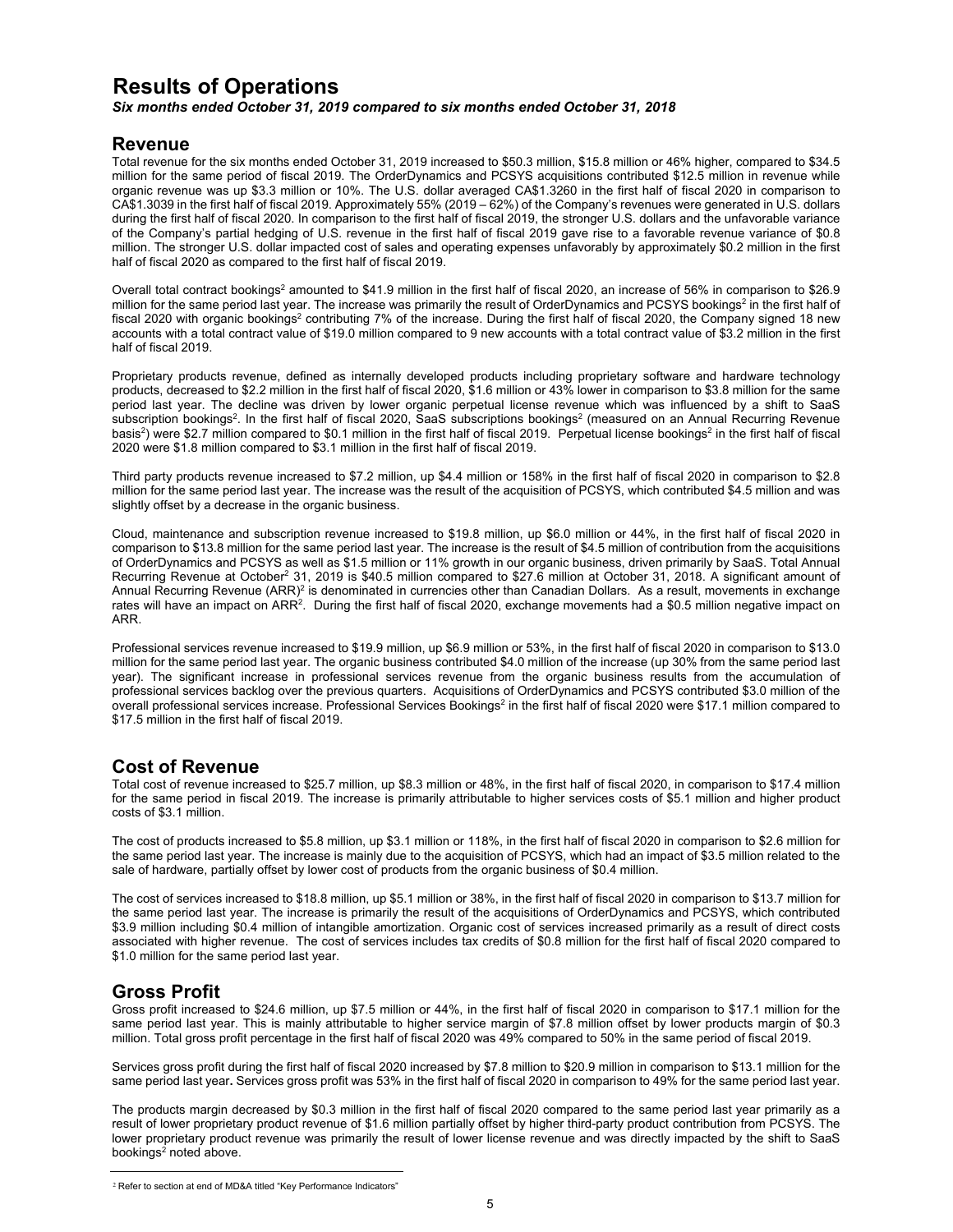# **Operating Expenses**

Total operating expenses for the first half of fiscal 2020 increased to \$21.9 million, higher by \$5.5 million or 34%, compared to \$16.4 million for the same period last year. The acquisitions of OrderDynamics and PCSYS contributed \$4.8 million of the increase. The most notable differences between the first half of fiscal 2020 in comparison with the same period in fiscal 2019 are as follows:

- Sales and marketing expenses increased to \$9.3 million, \$1.8 million higher than the comparable first half of last year. The acquisitions of OrderDynamics and PCSYS contributed to \$1.6 million of the increase while the increase in the organic business is primarily due to higher personnel costs including commission partially offset by lower marketing program expenses.
- General and administrative expenses increased to \$4.8 million, \$1.3 million higher than the comparable first half of last year. The acquisitions of OrderDynamics and PCSYS contributed \$0.6 million of the increase, which includes a \$0.2 million fair value adjustment on the contingent consideration (Earnout) expected to be paid for the acquisition of PCSYS. As mentioned previously, the Earnout period ended on September 30, 2019 and is the only Earnout period associated with the acquisition. Stock-based compensation costs accounted for \$0.5 million of the increase with the remaining increase related primarily to increases in personnel costs.
- Net R&D expenses increased to \$7.3 million, \$2.0 million higher than the comparable first half of last year. The acquisitions of OrderDynamics and PCSYS contributed \$2.2 million of the increase while the organic business was down slightly. The Company recorded \$1.0 million of refundable and non-refundable R&D and e-business tax credits in the first half of fiscal 2020 and \$0.8 million in the first half of fiscal 2019. The Company amortized deferred development costs and other intangible assets of \$0.3 million in the first half of fiscal 2020 compared to \$0.6 million for the same period in the prior year. Additionally, the Company deferred \$0.4 million of development costs in the first half of fiscal 2020 compared to \$0.1 million in the prior year period.
- Restructuring costs increased to \$0.4 million, compared to NIL in the comparable first half of last year. These costs are related to acquisition integration costs, primarily for severance.

# **Profit (loss) from Operations**

The Company recorded a profit from operations of \$2.7 million in the first half of fiscal 2020 in comparison to a profit from operations of \$0.7 million for the same period in fiscal 2019. Contributing to the increase in profit is higher professional services and cloud, maintenance and subscription margin and profit from PCSYS partially offset by OrderDynamics operating loss, fair value adjustment of contingent consideration Earnout of PCSYS, stock-based compensation, increased operating expenses and the decrease in license revenue mentioned previously. The Company is seeing increased software as a service (SaaS) bookings<sup>2</sup>. This had an impact on operating profit in the current period and will continue to affect operating profit in the medium term.

### **Net Finance costs (income)**

In the first half of fiscal 2020, the Company recorded \$0.7 million in net finance costs in comparison to net finance income of \$0.1 million for the comparable first half of last year. These costs in the current period relate primarily to foreign exchange loss of \$0.2 million and \$0.6 million related to interest expense on long-term debt and interest expense resulting from new accounting under IFRS 16. See also Change in Accounting Policies.

### **Income Taxes**

In the first half of fiscal 2020, the Company recorded income tax expense of \$0.9 million in comparison to an income tax expense of \$0.3 million in the first half of fiscal 2019. In the first half of fiscal 2020, OrderDynamics incurred a pre-tax loss. The Company has not recorded deferred tax assets related to this loss as OrderDynamics has not yet demonstrated a history of taxable profit. The result is an effective tax rate in the current period of 44% compared to an effective tax rate of 30% in the same period last year.

# **Profit (loss)**

The Company recorded a profit of \$1.1 million or \$0.09 per share in the first half of fiscal 2020 in comparison to a profit of \$0.6 million or \$0.05 per share in the first half of fiscal 2019.

# **Liquidity and Capital Resources**

On October 31, 2019, current assets totaled \$39.7 million, \$1.2 million higher compared to the end of fiscal 2019. Cash and cash equivalents decreased to \$12.2 million compared to \$14.9 million as at April 30, 2019. Accounts receivable and work in progress totaled \$16.7 million on October 31, 2019 compared to \$15.8 million as at April 30, 2019. The increase in accounts receivable and work in progress is due to higher revenue which more than offset significant cash collections during the first half of fiscal 2020 and the unfavorable foreign exchange impact on the translation of U.S dollar receivables due to closing rate for the U.S dollar decreasing from CA\$1.3391 as at April 30, 2019 to CA\$1.3164 as at October 31, 2019.

The Company's DSO (days sales outstanding)<sup>2</sup> were at 58 days at the end the second quarter of fiscal 2020 compared to 61 days at the end of fiscal 2019 and 71 days at the end of the second quarter of fiscal 2019.

Current liabilities on October 31, 2019 totaled \$33.2 million compared to \$31.0 million at the end of fiscal 2019.

Working capital decreased to \$6.5 million at the end of October 31, 2019 from \$7.5 million at the end of fiscal year 2019 primarily as a result of lower cash and cash equivalents as well as the increase in current lease obligation liabilities resulting from the implementation of IFRS 16. See also Change in Accounting Policies.

Operating activities generated funds of \$1.4 million in the second quarter of fiscal 2020 in comparison to using funds of \$1.3 million in the corresponding period of fiscal 2019.

<sup>2</sup> Refer to section at end of MD&A titled "Key Performance Indicators"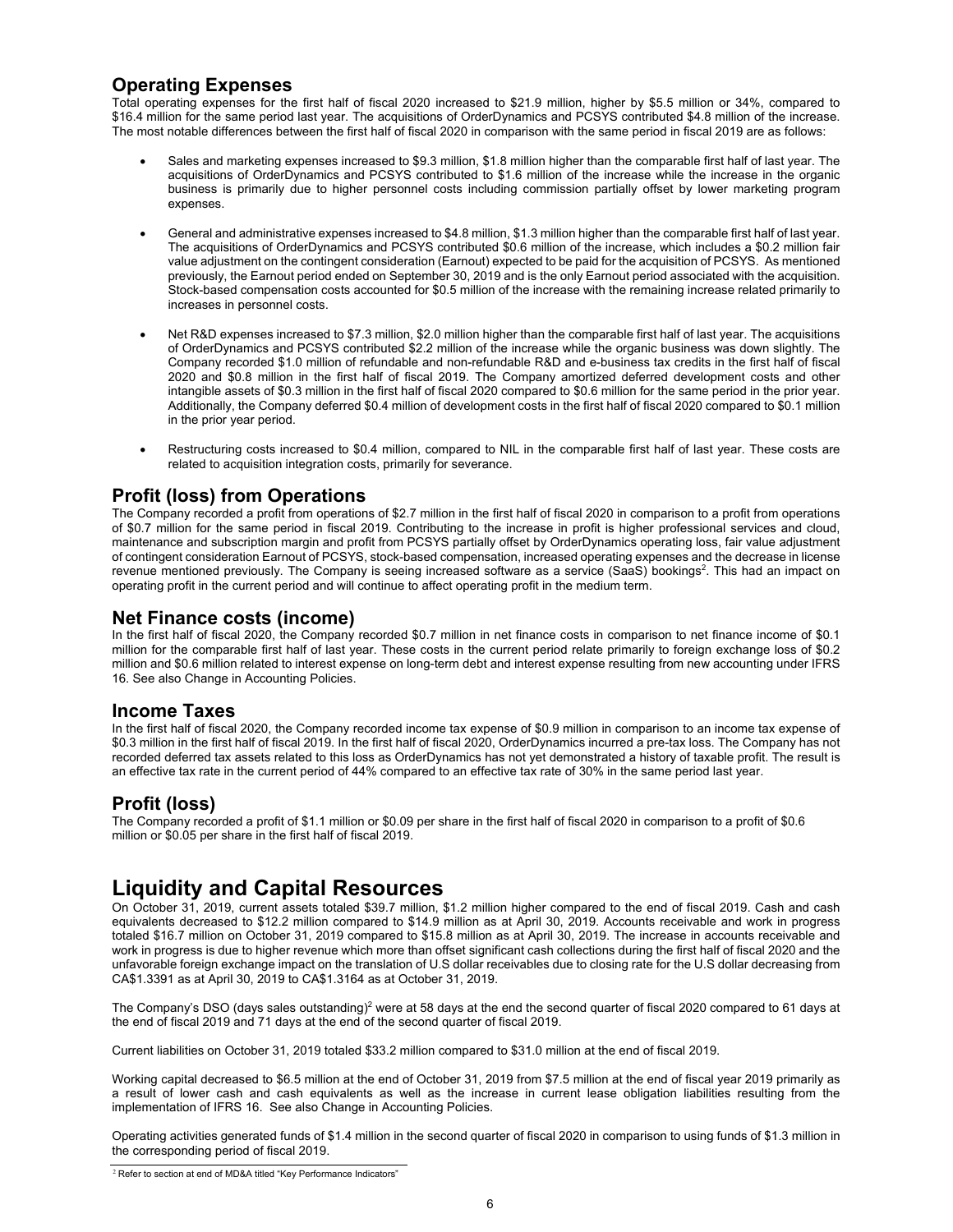Operating activities excluding changes in non-cash working capital items generated \$2.4 million in the second quarter of fiscal 2020 in comparison to \$1.2 million in the corresponding period of fiscal 2019. Operating activities generated funds of \$0.9 million in the first half of fiscal 2020 in comparison to used funds of \$0.4 million in the corresponding period of fiscal 2019. Operating activities excluding changes in non-cash working capital items generated \$3.6 million in the first half of fiscal 2020 in comparison to \$1.6 million in the same period in fiscal 2019.

Non-cash working capital items used funds of \$0.9 million in the second quarter of fiscal 2020 due to an increase in accounts receivable of \$3.1 million and increases in tax credits and prepaid expenses of \$0.8 million offset by increases in accounts payable and accrued liabilities of \$1.8 million and deferred revenue of \$0.8 million. Non-cash working capital items used funds of \$2.7 million in the first half fiscal 2020 primarily due to an increase in accounts receivable of \$1.3 million and increases in tax credits, prepaid expenses and other receivables totaling \$2.4 million offset by a decrease in work in progress of \$0.3 million and an increase in deferred revenue of \$0.4 million.

Non-cash working capital items used funds of \$2.5 million in the second quarter of fiscal 2019 were primarily due to a decrease in deferred revenue of \$1.5 million and increase in accounts receivable by \$0.9 million. Non-cash working capital items used funds of \$2.0 million in the first half of fiscal 2019 primarily due to a decrease in accounts payable and accrued liabilities of \$0.8 million and an increase in tax credits and other receivables of \$1.4 million offset by a decrease in accounts receivable of \$0.4 million.

The Company believes that funds on hand at October 31, 2019 combined with cash flow from operations and its accessibility to banking facilities will be sufficient to meet its covenants, and its needs for working capital, R&D, capital expenditures, and dividends for at least the next twelve months.

Financing activities used funds of \$2.2 million in the second quarter of fiscal 2020 in comparison to using funds of \$1.3 million in the corresponding period of fiscal 2019. Financing activities used funds of \$2.9 million in the first half of fiscal 2020 in comparison to \$1.3 million in the same period in fiscal 2019. Financing activities in 2020 related primarily to payment of dividends and repayment of longterm debt (see note 6 in interim consolidated financial statements) as well as interest on long term debt and leases obligations (see note 7 in the interim consolidated financial statements).

During the second quarter of fiscal 2020, investing activities used funds of \$0.5 million in comparison to \$0.1 million in the corresponding quarter of fiscal 2019. The Company used funds of \$0.2 million for the acquisition of property and equipment and \$0.1 million for the acquisition of intangible assets in the second quarter of fiscal 2020. The Company invested in its proprietary software products with the capitalization of \$0.2 million reflected as deferred development costs in comparison to nil in the second quarter of fiscal 2019. During the first half of fiscal 2020, investing activities used funds of \$0.8 million in comparison to \$0.1 million in the comparable period last year. The Company used funds of \$0.4 million for the acquisition of property and equipment and \$0.1 million for the acquisition of intangible assets in the first half of fiscal 2020 (first half fiscal 2019: \$0.1 million and \$0.1 million, respectively). In the first half of fiscal 2020, the Company invested in its proprietary software products with the capitalization of \$0.4 million reflected as deferred development costs (first half fiscal 2019: \$0.1 million).

# **Related Party Transactions**

Under the provisions of the current share purchase plan for key management and other management employees, the Company provided interest-free loans of \$658,000 during the first half of the year ended October 31, 2019 (2019 - \$538,000) to key management and other management employees to facilitate their purchase of Company shares. The outstanding loans as at October 31, 2019 amounted to \$705,000 (April 30, 2019 - \$241,000).

# **Subsequent Events**

On December 5, 2019, the Company's Board of Directors approved an increase of the quarterly dividend from \$0.055 per share to \$0.06 per share. The Company declared a dividend of \$0.06 per share, to be paid on January 10, 2020 to shareholders of record at the close of business on December 19, 2019.

# **Current and Anticipated Impacts of Current Economic Conditions**

Current overall economic conditions together with market uncertainty and volatility may have an adverse impact on the demand for the Company's products and services as industry may adjust quickly to exercise caution on capital spending. This uncertainty may impact the Company's revenue.

Total backlog<sup>2</sup> at October 31, 2019 was \$87.0 million. This includes Annual Recurring Revenue<sup>2</sup> of \$40.5 million, Professional Services backlog<sup>4</sup> of \$22.1 million and multi-year recurring revenue amounts and hardware. Based on the Annual Recurring Revenue and Professional Services backlog<sup>2</sup>, the Company's management believes that services revenue ranging between \$19.0 million and \$20.0 million per quarter can be sustained in the short term.

Strategically, the Company continues to focus its efforts on the most likely opportunities within its existing vertical markets and customer base. The Company also currently offers subscription-based licensing, hosting services, modular sales and implementations, and enhanced payment terms to promote revenue growth. We see continued market appetite for subscription based SAAS licensing. To the extent our bookings<sup>2</sup> continue to shift from perpetual license to SAAS, revenue and operating profit will be impacted in the medium term and this could be material.

The exchange rate of the U.S. dollar in comparison to the Canadian dollar continues to be an important factor affecting revenues and profitability as the Company generally derives approximately 55% to 70% of its business from U.S. customers while the majority of its cost base is in Canadian dollars.

The Company will continue to adjust its business model to ensure that costs are aligned to its revenue expectations and economic reality to the extent possible.

<sup>2</sup> Refer to section at end of MD&A titled "Key Performance Indicators"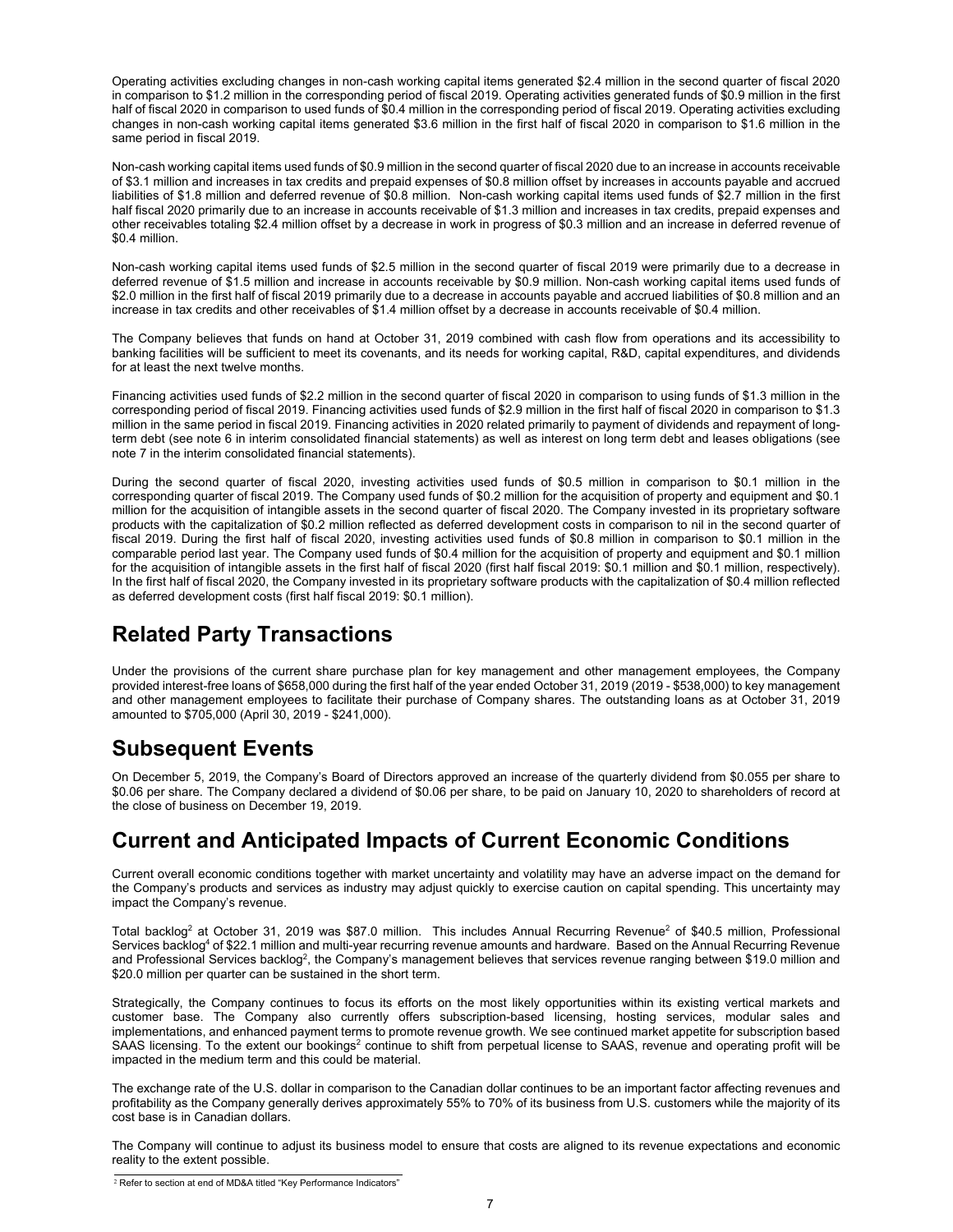The Company believes that funds on hand together with anticipated cash flows from operations, and its accessibility to the operating line of credit will be sufficient to meet all its needs for a least the next twelve months. The Company can further manage its capital structure by adjusting its dividend policy.

# **Outstanding Share Data**

On December 5, 2019, the Company has 13,082,376 common shares and there has been no change since the end of the Company's second quarter.

# **Change in Accounting Policies**

Except as described below, the accounting policies applied in these unaudited condensed consolidated interim financial statements are the same as those applied in the Company's consolidated financial statements as at and for the year ending April 30, 2019.The change in accounting policies will also be reflected in the Company's consolidated financial statements as at and for the year ended April 30, 2020.

International Financial Reporting Standard No. 16 - "Leases" (''IFRS 16''):

Effective May 1, 2019, the Company adopted IFRS 16 which specifies how to recognize, measure, present and disclose leases. IFRS 16 provides a single lessee accounting model, requiring lessees to recognize a right-of-use asset as well as a lease liability reflecting the present value of future lease payments. The impact of the transition is shown below. The Company's accounting policy under IFRS 16 is as follows:

The Company recognizes a right-of-use asset and a lease liability at the lease commencement date. The right-of-use is initially measured at cost, which comprises the initial amount of the lease liability adjusted for any lease payments made at or before the commencement date, plus any initial direct costs incurred and an estimate of costs to dismantle and remove the underlying asset or to restore the underlying asset or the site on which it is located, less any lease incentives received. The right-of-use asset is subsequently depreciated using the straight-line method from the commencement date to the earlier of the end of the useful life of the right-of-use asset or the end of the lease term. The lease term includes periods covered by an option to extend if the Company is reasonably certain to exercise that option. Lease terms range from 5 to 21 years for offices and 3 to 6 years for data centers, equipment and vehicles. In addition, the right-of-use asset is reduced by impairment losses resulting from impairment tests conducted in accordance with IAS 36, Impairment of Assets, if any.

The lease liability is initially measured at the present value of the lease payments that are not paid at the commencement date, discounted using the interest rate implicit in the lease or, if that rate cannot be readily determined, the lessee's incremental borrowing rate. Lease payments used for the calculations comprise mainly fixed payments and variable lease payments that depend on an index or a rate, the exercise price of a purchase option if the lessee is reasonably certain to exercise that option and payments of penalties for terminating the lease, if the lease term reflects the lessee exercising an option to terminate the lease. The lease liability is subsequently measured at amortized cost using the effective interest method and is remeasured to reflect changes in the lease payments.

The Company has elected to apply the practical expedient not to recognize right-of-use assets and lease liabilities for short-term leases that have a lease term of 12 months or less and leases of low value assets. The lease payments associated with these leases are recognized as an expense on a straight-line basis over the lease term.

#### Impact of transition:

Effective May 1, 2019, the Company adopted IFRS 16 using the modified retrospective approach with the effect of initially applying this standard recognized at the date of application. Under this method, the Company elected to measure right-of-use of asset as equal to lease liability, adjusted for amounts previously recorded for deferred lease inducements or prepaid rent as at the date of adoption. The cumulative effect of initially applying IFRS 16 at initial application was recognized in retained earnings as of May 1, 2019 and comparative information presented for 2019 has not been restated.

The implementation of IFRS 16 allows for certain practical expedients at the date of initial application. The Company has elected to use the following exemptions and practical expedients:

- (i) To grandfather the assessment of which transactions are leases on the date of initial application, the Company applied IFRS 16 only to contracts that were previously identified as leases under IAS 17;
- (ii) Use of the same discount rate for portfolio of leases with similar characteristics;
- (iii) Exemption, on a lease-by-lease basis, of recognizing a right-of-use asset and lease liability when the lease term is within 12 months of the date of initial application;
- (iv) Exemption, on a lease-by-lease basis, of recognizing a right-of-use asset and lease liability when the lease has an underlying asset that is of low value;
- (v) Exclude initial direct costs, at the date of initial application only, on a lease-by-lease basis from the measurement of the right-of-use asset;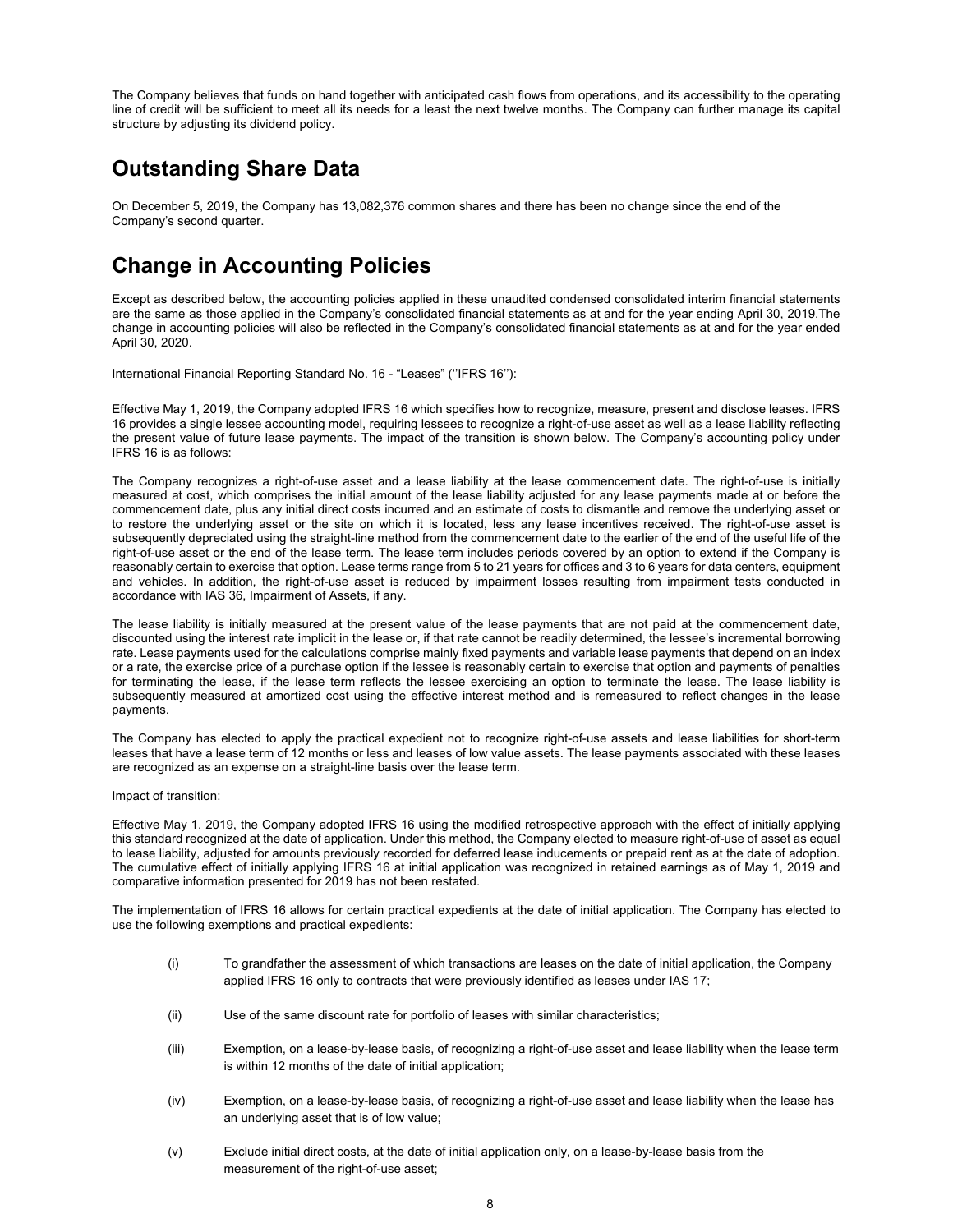- (vi) Use hindsight at the date of initial application only, on a lease-by-lease basis, to determine the lease term if the contract contains options to extend or terminate the lease;
- (vii) No reassessment on whether a contract is or contains a lease under IAS 17.

The Company used its incremental borrowing rate at May 1, 2019 to calculate the right-of-use assets and lease liabilities. The weighted-average rate applied is 3.77%.

The following tables summarizes the impact of adopting IFRS 16 on the Company's condensed interim consolidated statements of financial position as at May 1, 2019, and its interim statements of income and comprehensive income for the three and six-months periods ended October 31, 2019.

|                                            | Impact of<br>adopting IFRS 16<br>at May 1, 2019 |
|--------------------------------------------|-------------------------------------------------|
| Right-of-use assets - Increase             | 8,418<br>\$                                     |
| Deferred tax asset - Increase              | 404                                             |
| Lease obligations - current - Increase     | (984)                                           |
| Lease obligations - non-current - Increase | (9,226)                                         |
| Deferred rent liability - Decrease         | 271                                             |
| Impact at May 1, 2019 - Retained earnings  | \$(1,117)                                       |

|                                                                                       | Impact of adopting<br>IFRS 16 for three<br>months ended<br>October 31, 2019 |
|---------------------------------------------------------------------------------------|-----------------------------------------------------------------------------|
| Cost of revenue – Services - Decrease                                                 | 38                                                                          |
| Cost of revenue – Products - Decrease                                                 | 5                                                                           |
| Operating expenses - Sales and Marketing - Decrease                                   | 6                                                                           |
| Operating expenses - General and Administration - Decrease                            | 10                                                                          |
| Operating expenses – Research and Development - Decrease                              | 20                                                                          |
| Interest expenses - Increase                                                          | (93)                                                                        |
| Income tax expense - Decrease                                                         |                                                                             |
| Impact at October 31, 2019 – Condensed Interim Statements of Income and Comprehensive |                                                                             |
| income                                                                                | (10)                                                                        |

|                                                                                       | Impact of adopting<br><b>IFRS 16 for six</b><br>months ended<br>October 31, 2019 |
|---------------------------------------------------------------------------------------|----------------------------------------------------------------------------------|
| Cost of revenue – Services - Decrease                                                 | 74                                                                               |
| Cost of revenue - Products - Decrease                                                 | 10                                                                               |
| Operating expenses – Sales and Marketing - Decrease                                   | 14                                                                               |
| Operating expenses - General and Administration - Decrease                            | 21                                                                               |
| Operating expenses – Research and Development - Decrease                              | 40                                                                               |
| Interest expenses - Increase                                                          | (188)                                                                            |
| Income tax expense - Decrease                                                         | 8                                                                                |
| Impact at October 31, 2019 – Condensed Interim Statements of Income and Comprehensive |                                                                                  |
| income                                                                                | (21)                                                                             |
|                                                                                       |                                                                                  |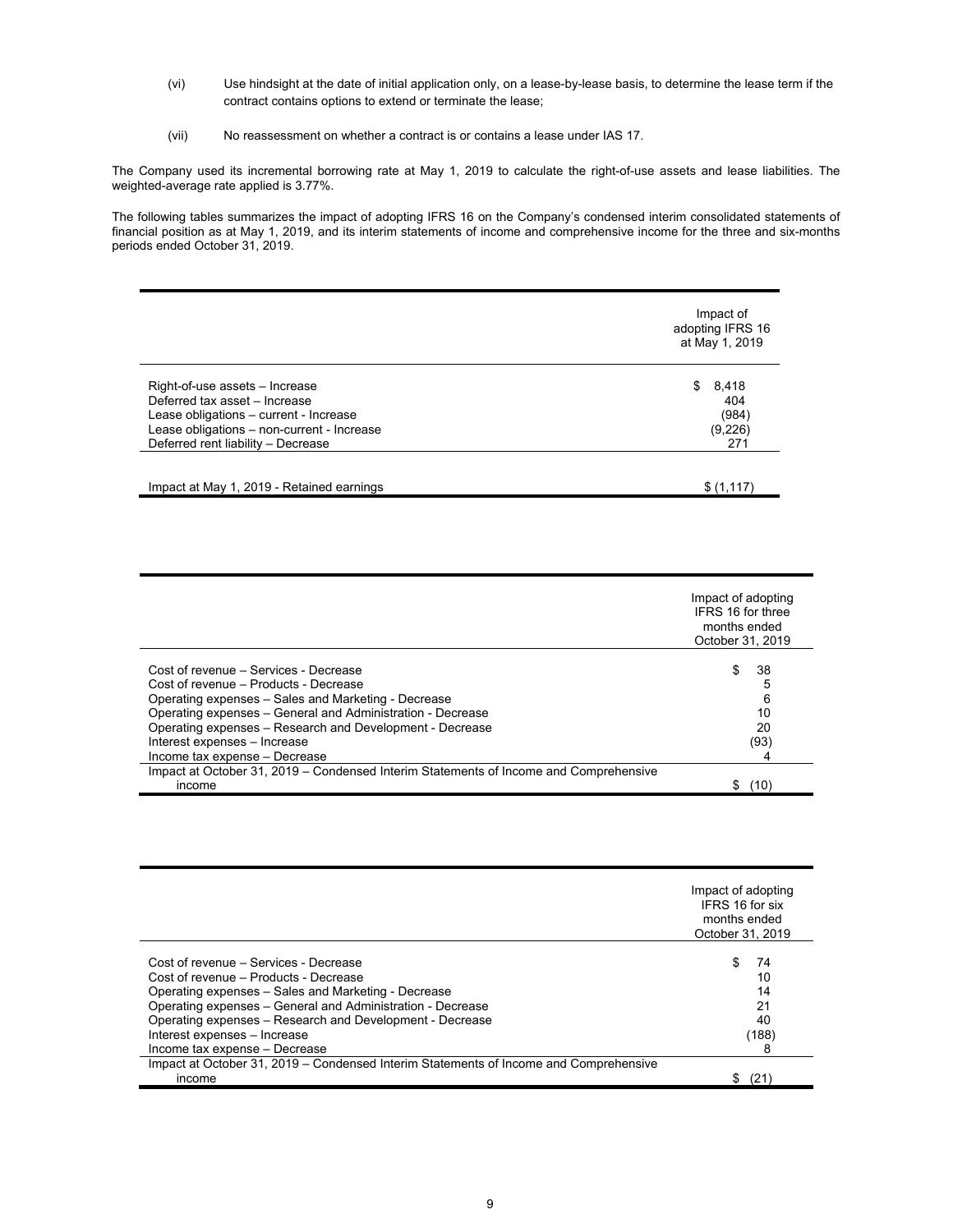The following table reconciles the Company's operating lease obligations at April 30, 2019, as previously disclosed in the Company's consolidated financial statements, to the lease obligations recognized on initial application of IFRS 16 at May 1, 2019:

| Operating lease commitments at April 30, 2019                                                                                                                                                                                                                                                    | \$13,804                                            |
|--------------------------------------------------------------------------------------------------------------------------------------------------------------------------------------------------------------------------------------------------------------------------------------------------|-----------------------------------------------------|
| Effect of discounting using the incremental borrowing rate at May 1, 2019<br>Variable lease payments that do not depend on an index or rate<br>Recognition exemption for short-term leases<br>Recognition exemption for low value leases<br>Extension options reasonably certain to be exercised | (1,636)<br>S<br>(4, 493)<br>(484)<br>(348)<br>3,367 |
| Lease obligations as at May 1, 2019                                                                                                                                                                                                                                                              | \$10.210                                            |

# **Critical Accounting Policies**

The Company's critical accounting policies are those that it believes are the most important in determining its financial condition and results. A summary of the Company's significant accounting policies, including the critical accounting policies discussed below, is set out in the notes to the accompanying financial statements and the financial statements for the year ended April 30, 2019.

### **Use of estimates, assumptions and judgments**

The preparation of the consolidated financial statements requires management to make estimates, assumptions, and judgments that affect the application of accounting policies and the reported amounts of assets and liabilities and disclosures of contingent assets and liabilities at the dates of the financial statements and the reported amounts of revenue and expenses during the reporting periods.

Reported amounts and note disclosures reflect the overall economic conditions that are most likely to occur and the anticipated measures that management intends to take. Actual results could differ from those estimates. Estimates and underlying assumptions are reviewed on an ongoing basis. Revisions to accounting estimates are recognized in the period in which the estimates are revised and in any future periods affected.

Information about areas requiring the use of judgment, management assumptions and estimates, and key sources of estimation uncertainty that the Company believes could have the most significant impact on reported amounts is noted below:

(i) Revenue recognition:

Revenue recognition is subject to critical judgment, particularly in bundled arrangements where judgment is required in identifying performance obligations and allocating revenue to each performance obligation, which may include licenses, professional services, maintenance services and subscription services, based on the relative stand-alone selling price of each performance obligation. As certain of these performance obligations have a term of more than one year, the identification and the allocation of the consideration received to the performance obligations impacts the amount and timing of revenue recognition.

(ii) Government assistance:

Management uses judgment in estimating amounts receivable for various refundable and non-refundable tax credits earned from the federal and provincial governments and in assessing the eligibility of research and development and other expenses which give rise to these credits.

(iii) Income taxes:

In assessing the realizability of deferred tax assets, management considers whether it is probable that some portion or all of the deferred tax assets will not be realized. The ultimate realization of deferred tax assets is dependent upon the generation of future taxable income and available tax planning strategies.

Deferred tax assets and liabilities contain estimates about the nature and timing of future permanent and temporary differences as well as the future tax rates that will apply to those differences. Changes in tax laws and rates as well as changes to the expected timing of reversals may have a significant impact on the amounts recorded for deferred tax assets and liabilities. Management closely monitors current and potential changes to tax law and bases its estimates on the best available information at each reporting date.

(iv) Impairment of assets:

Impairment assessments may require the Company to determine the recoverable amount of a cash generating unit ("CGU"), defined as the smallest identifiable group of assets that generates cash inflows independent of other assets. This determination requires significant estimates in a variety of areas including: expected sales, gross margins, selling costs, timing and size of cash flows, and discount and interest rates. The Company documents and supports all assumptions made in the above estimates and updates such assumptions to reflect the best information available to the Company if and when an impairment assessment requires the recoverable amount of a CGU to be determined.

(v) Allowance for expected credit losses:

The Company recognizes a loss allowance for expected credit losses on trade accounts receivable, using a probability weighted estimate of credit losses. In its assessment, management estimates the expected credit losses based on actual credit loss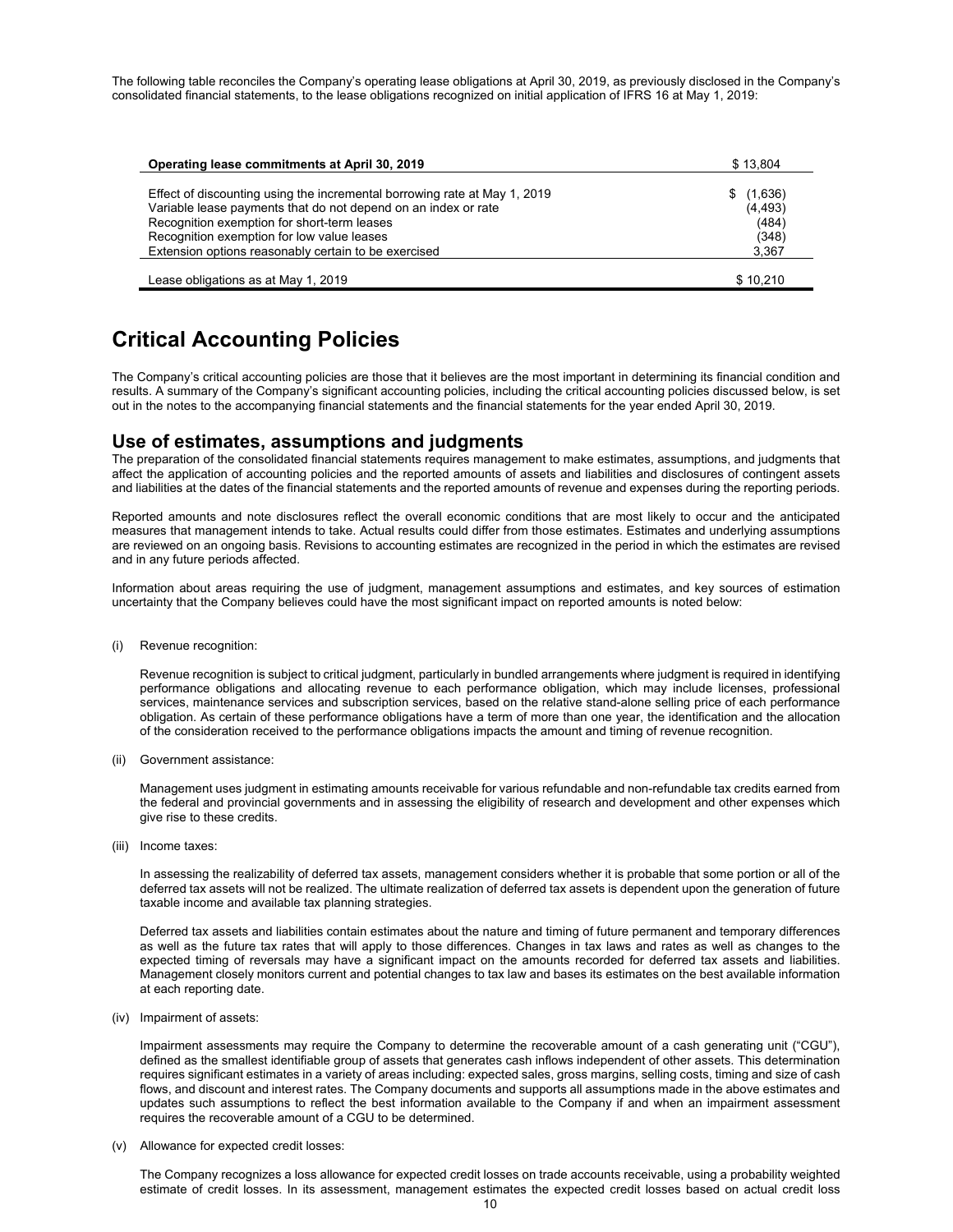experience and informed credit assessment, taking into consideration credit loss insurance and the credit-worthiness of each customer, taking into account each customer's financial condition and payment history and forward-looking information. Furthermore, these estimates must be continuously evaluated and updated. If actual credit losses differ from estimates, future earnings would be affected.

(vi) Business combinations:

Business combinations are accounted for in accordance with the acquisition method. On the date that control is obtained, the identifiable assets, liabilities and contingent liabilities of the acquired company are measured at their fair value. Depending on the complexity of determining these valuations, the Company uses appropriate valuation techniques which are generally based on a forecast of the total expected future net discounted cash flows. These valuations are linked closely to the assumptions made by management regarding the future performance of the related assets and the discount rate applied as it would be assumed by a market participant.

# **Disclosure Controls and Procedures**

Disclosure controls and procedures are designed to provide reasonable assurance that material information is gathered and reported to senior management on a timely basis so that appropriate decisions can be made regarding public disclosure. The Company's Chief Executive Officer (CEO) and its Chief Financial Officer (CFO) are responsible for establishing and maintaining disclosure controls and procedures regarding the communication of information. They are assisted in this responsibility by the Company's Executive Committee, which is composed of members of senior management. Based on the evaluation of the Company's disclosure controls and procedures, the Chief Executive Officer and Chief Financial Officer have concluded that these disclosure controls and procedures were effective as of October 31, 2019. The PCSYS acquisition occurred in Q4 of fiscal 2019 and we have elected to scope this out of the certification.

# **Internal Control over Financial Reporting**

The Company's management is responsible for establishing and maintaining adequate internal control over financial reporting to provide reasonable assurance regarding the reliability of the Company's financial reporting and its compliance with IFRS in its consolidated financial statements. The control framework that was designed by the Company's ICFR is in accordance with the framework criteria established in Internal Control – Integrated Framework issued by the Committee of Sponsoring Organizations of the Treadway Commission (2013) (COSO).

No changes to internal controls over financial reporting have come to management's attention during the six months period ending on October 31, 2019 that have materially affected or are reasonably likely to materially affect internal controls over financial reporting. The PCSYS acquisition occurred in Q4 of fiscal 2019 and we have elected to scope this out of the certification.

# **Forward-Looking Information**

This management's discussion and analysis contains "forward-looking information" within the meaning of applicable securities legislation. Although the forward-looking information is based on what the Company believes are reasonable assumptions, current expectations, and estimates, investors are cautioned from placing undue reliance on this information since actual results may vary from the forward-looking information. Forward-looking information may be identified by the use of forward-looking terminology such as "believe", "intend", "may", "will", "expect", "estimate", "anticipate", "continue" or similar terms, variations of those terms or the negative of those terms, and the use of the conditional tense as well as similar expressions.

Such forward-looking information that is not historical fact, including statements based on management's belief and assumptions cannot be considered as guarantees of future performance. They are subject to a number of risks and uncertainties, including but not limited to future economic conditions, the markets that the Company serves, the actions of competitors, major new technological trends, and other factors, many of which are beyond the Company's control, that could cause actual results to differ materially from those that are disclosed in or implied by such forward-looking information. The Company undertakes no obligation to update publicly any forward-looking information whether as a result of new information, future events or otherwise other than as required by applicable legislation.

Actual results and developments are likely to differ, and may differ materially, from those expressed or implied by the forward-looking statements contained in this management discussion and analysis. Such statements are based on a number of assumptions which may prove to be incorrect, including, but not limited to, assumptions about: (i) competitive environment; (ii) operating risks; (iii) the Company's management and employees; (iv) capital investment by the Company's customers; (v) customer project implementations; (vi) liquidity; (vii) current global financial conditions; (viii) implementation of the Company's commercial strategic plan; (ix) credit; (x) potential product liabilities and other lawsuits to which the Company may be subject; (xi) additional financing and dilution; (xii) market liquidity of the Company's common shares; (xiii) development of new products; (xiv) intellectual property and other proprietary rights; (xv) acquisition and expansion; (xvi) foreign currency; (xvii) interest rate; (xviii) technology and regulatory changes; (xix) internal information technology infrastructure and applications, (xx) and cyber security.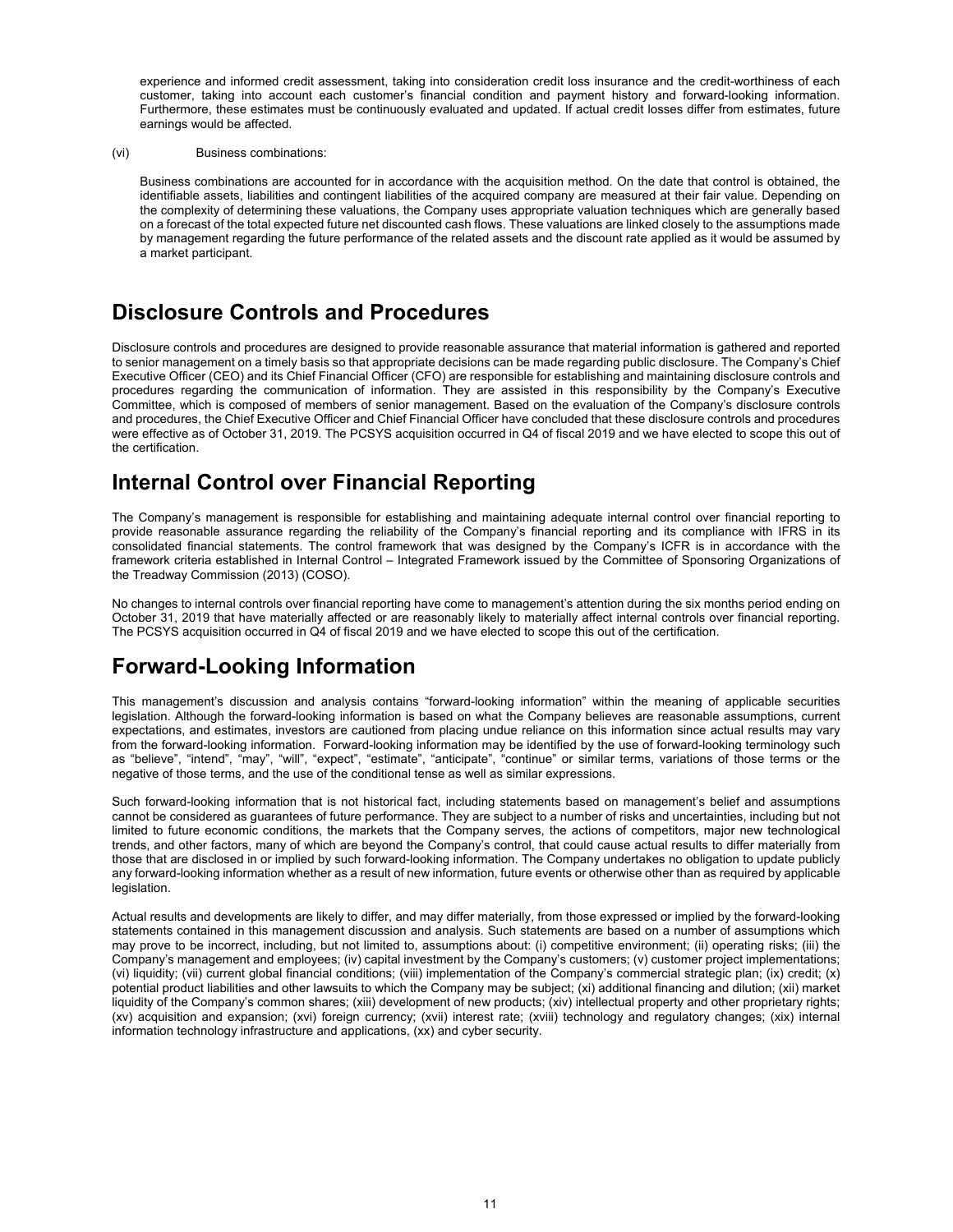# **Non-IFRS Performance Measure**

The Company uses certain non-IFRS financial performance measures in its MD&A and other communications which is described in the following section. These non-IFRS measures do not have any standardized meaning prescribed by IFRS and is unlikely to be comparable to similarly titled measures reported by other companies. Readers are cautioned that the disclosure of such metrics are meant to add to, and not to replace, the discussion of financial results determined in accordance with IFRS. Management uses both IFRS and non-IFRS measures when planning, monitoring and evaluating the Company's performance.

# **EBITDA and Adjusted EBITDA**

EBITDA is calculated as earnings before interest expense, interest income, income taxes, depreciation and amortization. Adjusted EBITDA is calculated as EBITDA before acquisition related costs, fair value adjustment on contingent consideration, stock-based compensation and restructuring costs. The Company believes that these measures are commonly used by investors and analysts to measure a company's performance, its ability to service debt and to meet other payment obligations, or as a common valuation measurement.

The EBITDA and Adjusted EBITDA calculations, for the three and six-month periods ending October 31 of fiscal 2020 and 2019, derived from IFRS measures in the Company's condensed interim consolidated financial statements, is as follows:

|                                                                      | Three-months<br>ended<br>October 31,<br>2019 | Three-months<br>ended<br>October 31,<br>2018 | Six-months<br>ended<br>October 31,<br>2019 | Six-months<br>ended<br>October 31,<br>2018 |
|----------------------------------------------------------------------|----------------------------------------------|----------------------------------------------|--------------------------------------------|--------------------------------------------|
| Profit for the period                                                | \$<br>1,404                                  | \$<br>596                                    | \$<br>1,137                                | \$<br>609                                  |
| Adjustments for:                                                     |                                              |                                              |                                            |                                            |
| Depreciation of property and equipment<br>and right-of-use assets    | 480                                          | 212                                          | 957                                        | 435                                        |
| Amortization of deferred development costs                           | 151                                          | 280                                          | 313                                        | 558                                        |
| Amortization of other intangible assets                              | 325                                          | 121                                          | 738                                        | 243                                        |
| Interest expense                                                     | 290                                          |                                              | 571                                        |                                            |
| Interest income                                                      | (18)                                         | (64)                                         | (46)                                       | (145)                                      |
| Income taxes                                                         | 529                                          | 277                                          | 878                                        | 258                                        |
| <b>EBITDA</b>                                                        | 3,161<br>\$                                  | \$<br>1,422                                  | \$<br>4,548                                | \$<br>1,958                                |
| Adjustments for:                                                     |                                              |                                              |                                            |                                            |
| Stock-based compensation                                             | 345                                          | 117                                          | 533                                        | 117                                        |
| Restructuring costs                                                  |                                              |                                              | 420                                        |                                            |
| Fair value adjustment on contingent consideration<br>earnout - PCSYS | 171                                          |                                              | 171                                        |                                            |
| Acquisition-related costs                                            |                                              | 115                                          |                                            | 115                                        |
| <b>Adjusted EBITDA</b>                                               | 3,677<br>\$                                  | 1,654<br>\$                                  | 5,672<br>\$                                | 2,190<br>\$                                |

# **Key Performance Indicators**

The Company uses certain key performance indicators in its MD&A and other communications which are described in the following section. These key performance indicators are unlikely to be comparable to similarly titled indicators reported by other companies. Readers are cautioned that the disclosure of these metrics are meant to add to, and not to replace, the discussion of financial results determined in accordance with IFRS. Management uses both IFRS measures and key performance indicators when planning, monitoring and evaluating the Company's performance.

# **Recurring Revenue**

Recurring revenue (also referred to as Annual Recurring Revenue) is defined as the contractually committed purchase of SaaS, proprietary software maintenance, customer support, application hosting, database administration services and third-party maintenance services, over the next twelve months. The quantification assumes that the customer will renew the contractual commitment on a periodic basis as they come up for renewal. This portion of the Company's revenue is predictable and stable.

### **Bookings**

Broadly speaking, bookings refers to the total value of accepted contracts, including software licenses and other proprietary products and related support services, SaaS, third-party hardware and software and related support services, contracted work for services, and changes to such contracts recorded during a specified period. The Total Contract Value (TCV) is not typically limited to the first year, nor would it typically exclude certain transaction types. The Company believes that this metric is an indicator of the general state of the business performance. Bookings typically include all items with a revenue implication, such as new contracts, renewals, upgrades, downgrades, add-ons, early terminations and refunds. Bookings have historically been segmented into classifications, such as new account bookings or base account bookings, and performance in these bookings classes is frequently used in various sales and other compensation plans. Acknowledging the business shift to SaaS and in order to provide greater clarity around expected timing of future revenue, the Company has started to provide disaggregated information about bookings including software product bookings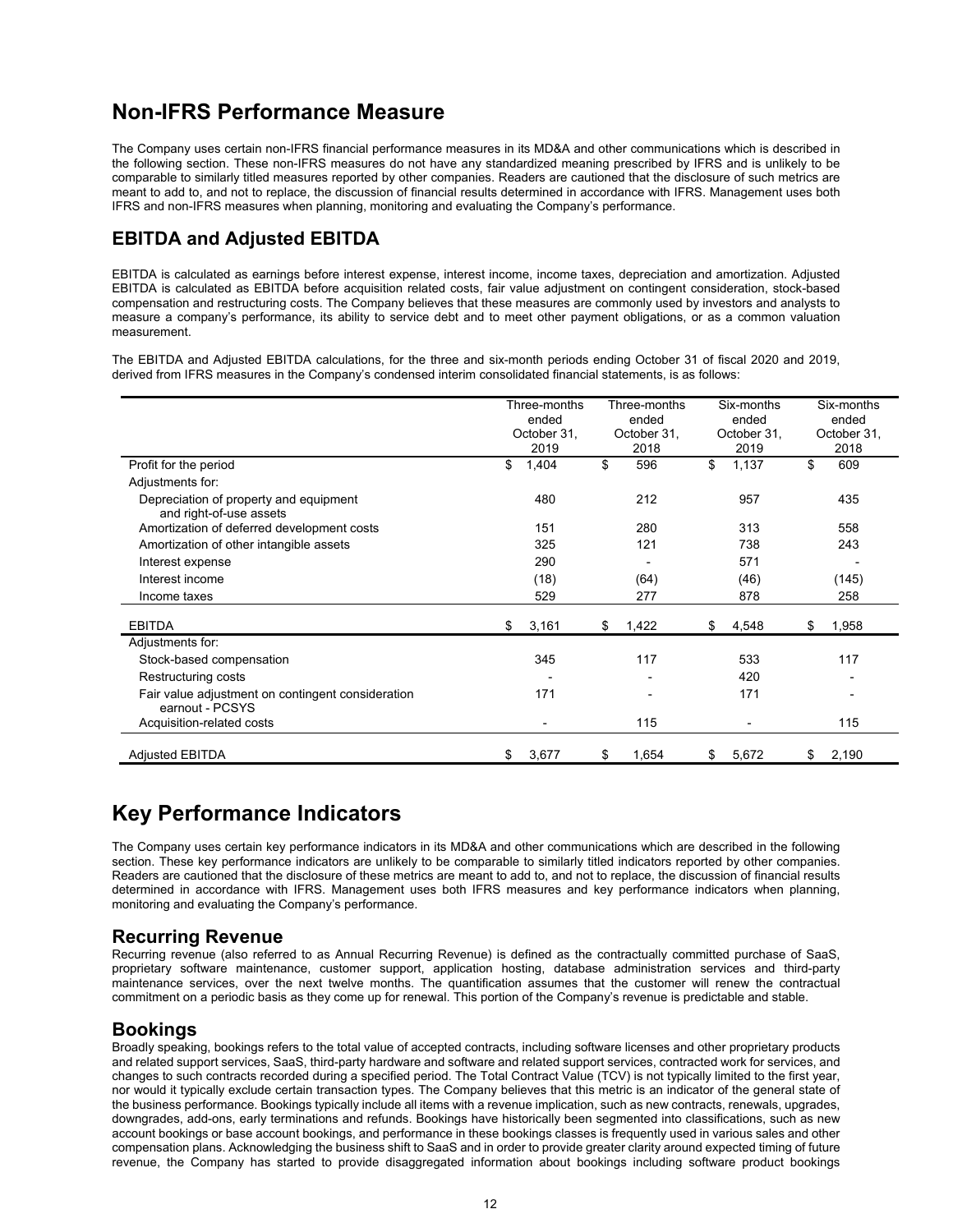(perpetual license as well as SaaS Annual Recurring Revenue bookings) and professional services bookings. Accordingly, we expect to phase out the reporting of TCV bookings.

### **Backlog**

Generally, backlog refers to something unfulfilled. In a traditional software company, this term is used largely within finance. Historically for Tecsys, backlog referred to the value of contracted orders that have not shipped and services that had not yet been delivered. Backlog could also refer to the value of contracted or committed revenue that is not yet recognizable due to acceptance criteria, delivery of professional services, or an accounting rule. The Company's quantification of backlog was not limited to the first year, nor would it typically exclude certain transaction types. In this context, backlog was really "revenue backlog" and was the total unrecognized future revenue from existing signed contracts. Historically, Backlog included recurring revenue as discussed earlier.

With the Company's shift to SaaS, we believe it has become more relevant to measure Backlog from two different perspectives: (a) Professional Services Backlog that includes the value of contracted orders for the delivery of professional services (including those contracted orders that may extend beyond one year) and (b) the natural backlog that is created by Annual Recurring Revenue (recurring revenue assuming the customer will renew the contractual commitment on a periodic basis as those commitments come up for renewal). We believe that this disaggregation provides greater visibility to stakeholders as the Company continues its transition to SaaS. As such, we expect to phase out the reporting of aggregated Backlog amounts.

# **Days Sales Outstanding (DSO)**

Days sales outstanding (DSO) is a measure of the average number of days that a company takes to collect revenue after a sale has been made. The Company's DSO is determined on a quarterly basis and can be calculated by dividing the amount of accounts receivable and work in progress at the end of a quarter by the total value of sales during the same quarter and multiplying the result by 90 days.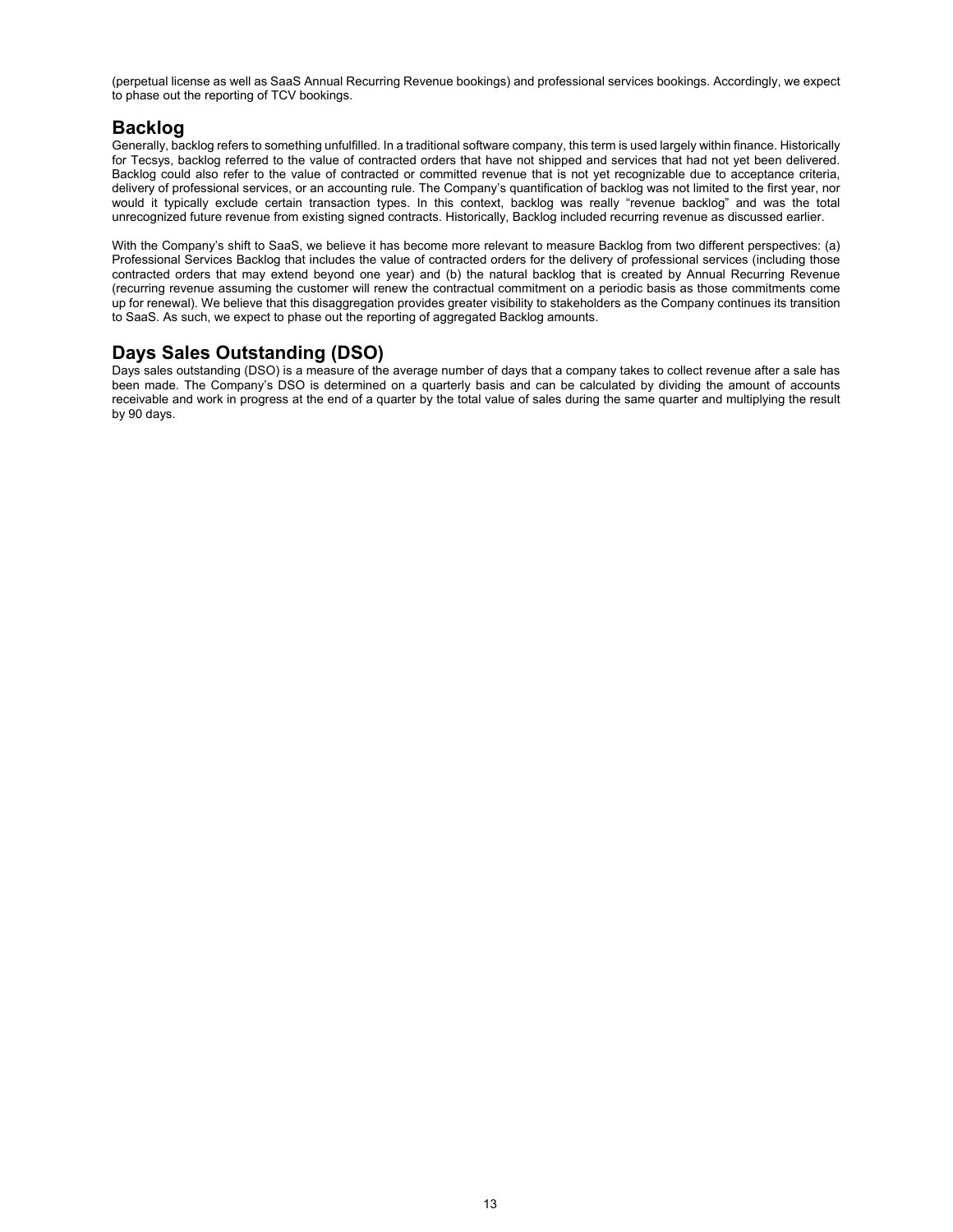Condensed Interim Consolidated Financial Statements of (Unaudited)

# Tecsys Inc.

For the three and six-month periods ended October 31, 2019 and 2018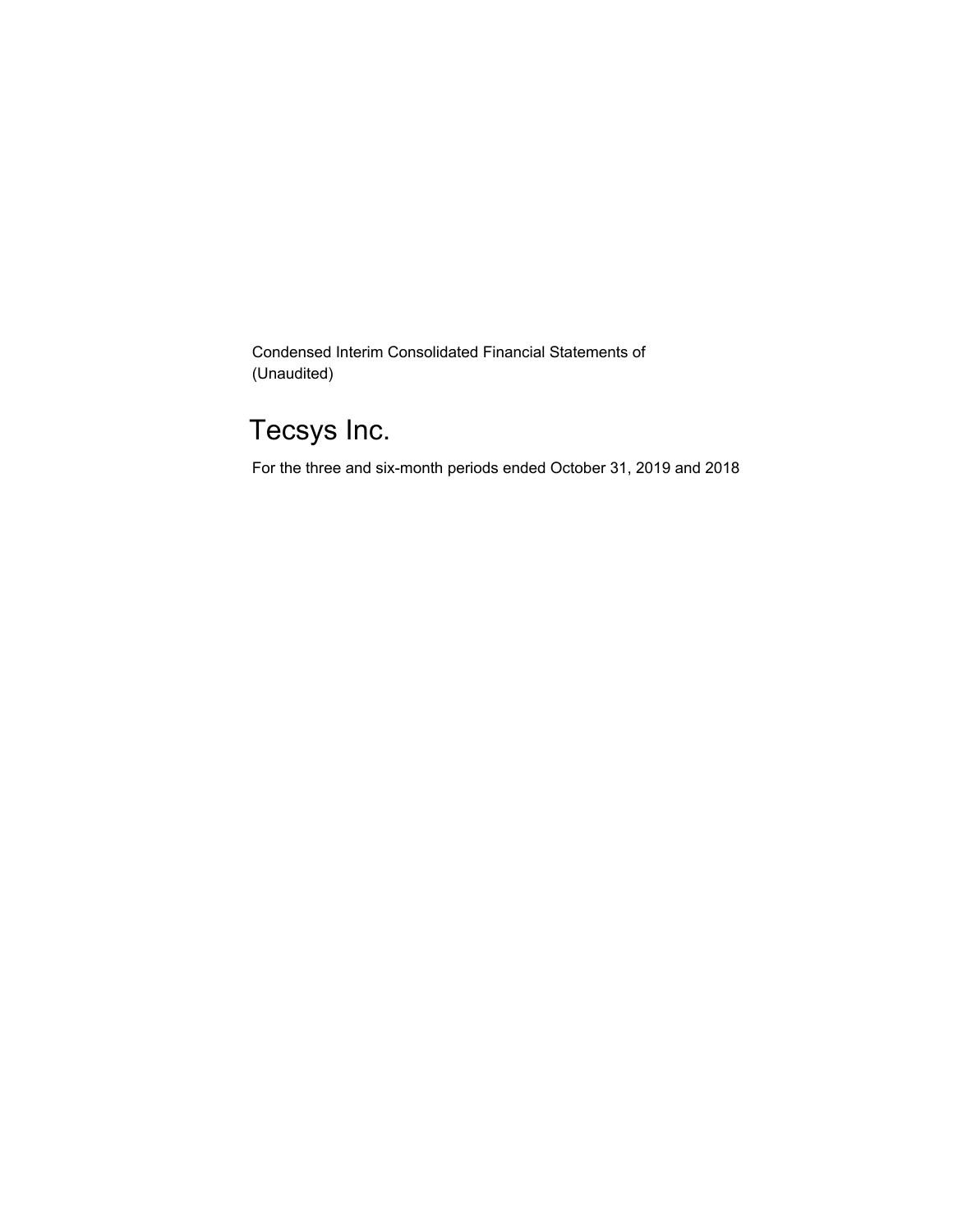### **MANAGEMENT'S COMMENTS ON THE UNAUDITED CONDENSED INTERIM CONSOLIDATED FINANCIAL STATEMENTS FOR THE THREE AND SIX-MONTH PERIODS ENDED OCTOBER 31, 2019 and 2018**

### NOTICE OF NO AUDITOR REVIEW OF INTERIM FINANCIAL STATEMENTS

The accompanying unaudited condensed interim consolidated financial statements of the Company have been prepared by and are the responsibility of the Company's Management.

The Company's independent auditors, KPMG LLP, have not performed a review of these financial statements in accordance with standards established by the Chartered Professional Accountants of Canada for a review of interim financial statements by an entity's auditors.

Dated this 5th day of December 2019.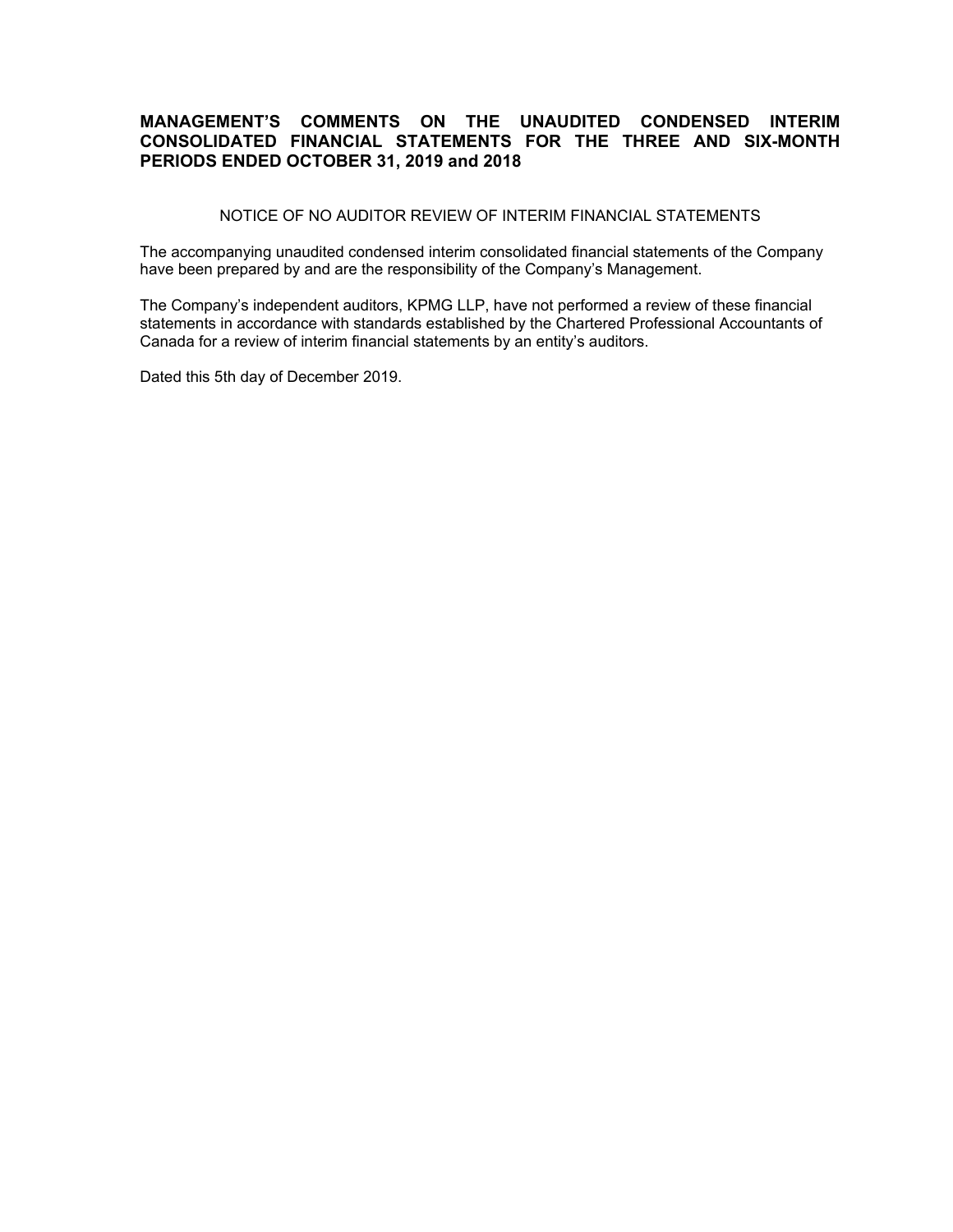Condensed Interim Consolidated Financial Statements (Unaudited)

For the three and six-month periods ended October 31, 2019 and 2018

# **Financial Statements**

| Condensed Interim Consolidated Statements of Income and Comprehensive Income |  |
|------------------------------------------------------------------------------|--|
|                                                                              |  |
|                                                                              |  |
|                                                                              |  |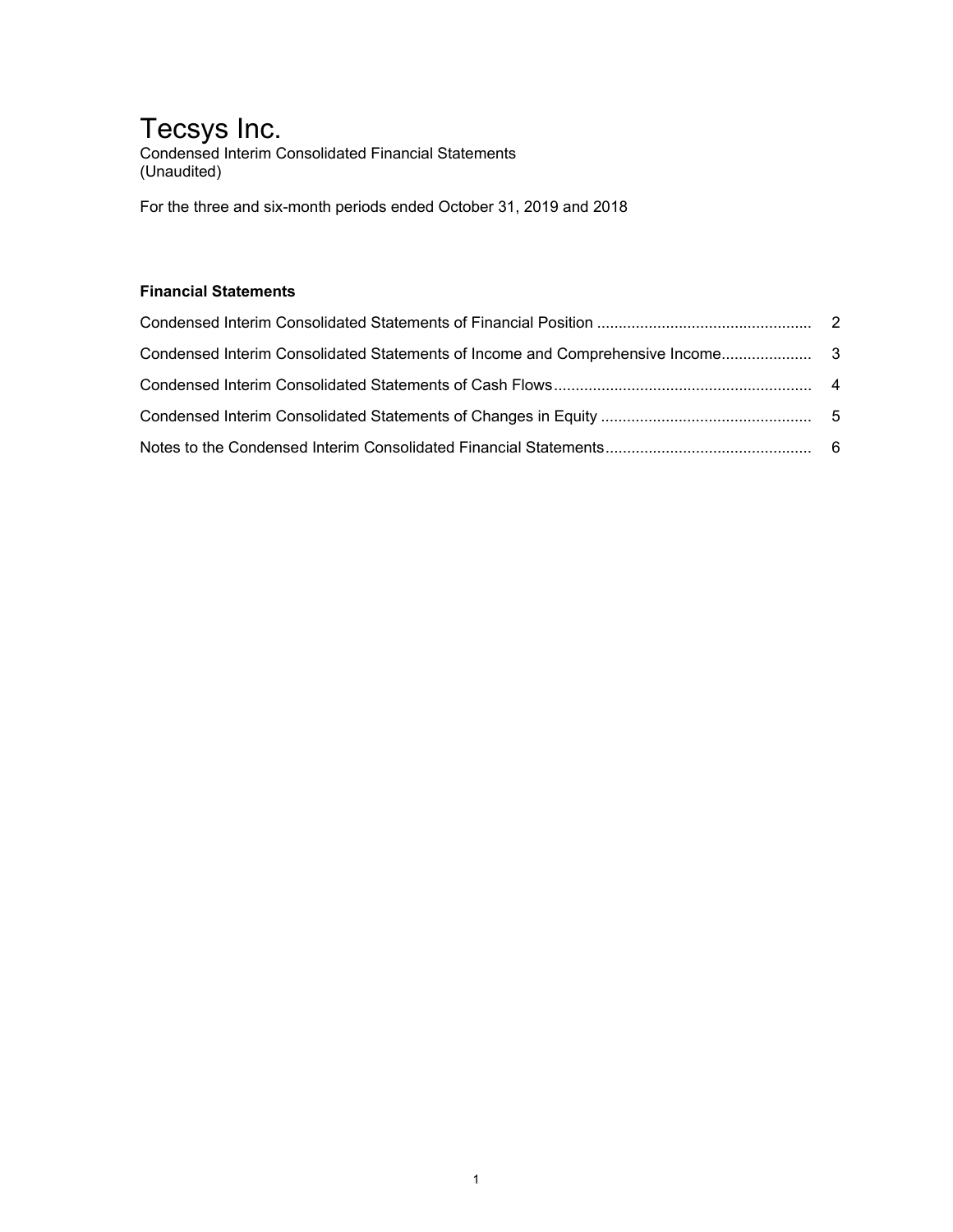#### **Tecsys Inc. Condensed Interim Consolidated Statements of Financial Position**  (Unaudited) As at October 31, 2019 and April 30, 2019 (in thousands of Canadian dollars)

|                                                                  |                | October 31,      | April 30,        |
|------------------------------------------------------------------|----------------|------------------|------------------|
|                                                                  | Note           | 2019             | 20191            |
|                                                                  |                |                  |                  |
| <b>Assets</b>                                                    |                |                  |                  |
| <b>Current assets</b>                                            |                |                  |                  |
| Cash and cash equivalents                                        | \$             | 12,153<br>\$     | 14,913           |
| Accounts receivable                                              |                | 16,243           | 14,986           |
| Work in progress                                                 |                | 474              | 811              |
| Other receivables                                                |                | 706              | 392              |
| Tax credits                                                      |                | 4,970            | 3,493            |
| Inventory                                                        |                | 835              | 673              |
| Prepaid expenses                                                 |                | 4,313            | 3,223            |
| <b>Total current assets</b>                                      |                | 39.694           | 38,491           |
|                                                                  |                |                  |                  |
| <b>Non-current assets</b>                                        |                |                  |                  |
| Other long-term receivables                                      |                | 453              | 278              |
| Tax credits                                                      |                | 5,568            | 5,260            |
| Property and equipment                                           |                | 2,623            | 2,714            |
| Right-of-use assets                                              | 5              | 7,892            |                  |
| Deferred development costs                                       |                | 1,106            | 1,064            |
| Other intangible assets                                          |                | 13,908           | 14,706           |
| Goodwill                                                         |                | 17,344           | 17,456           |
| Deferred tax assets                                              |                | 5,878            | 5,476            |
| <b>Total non-current assets</b>                                  |                | 54,772           | 46,954           |
|                                                                  |                |                  |                  |
| <b>Total assets</b>                                              | \$             | 94,466<br>\$     | 85,445           |
| <b>Liabilities</b>                                               |                |                  |                  |
|                                                                  |                |                  |                  |
| <b>Current liabilities</b>                                       |                |                  |                  |
| Accounts payable and accrued liabilities                         | \$             | 12,263<br>\$     | 11,633           |
| Deferred revenue                                                 |                | 14,619           | 14,252           |
| Current portion of long-term debt                                | 6              | 1,172            | 1,022            |
| Lease obligations                                                | $\overline{7}$ | 925              |                  |
| Other current liabilities                                        |                | 4,223            | 4,111            |
| <b>Total current liabilities</b>                                 |                | 33,202           | 31,018           |
| <b>Non-current liabilities</b>                                   |                |                  |                  |
| Long-term debt                                                   | 6              | 10,204           | 10,827           |
| Other non-current liabilities                                    |                | 2,093            |                  |
| Lease obligations                                                | $\overline{7}$ |                  | 2,333            |
| Deferred tax liabilities                                         |                | 8,788<br>1,753   | 1,769            |
|                                                                  |                |                  |                  |
| <b>Total non-current liabilities</b><br><b>Total liabilities</b> |                | 22,838<br>56,040 | 14,929<br>45,947 |
|                                                                  |                |                  |                  |
| <b>Equity</b>                                                    |                |                  |                  |
| Share capital                                                    | 4              | 19,144           | 19,144           |
| Contributed surplus                                              | 4              | 10,476           | 9,943            |
| Retained earnings                                                |                | 9,199            | 10.618           |
| Accumulated other comprehensive income loss                      | 11             | (393)            | (207)            |
| Total equity attributable to the owners of the Company           |                | 38,426           | 39,498           |
|                                                                  |                |                  |                  |
| <b>Total liabilities and equity</b>                              | \$             | 94,466<br>\$     | 85,445           |

See accompanying notes to the unaudited condensed interim consolidated financial statements

1 The Company has initially applied IFRS 16 as at May 1, 2019. Under the transition method chosen, comparative information is not restated. Refer to note 3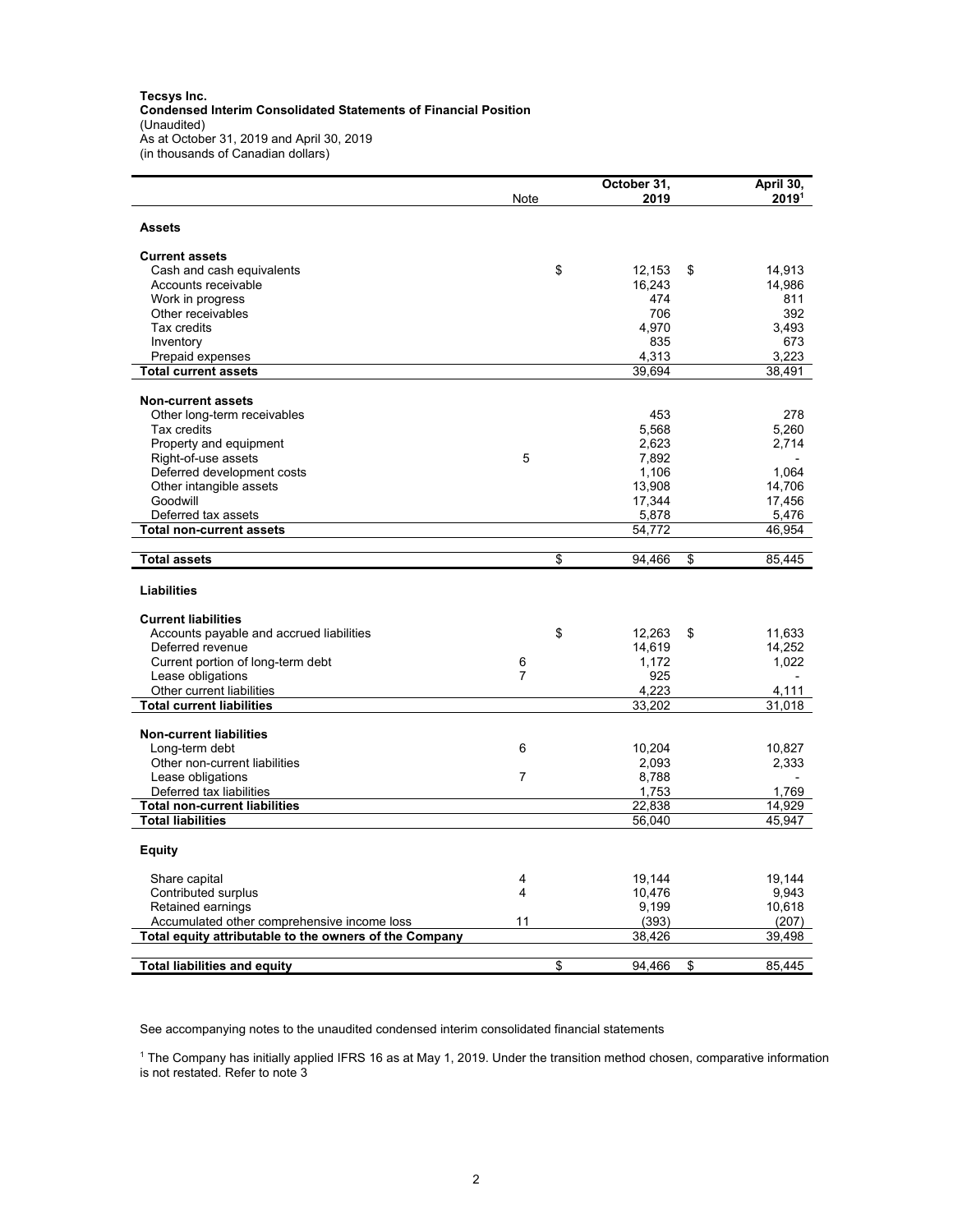**Condensed Interim Consolidated Statements of Income and Comprehensive Income**  (Unaudited)

Three and six-month periods ended October 31, 2019 and 2018 (in thousand of Canadian dollars, except per share data)

|                                                                                                                  |      | Three<br>months     | Three<br>months                  | <b>Six</b><br>months | <b>Six</b><br>months             |
|------------------------------------------------------------------------------------------------------------------|------|---------------------|----------------------------------|----------------------|----------------------------------|
|                                                                                                                  |      | Ended               | Ended                            | Ended                | Ended                            |
|                                                                                                                  | Note | October 31,<br>2019 | October 31,<br>2018 <sup>1</sup> | October 31,<br>2019  | October 31,<br>2018 <sup>1</sup> |
| Revenue:                                                                                                         |      |                     |                                  |                      |                                  |
| Proprietary products                                                                                             |      | \$<br>1.726         | \$<br>2.461                      | \$<br>2.170          | \$<br>3.786                      |
| Third-party products                                                                                             |      | 3,592               | 1,356                            | 7,244                | 2,812                            |
| Cloud, maintenance and subscription                                                                              |      | 10,063              | 6,836                            | 19,845               | 13,827                           |
| Professional services                                                                                            |      | 10,169              | 6,931                            | 19,911               | 12,998                           |
| Reimbursable expenses                                                                                            |      | 458                 | 600                              | 1,088                | 1,043                            |
| Total revenue                                                                                                    |      | 26,008              | 18,184                           | 50,258               | 34,466                           |
|                                                                                                                  |      |                     |                                  |                      |                                  |
| Cost of revenue:                                                                                                 |      |                     |                                  |                      |                                  |
| Products                                                                                                         |      | 2,795               | 1,369                            | 5,757                | 2,644                            |
| Services                                                                                                         | 8    | 9,700               | 6,705                            | 18,825               | 13,685                           |
| Reimbursable expenses                                                                                            |      | 458                 | 600                              | 1,088                | 1,043                            |
| <b>Total cost of revenue</b>                                                                                     |      | 12,953              | 8,674                            | 25,670               | 17,372                           |
| <b>Gross profit</b>                                                                                              |      | 13,055              | 9,510                            | 24,588               | 17,094                           |
| <b>Operating expenses:</b>                                                                                       |      |                     |                                  |                      |                                  |
| Sales and marketing                                                                                              |      | 4,807               | 4,100                            | 9,315                | 7,534                            |
| General and administration                                                                                       |      | 2,437               | 1,931                            | 4,821                | 3,511                            |
| Research and development, net of tax credit                                                                      |      | 3,595               | 2,655                            | 7,313                | 5,323                            |
| Restructuring costs                                                                                              | 9    |                     |                                  | 420                  |                                  |
| <b>Total operating expenses</b>                                                                                  |      | 10,839              | 8,686                            | 21,869               | 16,368                           |
|                                                                                                                  |      |                     |                                  |                      |                                  |
| <b>Profit from operations</b>                                                                                    |      | 2.216               | 824                              | 2,719                | 726                              |
| Net finance costs (income)                                                                                       | 10   | 283                 | (49)                             | 704                  | (141)                            |
| Profit before income taxes                                                                                       |      | 1,933               | 873                              | 2,015                | 867                              |
| Income tax expense                                                                                               |      | 529                 | 277                              | 878                  | 258                              |
| Profit attributable to the owners of the Company                                                                 |      | \$<br>1,404         | \$<br>596                        | \$<br>1,137          | \$<br>609                        |
| Other comprehensive (loss) income:<br>Effective portion of changes in fair value on<br>designated revenue hedges | 11   | (18)                | (44)                             | 118                  | 6                                |
|                                                                                                                  |      |                     |                                  |                      |                                  |
| Exchange differences on translation of foreign<br>operations                                                     | 11   | 53                  |                                  | (304)                |                                  |
| Comprehensive income attributable to the owners<br>of the Company                                                |      | \$<br>1,439         | \$<br>552                        | \$<br>951            | \$<br>615                        |
| Basic and diluted earnings per common share                                                                      | 4    | \$<br>0.11          | \$<br>0.05                       | \$<br>0.09           | \$<br>0.05                       |

See accompanying notes to the unaudited condensed interim consolidated financial statements

1 The Company has initially applied IFRS 16 as at May 1, 2019. Under the transition method chosen, comparative information is not restated. Refer to note 3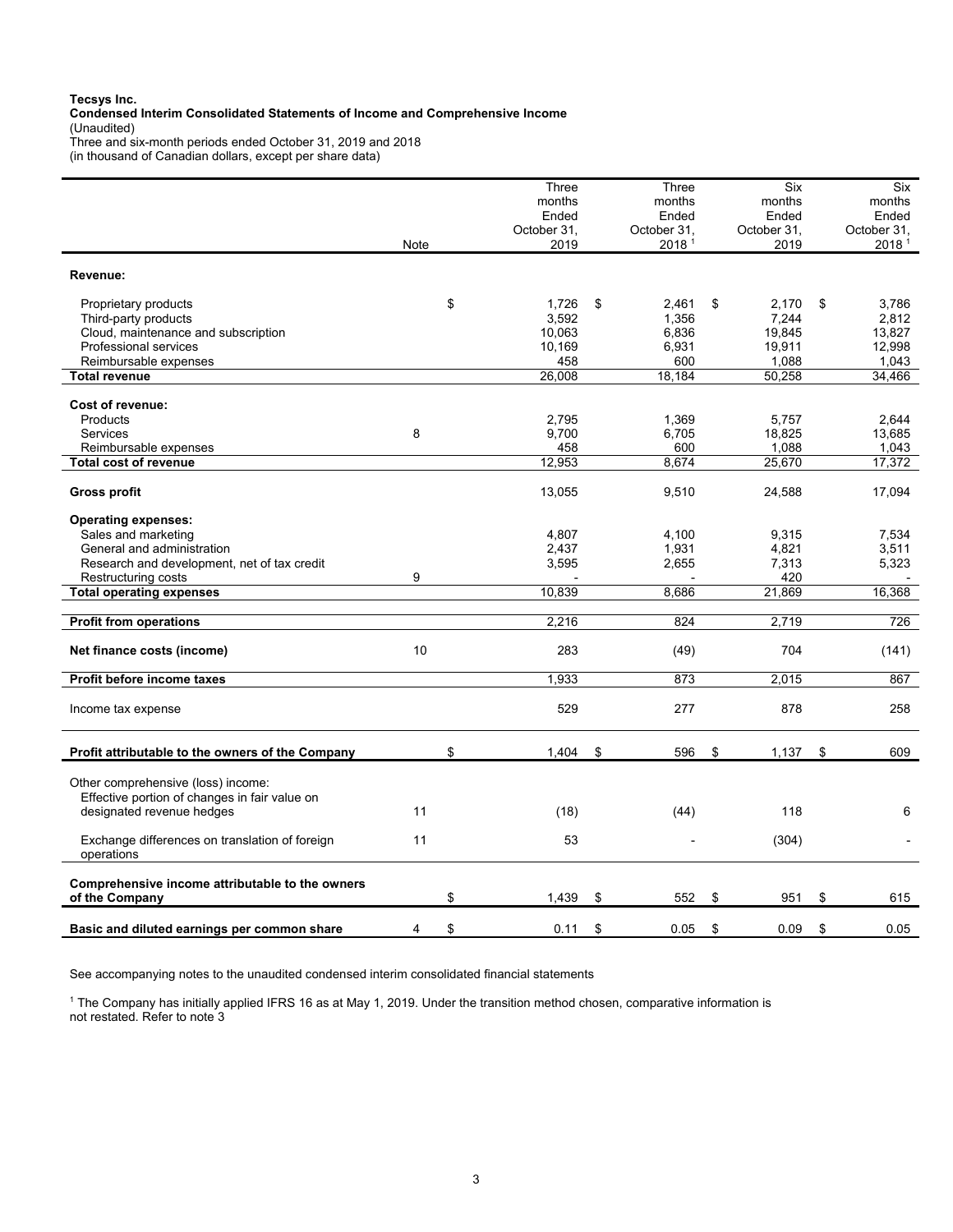### **Condensed Interim Consolidated Statements of Cash Flows**  (Unaudited)

Three and six-month periods ended October 31, 2019 and 2018 (in thousand of Canadian dollars)

|                                                         |                | Three months   | Three months      | Six months     | Six months                       |
|---------------------------------------------------------|----------------|----------------|-------------------|----------------|----------------------------------|
|                                                         |                | Ended          | Ended             | Ended          | Ended                            |
|                                                         | Note           | October 31.    | October 31.       | October 31,    | October 31.<br>2018 <sup>1</sup> |
|                                                         |                | 2019           | 2018 <sup>1</sup> | 2019           |                                  |
| Cash flow from (used in) operating activities:          |                |                |                   |                |                                  |
| Profit for the period                                   |                | \$<br>1,404    | \$<br>596         | \$<br>1,137    | \$<br>609                        |
| Adjustments for:                                        |                |                |                   |                |                                  |
| Depreciation of property and equipment and right-of-    |                | 480            | 212               | 957            | 435                              |
| use assets                                              |                |                |                   |                |                                  |
| Amortization of deferred development costs              |                | 151            | 280               | 313            | 558                              |
| Amortization of other intangible assets                 |                | 325            | 121               | 738            | 243                              |
| Net finance costs (income)                              | 10             | 283            | (49)              | 704            | (141)                            |
| Unrealized foreign exchange and other                   |                | (333)          | (113)             | (585)          | 29                               |
| Non-refundable tax credits                              |                | (510)          | (248)             | (746)          | (475)                            |
| Stock-based compensation                                | 4              | 345            | 117               | 533            | 117                              |
| Income taxes                                            |                | 207            | 265               | 556            | 265                              |
| Net cash from operating activities excluding changes    |                |                |                   |                |                                  |
| in non-cash working capital items related to operations |                | 2,352          | 1,181             | 3,607          | 1,640                            |
| Accounts receivable                                     |                |                |                   |                | 454                              |
| Work in progress                                        |                | (3,066)<br>191 | (915)<br>374      | (1,310)<br>330 | (283)                            |
| Other receivables                                       |                | 253            | 262               | (461)          | 78                               |
| Tax credits                                             |                | (347)          | (740)             | (1,038)        | (1, 417)                         |
| Inventory                                               |                | (177)          | 44                | (163)          | 267                              |
| Prepaid expenses                                        |                | (421)          | (18)              | (854)          | (429)                            |
| Accounts payable and accrued liabilities                |                | 1,815          | 35                | 433            | (818)                            |
| Deferred revenue                                        |                | 847            | (1,518)           | 384            | 139                              |
| Changes in non-cash working capital items related to    |                | (905)          | (2, 476)          | (2,679)        | (2,009)                          |
| operations                                              |                |                |                   |                |                                  |
|                                                         |                |                |                   |                |                                  |
| Net cash from (used in) operating activities            |                | 1,447          | (1, 295)          | 928            | (369)                            |
|                                                         |                |                |                   |                |                                  |
| Cash flow (used in) financing activities:               |                |                |                   |                |                                  |
| Repayment of long-term debt                             |                | (236)          | (11)              | (472)          | (23)                             |
| Payment of dividends                                    | 4              | (1, 439)       | (1,308)           | (1, 439)       | (1,308)                          |
| Payment of lease obligations                            | $\overline{7}$ | (243)          |                   | (485)          |                                  |
| Interest paid                                           |                | (248)          |                   | (489)          |                                  |
| Net cash used in financing activities                   |                | (2, 166)       | (1, 319)          | (2,885)        | (1, 331)                         |
| Cash flows (used in) investing activities:              |                |                |                   |                |                                  |
| Interest received                                       | 10             | 17             | 64                | 46             | 145                              |
| Acquisition of property and equipment                   |                | (232)          | (66)              | (359)          | (103)                            |
| Acquisition of other intangible assets                  |                | (72)           | (48)              | (135)          | (65)                             |
| Deferred development costs                              |                | (189)          | (10)              | (355)          | (65)                             |
| Net cash used in investing activities                   |                | (476)          | (60)              | (803)          | (88)                             |
|                                                         |                |                |                   |                |                                  |
| Net decrease in cash and cash equivalents during        |                |                |                   |                |                                  |
| the period                                              |                | (1, 195)       | (2,674)           | (2,760)        | (1,788)                          |
|                                                         |                |                |                   |                |                                  |
| Cash and cash equivalents – beginning of period         |                | 13,348         | 14,382            | 14,913         | 13,496                           |
| Cash and cash equivalents - end of period               |                | \$<br>12,153   | \$<br>11,708      | \$<br>12,153   | \$<br>11,708                     |
|                                                         |                |                |                   |                |                                  |

See accompanying notes to the unaudited condensed interim consolidated financial statements

1 The Company has initially applied IFRS 16 as at May 1, 2019. Under the transition method chosen, comparative information is not restated. Refer to note 3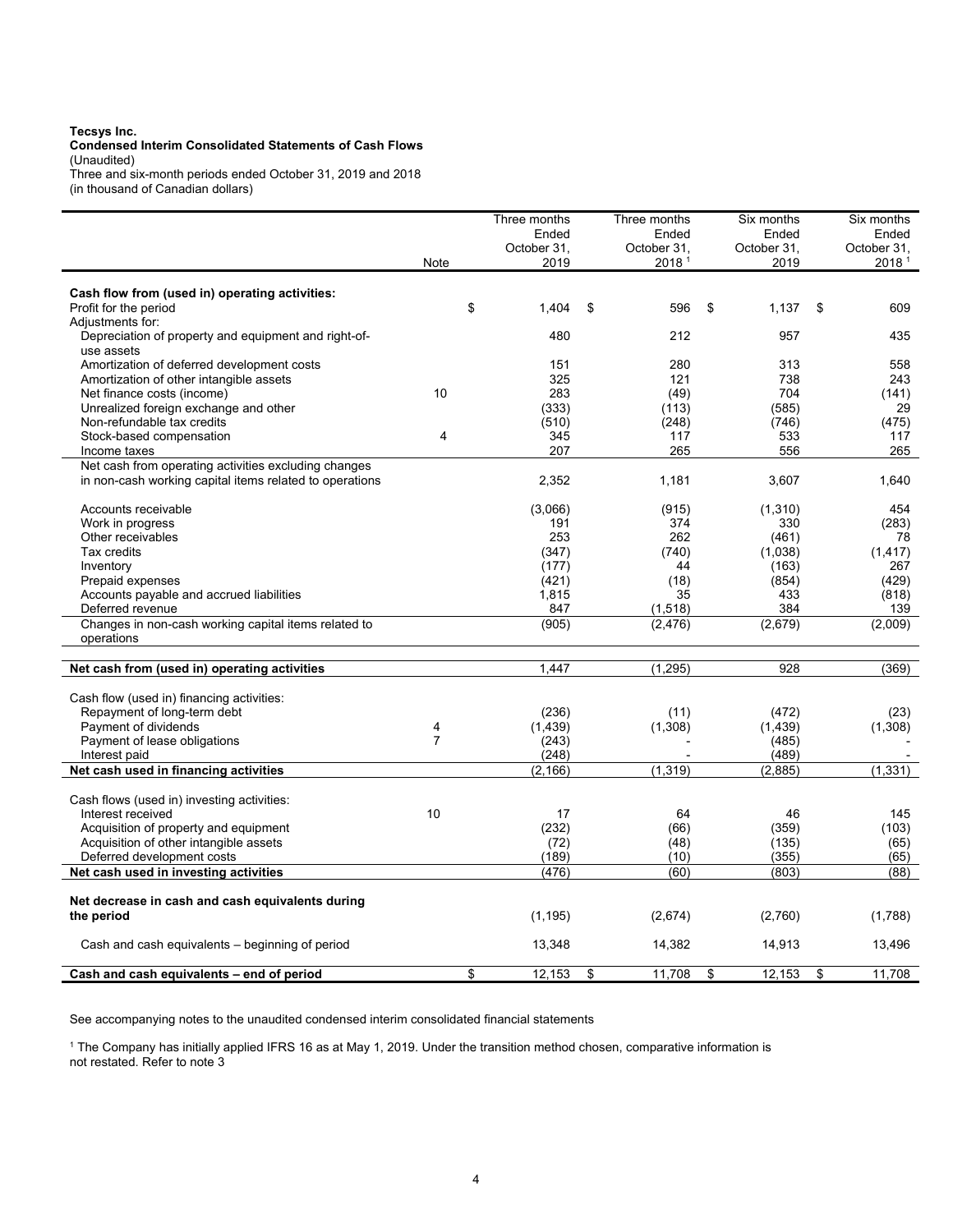#### **Condensed Interim Consolidated Statements of Changes in Equity**  (Unaudited) Six-month periods ended October 31, 2019 and 2018

(in thousand of Canadian dollars, except per share data)

|                                                                                                                      |                |                                            |               |                                                      |                                 | Accumulated<br>other |                 |              |
|----------------------------------------------------------------------------------------------------------------------|----------------|--------------------------------------------|---------------|------------------------------------------------------|---------------------------------|----------------------|-----------------|--------------|
|                                                                                                                      |                |                                            |               |                                                      | <b>Contributed</b>              | comprehensive        | <b>Retained</b> |              |
|                                                                                                                      |                | <b>Number</b>                              | Share capital | Amount                                               | surplus                         | income (loss)        | earnings        | <b>Total</b> |
|                                                                                                                      | <b>Note</b>    |                                            |               |                                                      |                                 |                      |                 |              |
| Balance, April 30, 2019                                                                                              |                | 13,082,376                                 | \$            | 19,144                                               | \$<br>9,943                     | \$<br>(207)          | \$<br>10,618    | \$<br>39,498 |
|                                                                                                                      |                |                                            |               |                                                      |                                 |                      |                 |              |
| Adjustment on initial application of IFRS 16                                                                         | 3              |                                            |               |                                                      |                                 |                      | (1, 117)        | (1, 117)     |
| Adjusted balance, May 1, 2019                                                                                        |                | 13,082,376                                 |               | 19,144                                               | 9,943                           | (207)                | 9,501           | 38,381       |
| Profit for the period<br>Other comprehensive income for the<br>period:                                               |                |                                            |               |                                                      |                                 |                      | 1,137           | 1,137        |
| Effective portion of changes in fair value<br>on designated revenue hedges<br>Exchange difference on translation of  | 11             |                                            |               |                                                      |                                 | 118                  |                 | 118          |
| foreign operations                                                                                                   |                |                                            |               |                                                      |                                 | (304)                |                 | (304)        |
| Stock-based compensation                                                                                             | $\overline{4}$ |                                            |               |                                                      | 533                             | $\overline{a}$       |                 | 533          |
| Total comprehensive income (loss) for<br>the period                                                                  |                |                                            |               |                                                      | 533                             | (186)                | 1,137           | 1,484        |
| Dividends to equity owners                                                                                           | $\overline{4}$ | L,                                         |               |                                                      | $\mathbb{Z}^2$                  | $\blacksquare$       | (1, 439)        | (1, 439)     |
| Total transaction with owners of the                                                                                 |                |                                            |               |                                                      |                                 |                      |                 |              |
| Company                                                                                                              |                |                                            |               |                                                      |                                 |                      | (1, 439)        | (1, 439)     |
| Balance, October 31, 2019                                                                                            |                | 13,082,376                                 | \$            | 19,144                                               | \$<br>10,476                    | \$<br>(393)          | \$<br>9,199     | \$<br>38,426 |
|                                                                                                                      |                |                                            |               |                                                      |                                 |                      |                 |              |
| Balance, April 30, 2018 <sup>1</sup>                                                                                 |                | 13,082,376                                 | \$            | 19,144                                               | \$<br>9,577                     | \$<br>(113)          | \$<br>14,527    | \$<br>43,135 |
| Adjustment on initial application of IFRS 15                                                                         |                |                                            |               |                                                      |                                 |                      | (421)           | (421)        |
| Adjusted balance, May 1, 2018                                                                                        |                | 13,082,376                                 |               | 19,144                                               | 9,577                           | (113)                | 14,106          | 42,714       |
| Profit for the period<br>Other comprehensive income for the<br>period:<br>Effective portion of changes in fair value |                |                                            |               |                                                      |                                 |                      | 609             | 609          |
| on designated revenue<br>hedges<br>Stock-based compensation                                                          | 11             |                                            |               |                                                      | $\overline{\phantom{a}}$<br>117 | 6                    |                 | 6<br>117     |
| Total comprehensive income (loss) for                                                                                |                |                                            |               |                                                      |                                 |                      |                 |              |
| the period<br>Dividends to equity owners                                                                             |                | $\overline{\phantom{a}}$<br>$\overline{a}$ |               | $\overline{\phantom{a}}$<br>$\overline{\phantom{a}}$ | 117<br>$\sim$                   | 6<br>$\sim$          | 609<br>(1,308)  | 732          |
| Total transaction with owners of the                                                                                 |                |                                            |               |                                                      |                                 |                      |                 | (1,308)      |
| Company                                                                                                              |                |                                            |               |                                                      | 117                             |                      | (1,308)         | (1,308)      |
| Balance, October 31, 2018 <sup>1</sup>                                                                               |                | 13,082,376                                 | \$            | 19,144                                               | \$<br>9,694                     | \$<br>(107)          | \$<br>13,407    | \$<br>42,138 |

<sup>1</sup> The Company has initially applied IFRS 16 as at May 1, 2019. Under the transition method chosen, comparative information is not restated. Refer to note 3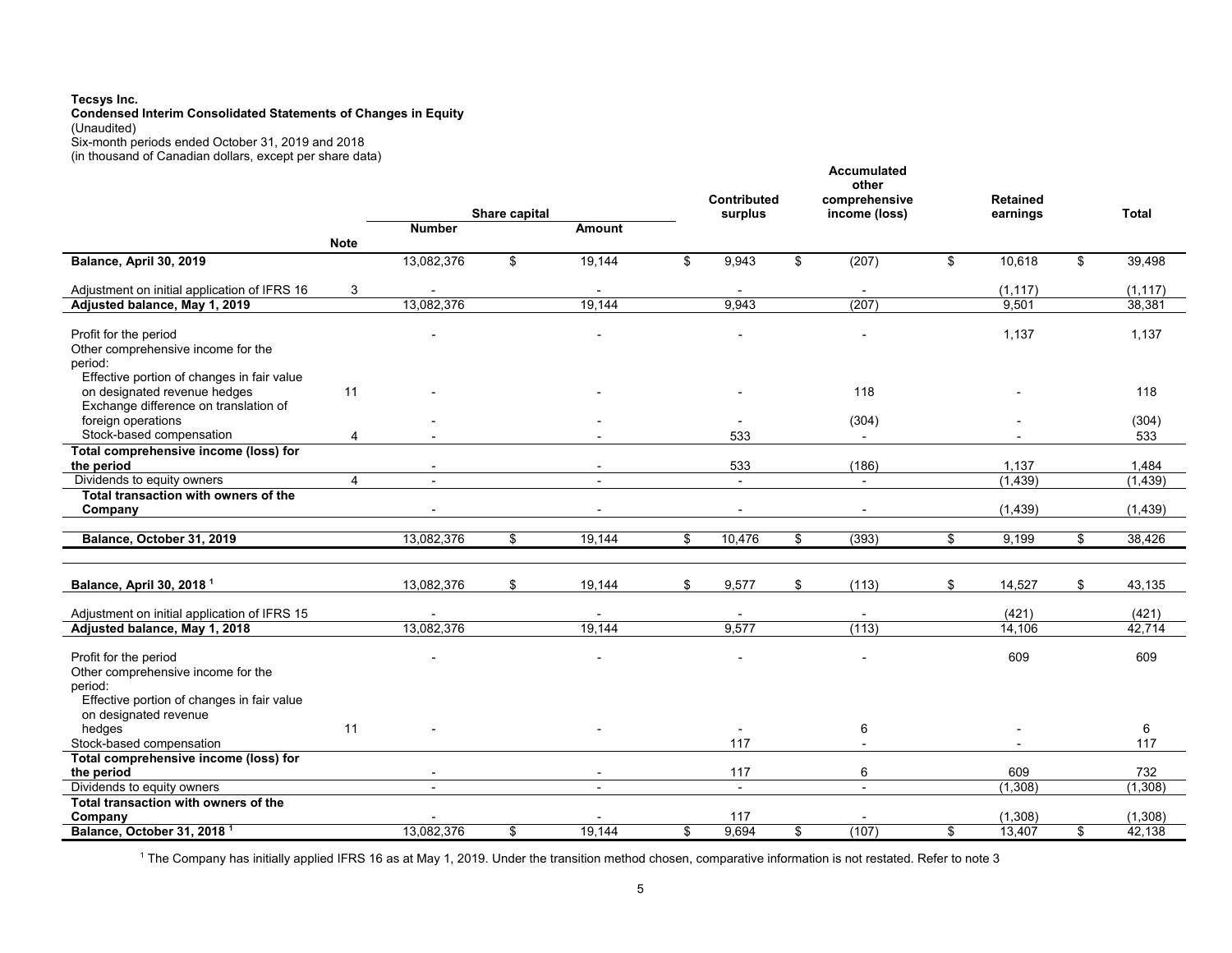Notes to the Condensed Interim Consolidated Financial Statements (Unaudited)

Three and six-month periods ended October 31, 2019 and 2018 (in Canadian dollars, tabular amounts in thousands, except per share data and otherwise noted)

### **1. Description of business:**

Tecsys Inc. (the "Company") was incorporated under the Canada Business Corporations Act in 1983. The Company's principal business activity is the development, marketing and sale of enterprise-wide supply chain management software for distribution, warehousing, transportation logistics, point-of-use and order management. The Company also provides related consulting, education and support services. The Company is headquartered at 1, Place Alexis Nihon, Montréal, Canada, and derives substantially all its revenue from customers located in the United States, Canada and Europe. The Company's customers consist primarily of healthcare systems, services parts, third-party logistics, retail and general wholesale high volume distribution industries. The condensed interim consolidated financial statements comprise the Company and its wholly-owned subsidiaries. The Company is a publicly listed entity and its shares are traded on the Toronto Stock Exchange under the symbol TCS.

### **2. Statement of compliance:**

These condensed interim consolidated financial statements and the notes thereto have been prepared in accordance with International Accounting Standards ("IAS") 34, *Interim Financial Reporting* as issued by the International Accounting Standards Board ("IASB"). They do not include all the information required in the full annual financial statements. Certain information and footnote disclosures normally included in annual financial statements were omitted or condensed where such information is not considered material to the understanding of the Company's interim financial information. As such, they should be read in conjunction with the consolidated financial statements of the Company as at and for the year ended April 30, 2019.

The condensed interim consolidated financial statements were approved by the Board of Directors on December 5, 2019.

The preparation of financial data is based on accounting principles and practices consistent with those used in the preparation of the audited annual consolidated financial statements as at April 30, 2019, except for the changes in significant accounting policies mentioned below.

As at May 1, 2019, International Financial Reporting Standard No. 16 – "Leases" ("IFRS 16") have been applied. Changes to significant accounting policies are described in Note 3.

### New standards and interpretations not yet adopted:

A number of new standards, and amendments to standards and interpretations are not yet effective for the three-month and six-month periods ended October 31, 2019 and have not been applied in preparing these consolidated interim financial statements. Management does not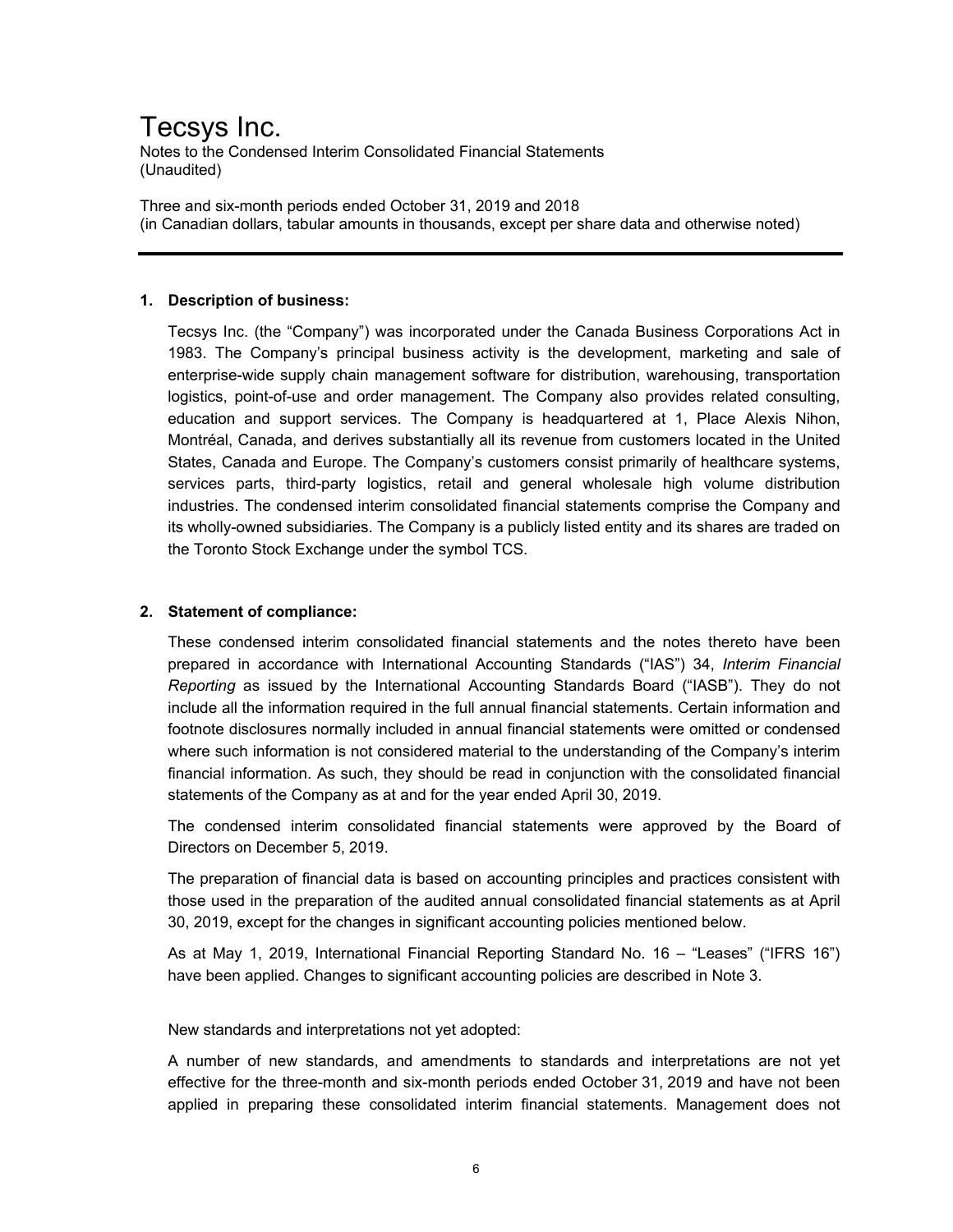Notes to the Condensed Interim Consolidated Financial Statements (Unaudited)

Three and six-month periods ended October 31, 2019 and 2018 (in Canadian dollars, tabular amounts in thousands, except per share data and otherwise noted)

expect that any of the new standards and amendments to existing standards issued but not yet effective would have a material impact on the Corporation's consolidated financial statements.

### **3. Changes in significant accounting policies:**

Except as described below, the accounting policies applied in these unaudited condensed consolidated interim financial statements are the same as those applied in the Company's consolidated financial statements as at and for the year ending April 30, 2019.

The changes in accounting policies will also be reflected in the Company's consolidated financial statements as at and for the year ending April 30, 2020.

International Financial Reporting Standard No. 16 – "Leases" ("IFRS 16")

Effective May 1, 2019, the Company adopted IFRS 16 which specifies how to recognize, measure, present and disclose leases. IFRS 16 provides a single lessee accounting model, requiring lessees to recognize a right-of-use asset as well as a lease liability reflecting the present value of future lease payments. The impact of the transition is shown below. The Company's accounting policy under IFRS 16 is as follows:

The Company recognizes a right-of-use asset and a lease liability at the lease commencement date. The right-of-use is initially measured at cost, which comprises the initial amount of the lease liability adjusted for any lease payments made at or before the commencement date, plus any initial direct costs incurred and an estimate of costs to dismantle and remove the underlying asset or to restore the underlying asset or the site on which it is located, less any lease incentives received. The right-of-use asset is subsequently depreciated using the straight-line method from the commencement date to the earlier of the end of the useful life of the right-of-use asset or the end of the lease term. The lease term includes periods covered by an option to extend if the Company is reasonably certain to exercise that option. Lease terms range from 5 to 21 years for offices and 3 to 6 years for data centers, equipment and vehicles. In addition, the right-of-use asset is reduced by impairment losses resulting from impairment tests conducted in accordance with IAS 36, *Impairment of Assets*, if any.

The lease liability is initially measured at the present value of the lease payments that are not paid at the commencement date, discounted using the interest rate implicit in the lease or, if that rate cannot be readily determined, the lessee's incremental borrowing rate. Lease payments used for the calculations comprise mainly fixed payments and variable lease payments that depend on an index or a rate, the exercise price of a purchase option if the lessee is reasonably certain to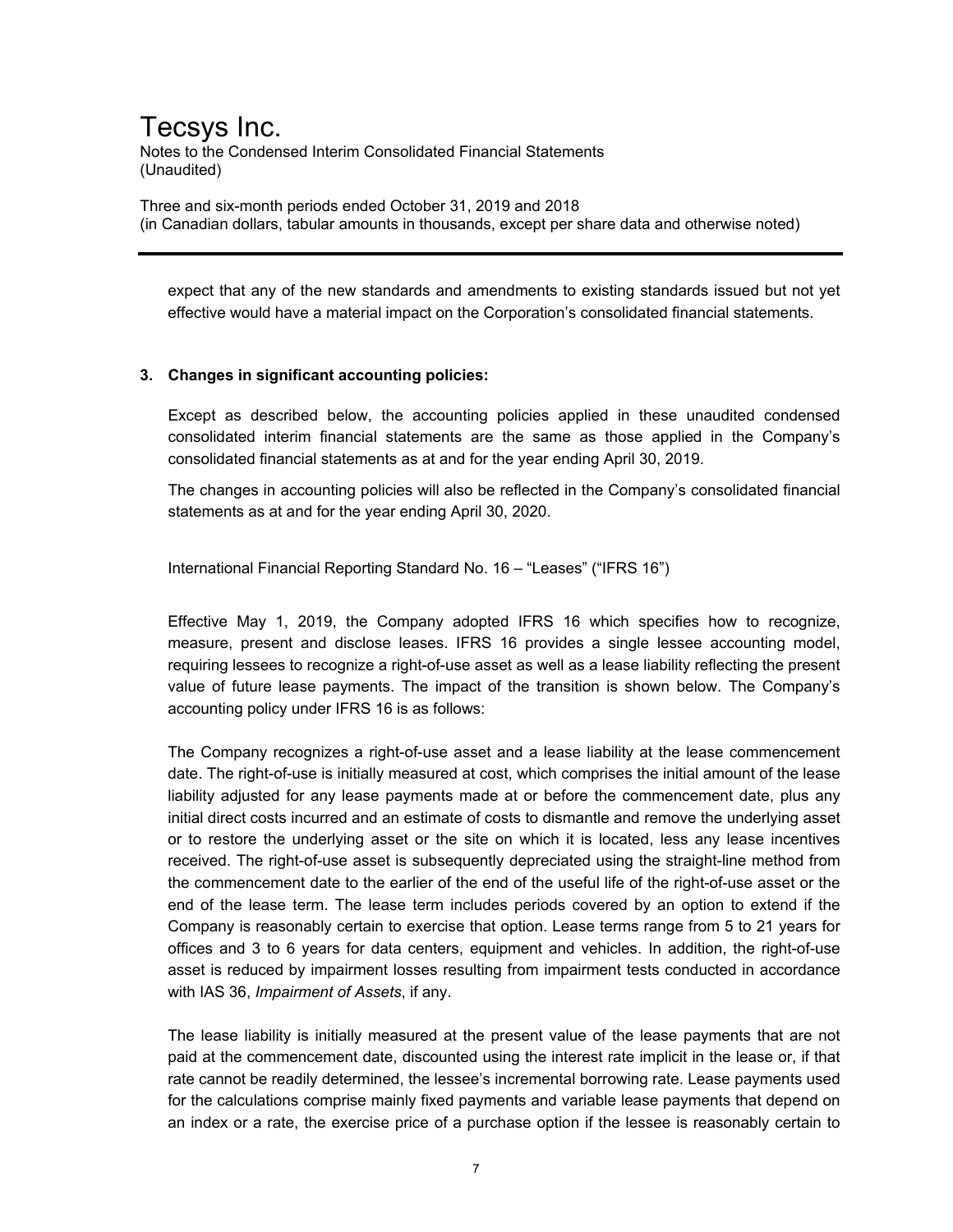Notes to the Condensed Interim Consolidated Financial Statements (Unaudited)

Three and six-month periods ended October 31, 2019 and 2018 (in Canadian dollars, tabular amounts in thousands, except per share data and otherwise noted)

exercise that option and payments of penalties for terminating the lease, if the lease term reflects the lessee exercising an option to terminate the lease. The lease liability is subsequently measured at amortized cost using the effective interest method and is remeasured to reflect changes in the lease payments.

The Company has elected to apply the practical expedient not to recognize right-of-use assets and lease liabilities for short-term leases that have a lease term of 12 months or less and leases of low value assets. The lease payments associated with these leases are recognized as an expense on a straight-line basis over the lease term.

Impact of transition:

Effective May 1, 2019, the Company adopted IFRS 16 using the modified retrospective approach with the effect of initially applying this standard recognized at the date of application. Under this method, the Company elected to measure right-of-use of asset as equal to lease liability, adjusted for amounts previously recorded for deferred lease inducements or prepaid rent as at the date of adoption. The cumulative effect of initially applying IFRS 16 at initial application was recognized in retained earnings as of May 1, 2019 and comparative information presented for 2019 has not been restated.

The implementation of IFRS 16 allows for certain practical expedients at the date of initial application. The Company has elected to use the following exemptions and practical expedients:

- (i) To grandfather the assessment of which transactions are leases on the date of initial application, the Company applied IFRS 16 only to contracts that were previously identified as leases under IAS 17.
- (ii) Use of the same discount rate for portfolio of leases with similar characteristics;
- (iii) Exemption, on a lease-by-lease basis, of recognizing a right-of-use asset and lease liability when the lease term is within 12 months of the date of initial application.
- (iv) Exemption, on a lease-by-lease basis, of recognizing a right-of-use asset and lease liability when the lease has an underlying asset that is of low value;
- (v) Exclude initial direct costs, at the date of initial application only, on a lease-by-lease basis from the measurement of the right-of-use asset;
- (vi) Use hindsight at the date of initial application only, on a lease-by-lease basis, to determine the lease term if the contract contains options to extend or terminate the lease;
- (vii) No reassessment on whether a contract is or contains a lease under IAS 17;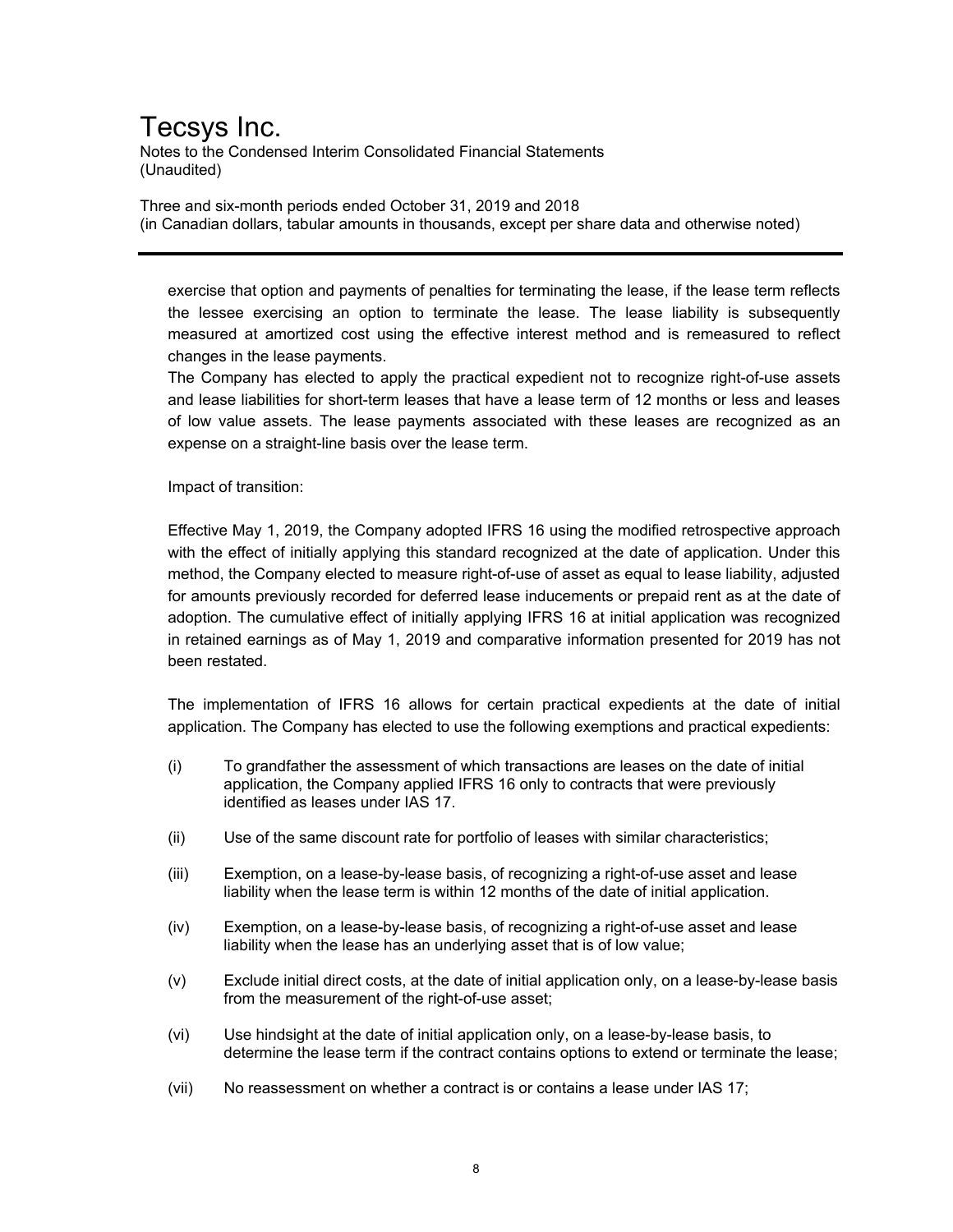Notes to the Condensed Interim Consolidated Financial Statements (Unaudited)

Three and six-month periods ended October 31, 2019 and 2018 (in Canadian dollars, tabular amounts in thousands, except per share data and otherwise noted)

The Company used its incremental borrowing rate at May 1, 2019 to calculate the right-of-use assets and lease liabilities. The weighted-average rate applied is 3.77%.

The following tables summarizes the impact of adopting IFRS 16 on the Company's condensed interim consolidated statements of financial position as at May 1, 2019, and its interim statements of income and comprehensive income for the three and six-months periods ended October 31, 2019.

|                                                                                                      |               | Impact of              |
|------------------------------------------------------------------------------------------------------|---------------|------------------------|
|                                                                                                      |               | adopting<br>IFRS 16 at |
|                                                                                                      |               |                        |
|                                                                                                      |               | May 1, 2019            |
| Right-of-use assets - Increase                                                                       | \$            | 8,418                  |
| Deferred tax asset - Increase                                                                        |               | 404                    |
| Lease obligations - current - Increase                                                               |               | (984)                  |
| Lease obligations - non-current - Increase                                                           |               | (9,226)                |
| Deferred rent liability - Decrease                                                                   |               | 271                    |
|                                                                                                      |               |                        |
| Impact at May 1, 2019 - Retained earnings                                                            |               | \$(1, 117)             |
|                                                                                                      |               |                        |
|                                                                                                      |               |                        |
|                                                                                                      |               |                        |
|                                                                                                      |               |                        |
|                                                                                                      | Impact of     |                        |
|                                                                                                      | adopting IFRS |                        |
|                                                                                                      | 16 for three  |                        |
|                                                                                                      | months ended  |                        |
|                                                                                                      | October 31,   |                        |
|                                                                                                      | 2019          |                        |
|                                                                                                      |               |                        |
| Cost of revenue – Services - Decrease                                                                | \$            | 38                     |
| Cost of revenue – Products - Decrease                                                                |               | 5                      |
| Operating expenses - Sales and Marketing - Decrease                                                  |               | 6                      |
| Operating expenses - General and Administration - Decrease                                           |               | 10                     |
| Operating expenses - Research and Development - Decrease                                             |               | 20                     |
| Interest expenses - Increase                                                                         |               | (93)<br>4              |
| Income tax expense - Decrease<br>Impact at October 31, 2019 - Condensed Interim Statements of Income |               |                        |
| and Comprehensive income                                                                             |               | \$(10)                 |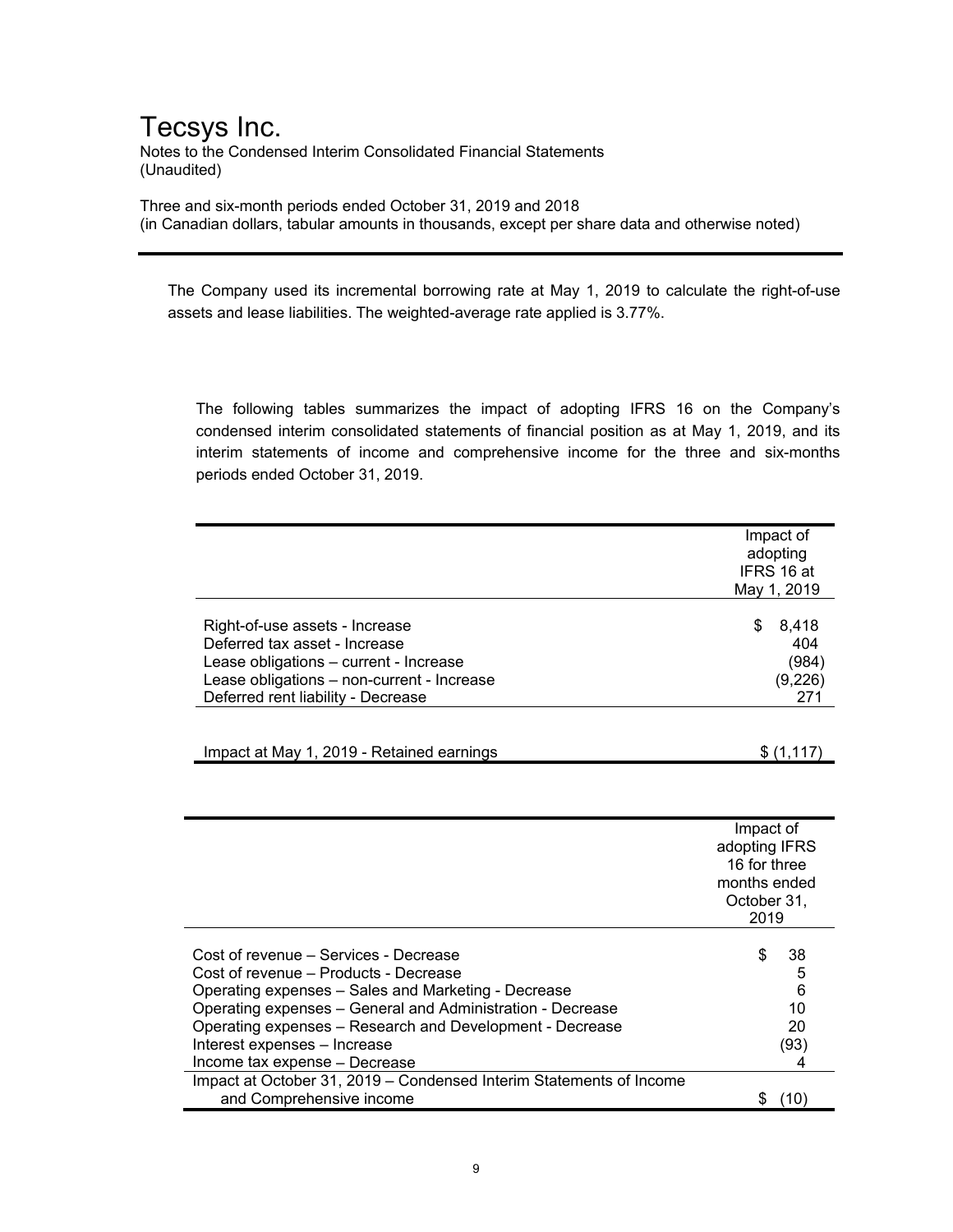Notes to the Condensed Interim Consolidated Financial Statements (Unaudited)

Three and six-month periods ended October 31, 2019 and 2018 (in Canadian dollars, tabular amounts in thousands, except per share data and otherwise noted)

|                                                                     | Impact of         |
|---------------------------------------------------------------------|-------------------|
|                                                                     | adopting IFRS     |
|                                                                     | 16 for six months |
|                                                                     | ended October     |
|                                                                     | 31, 2019          |
|                                                                     |                   |
| Cost of revenue - Services - Decrease                               | S<br>74           |
| Cost of revenue – Products - Decrease                               | 10                |
| Operating expenses - Sales and Marketing - Decrease                 | 14                |
| Operating expenses - General and Administration - Decrease          | 21                |
| Operating expenses - Research and Development - Decrease            | 40                |
| Interest expenses - Increase                                        | (188)             |
| Income tax expense - Decrease                                       | 8                 |
| Impact at October 31, 2019 – Condensed Interim Statements of Income |                   |
| and Comprehensive income                                            |                   |

The following table reconciles the Company's operating lease obligations at April 30, 2019, as previously disclosed in the Company's consolidated financial statements, to the lease obligations recognized on initial application of IFRS 16 at May 1, 2019:

| Operating lease commitments at April 30, 2019                             | \$13,804  |
|---------------------------------------------------------------------------|-----------|
|                                                                           |           |
| Effect of discounting using the incremental borrowing rate at May 1, 2019 | \$(1,636) |
| Variable lease payments that do not depend on an index or rate            | (4, 493)  |
| Recognition exemption for short-term leases                               | (484)     |
| Recognition exemption for low value leases                                | (348)     |
| Extension options reasonably certain to be exercised                      | 3,367     |
|                                                                           |           |
| Lease obligations as at May 1, 2019                                       | \$10.210  |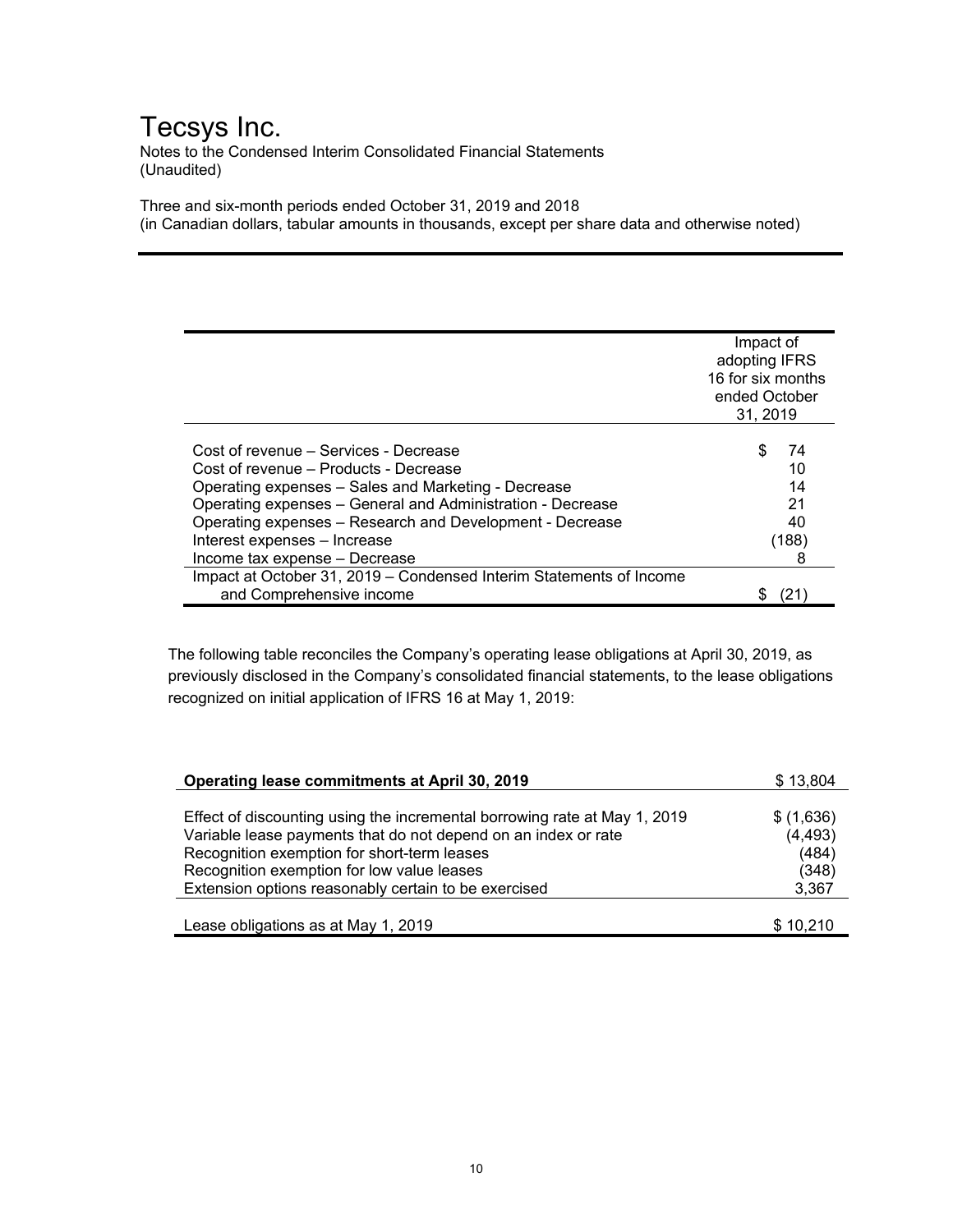Notes to the Condensed Interim Consolidated Financial Statements (Unaudited)

Three and six-month periods ended October 31, 2019 and 2018 (in Canadian dollars, tabular amounts in thousands, except per share data and otherwise noted)

### **4. Share capital and Stock option plan:**

(a) Dividend policy:

On July 3, 2019, the Company declared a dividend of \$0.055 per share, paid on August 2, 2019 to shareholders of record on July 19, 2019.

On September 5, 2019, the Company declared a dividend of \$0.055 per share, paid on October 4, 2019 to shareholders of record at the close of business on September 20, 2019.

(b) Earnings per share:

Basic earnings per share:

The calculation of basic earnings per share is based on the profit (loss) attributable to common shareholders and the weighted average number of common shares outstanding calculated as follows:

|                                                                                | <b>Three</b> | Three       | Six         | <b>Six</b>  |
|--------------------------------------------------------------------------------|--------------|-------------|-------------|-------------|
|                                                                                | Months       | Months      | Months      | Months      |
|                                                                                | Ended        | Ended       | Ended       | Ended       |
|                                                                                | October 31,  | October 31, | October 31, | October 31, |
|                                                                                | 2019         | 2018        | 2019        | 2018        |
| Profit attributable to common<br>shareholders                                  | \$1,404      | 596<br>S    | \$1,137     | 609<br>S    |
| Weighted average number of<br>common shares outstanding<br>(basic and diluted) | 13.082.376   | 13.082.376  | 13,082,376  | 13,082,376  |
| Basic and diluted earnings per                                                 | \$0.11       | S           | 0.09        | S           |
| common share                                                                   |              | 0.05        | SS.         | 0.05        |

Diluted earnings per share:

The calculation of diluted earnings per share is based on the profit attributable to common shareholders and the weighted average number of common shares outstanding after adjustment for the effects of all dilutive common shares. The 655,309 options as of October 31, 2019 (188,700 for the same period of 2019) were excluded from the weighted average number of diluted common shares as their effect would have been anti-dilutive. Therefore, diluted earnings per share equals basic earnings per share for the three and six-month periods ended October 31, 2019 and 2018.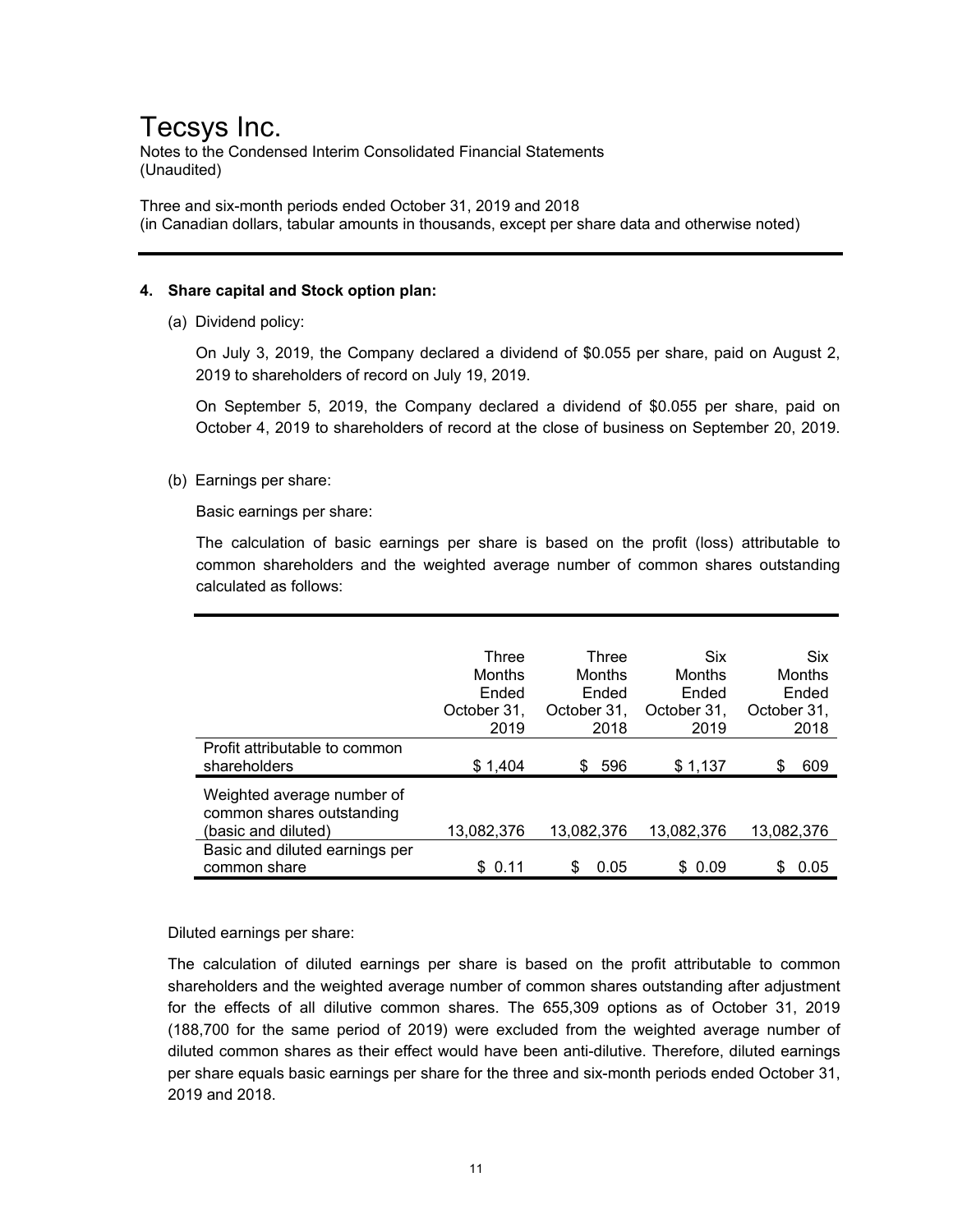Notes to the Condensed Interim Consolidated Financial Statements (Unaudited)

Three and six-month periods ended October 31, 2019 and 2018 (in Canadian dollars, tabular amounts in thousands, except per share data and otherwise noted)

### (c) Stock option plan:

Ē.

On September 6, 2018, the Company approved a common share stock option plan for its employees and directors. Under the terms of the plan, the Company may grant options up to 10% of its issued and outstanding shares. The stock option plan is administered by the Board of Directors who may determine, in accordance with the terms of the plan, the terms relating to each option, including the extent to which each option is exercisable during the term of the options.

The exercise price is determined based on the weighted average trading price of the Company's common shares for the 5 days prior to the date the Board of Directors grants the option.

The movement in outstanding stock options for the six months period to October 31, 2019 is as follows:

|                                 |                   |                  | Weighted<br>average |
|---------------------------------|-------------------|------------------|---------------------|
|                                 |                   | Weighted average | Fair                |
|                                 | Number of options | Exercise price   | value               |
|                                 |                   |                  |                     |
| Outstanding at April 30, 2019   | 188,700           | 17.23            | 4.42                |
|                                 |                   |                  |                     |
| Granted on July 3, 2019         | 466,609           | 14.29            | 3.28                |
| Exercised                       | -                 |                  |                     |
| Forfeited                       |                   |                  |                     |
| Outstanding at October 31, 2019 | 655,309           | 15.14            | 3.61                |

The issued options vest quarterly on a straight-line basis (6.25% per quarter) over the vesting period of 4 years and must be exercised within 5 years from the date of the grant.

The fair value of options granted on July 3, 2019 was determined using the Black-Scholes option pricing model with the following assumptions:

|                                                  | July 3, 2019 |
|--------------------------------------------------|--------------|
| Weighted average expected option life (years)    | 5            |
| Weighted average expected stock price volatility | 28.63%       |
| Weighted average dividend yield                  | 1.57%        |
| Weighted average risk-free interest rate         | 1.41%        |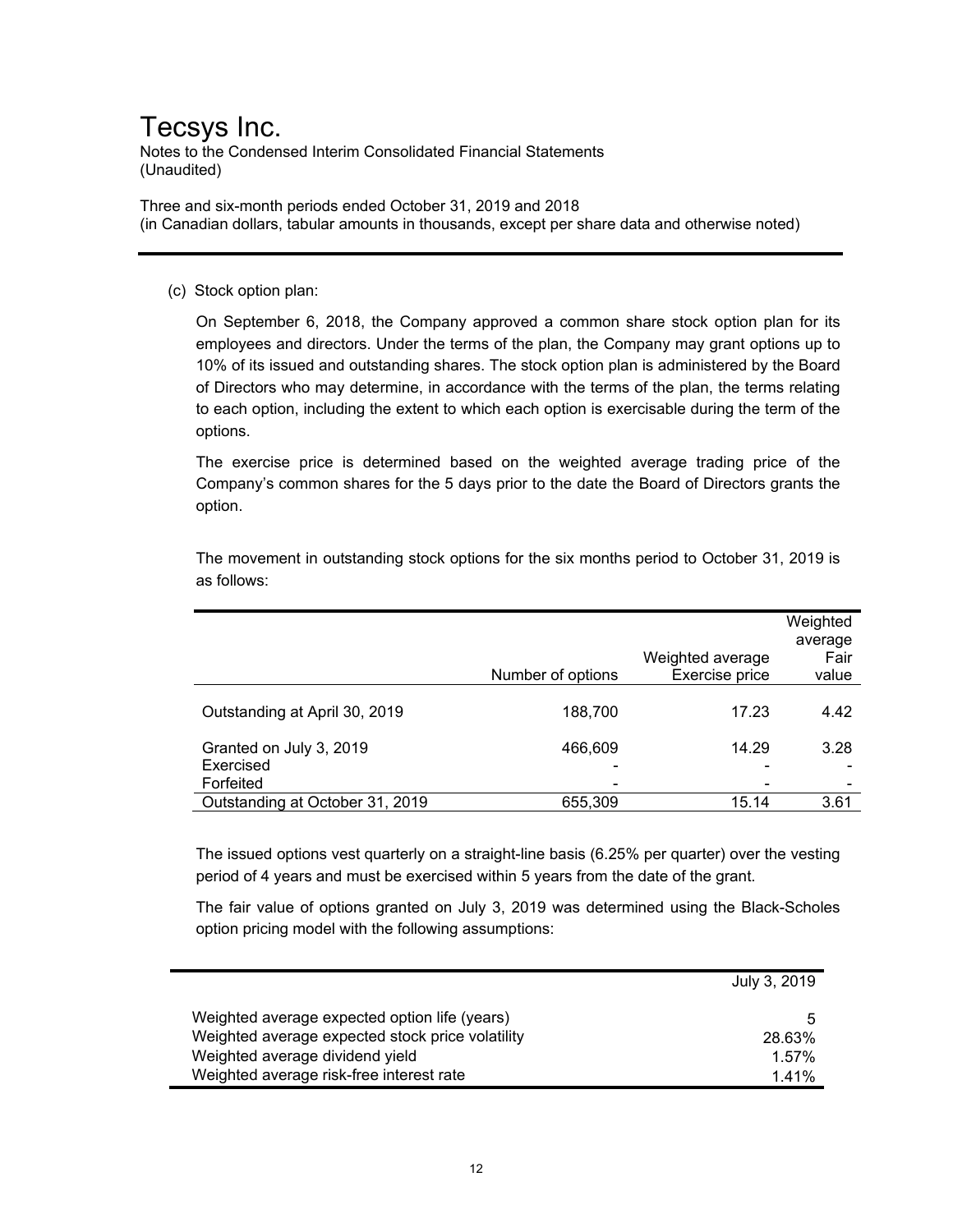Notes to the Condensed Interim Consolidated Financial Statements (Unaudited)

Three and six-month periods ended October 31, 2019 and 2018 (in Canadian dollars, tabular amounts in thousands, except per share data and otherwise noted)

For the three and six-month periods ended October 31, 2019, the Company recognized stock-based compensation expense of \$0.3 million and \$0.5 million respectively (\$0.1 million for both comparative periods of fiscal 2019).

As at October 31, 2019, the remaining contractual life in years of the granted 188,700 options on September 6, 2018 is 3.85 years with 47,175 options currently exercisable.

As at October 31, 2019, the remaining contractual life in years of the granted 466,609 options on July 3, 2019 is 4.67 years with 29,163 options currently exercisable.

### **5. Right-of-use assets:**

The following table presents the right-of-use assets:

|                                                                                      | <b>Offices</b>   | Data<br>Centers | Vehicles<br>and<br>equipment | Total                    |
|--------------------------------------------------------------------------------------|------------------|-----------------|------------------------------|--------------------------|
| Balance, May 1, 2019 (note 3)<br>Depreciation<br>Effect of foreign currency exchange | \$7,845<br>(235) | \$389<br>(168)  | \$184<br>(111)               | \$8,418<br>(514)<br>(12) |
|                                                                                      |                  |                 |                              | \$7,892                  |
| differences<br>Balance, October 31, 2019                                             | (3)<br>\$7,607   | 7<br>\$214      |                              | (2)<br>\$71              |

### **6. Banking Facilities and Long-term debt:**

On January 30, 2019, the Company entered into a Credit Agreement. The Credit Agreement includes a Term Facility of up to \$12,000,000 and a Revolving Facility of \$5,000,000. The Term Facility was used for the purchase of PCSYS and for general corporate purposes. The Revolving Facility is for general corporate purposes. On January 30, 2019, the Company borrowed \$12,000,000 under the Term Facility (the Term Loan). The Revolving Facility remains undrawn as of October 31, 2019.

Canadian Dollar borrowings under the Credit Agreement are made in the form of Prime Rate Loans (bearing interest at prime plus 0.75%-1.75% per annum) or Banker's Acceptances (bearing interest at base plus 1.75% - 2.75% per annum). The Company may repay outstanding amounts under the Credit Agreement at any time.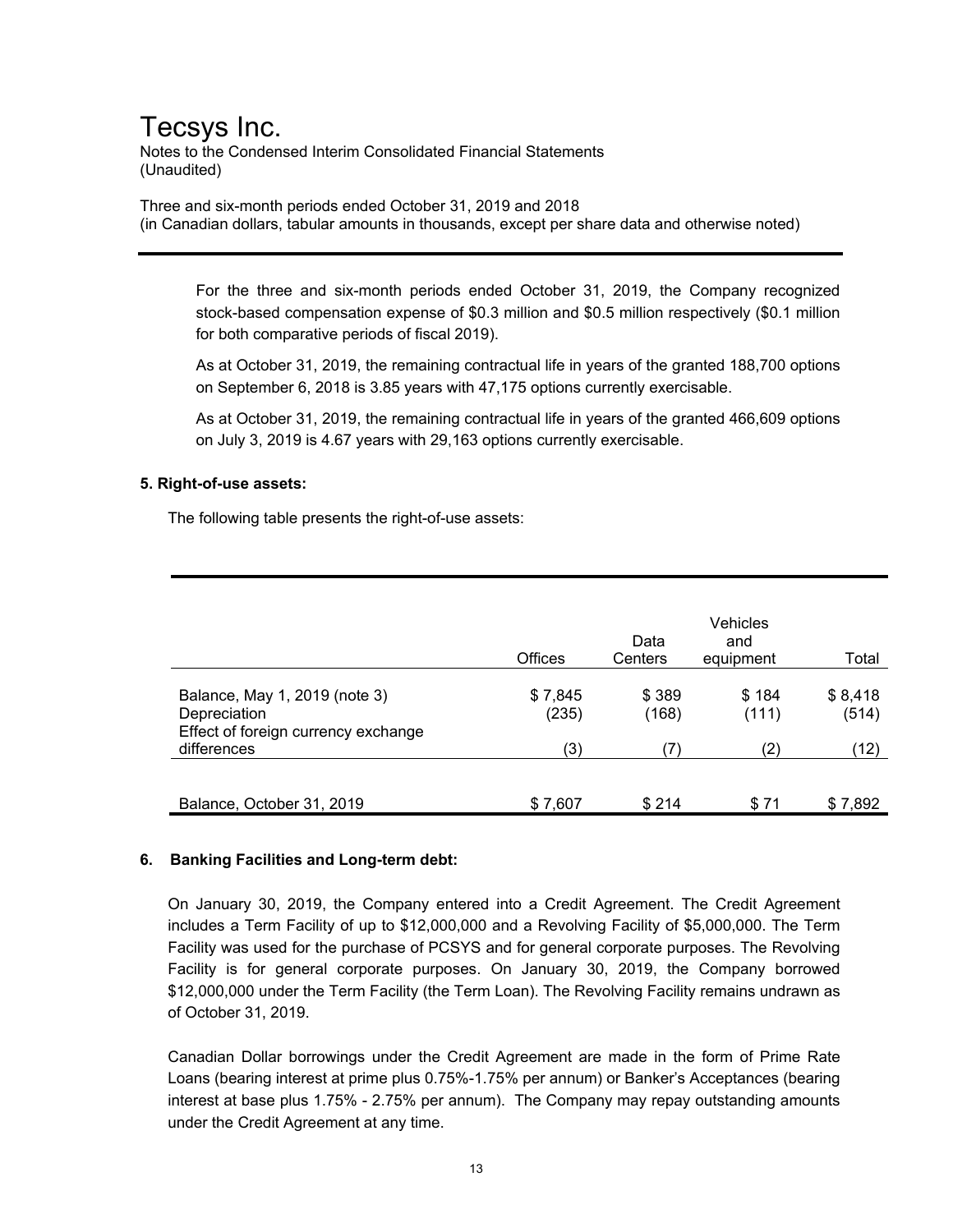Notes to the Condensed Interim Consolidated Financial Statements (Unaudited)

Three and six-month periods ended October 31, 2019 and 2018 (in Canadian dollars, tabular amounts in thousands, except per share data and otherwise noted)

 Security under the credit agreement consists of a first-ranking movable hypothec on the Company's corporeal and incorporeal, present and future movable property.

The term loan is payable in quarterly installments of 1.875% of the amount borrowed, starting April 30, 2019 through January 31, 2020; then 2.5% of the amount borrowed becomes payable quarterly thereafter until January 2024, with the balance payable on that same date.

|                                                                                                                  | October 31, 2019 April 30, 2019 |             |
|------------------------------------------------------------------------------------------------------------------|---------------------------------|-------------|
| Term Loan, secured by a hypothec on movable properties                                                           | \$11,325                        | \$11,775    |
| Government funded debt, with no interest or security,<br>payable over various installments, maturing in November |                                 |             |
| 2020                                                                                                             | 51                              | 74          |
|                                                                                                                  | \$.<br>11,376                   | S<br>11,849 |
| Current portion                                                                                                  | (1, 172)                        | (1,022)     |
| Long-term debt                                                                                                   | 10,204                          | 10,827      |

### **7. Lease obligations**

The Company's leases are for office space, data centers, vehicles and equipment. Most of these leases do not contain renewal options. The range of renewal options for those that have such options are between 5 to 10 years. The Company has included renewal options in the measurement of lease obligations when it is reasonably certain to exercise the renewal option.

The following table presents lease obligations for the Company as at October 31, 2019:

|                         | 2019      |
|-------------------------|-----------|
| Current                 | \$<br>925 |
| Non-current             | 8,788     |
| Total lease obligations | \$9,713   |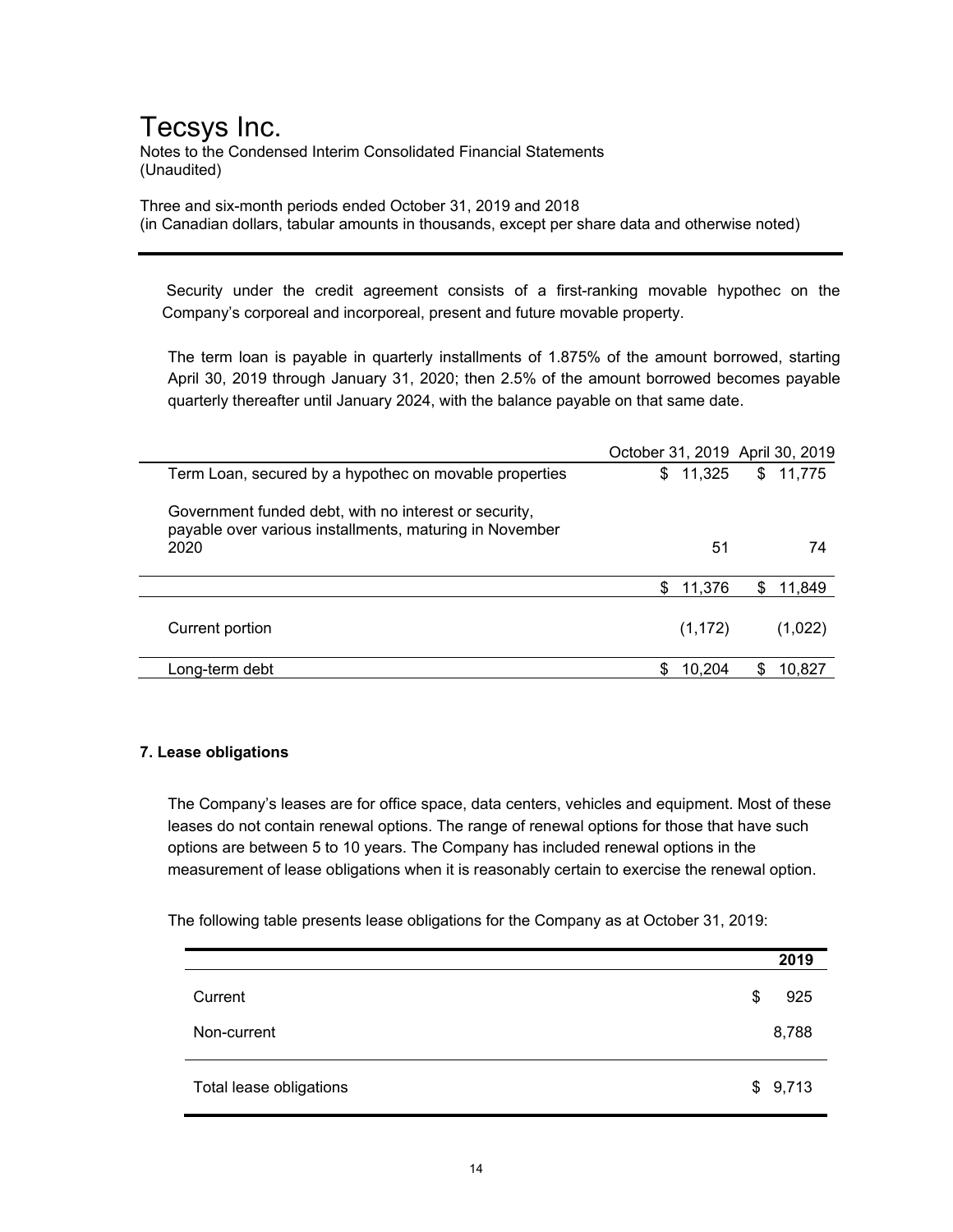Notes to the Condensed Interim Consolidated Financial Statements (Unaudited)

Three and six-month periods ended October 31, 2019 and 2018 (in Canadian dollars, tabular amounts in thousands, except per share data and otherwise noted)

The following table presents the contractual undiscounted cash flows for lease obligations as at October 31, 2019:

| Less than one year<br>One to five years<br>More than five years | S | 1.185<br>4.977<br>5.816 |
|-----------------------------------------------------------------|---|-------------------------|
| Total undiscounted lease obligations                            |   | \$11,978                |

Interest expense on lease obligations for the three and six-months period ended October 31, 2019 was \$94,000 and \$189,000 respectively. The expense relating to variable lease payments not included in the measurement of lease obligations for the three and six-months periods ended October 31, 2019 was \$262,000 and \$536,000, respectively. This consists of variable lease payments for operating costs, property taxes and insurance. Expenses relating to short-term leases for the three and six-months periods ended October 31, 2019 were \$338,000 and \$979,000, respectively. Expenses relating to leases of low value assets for the three and sixmonths periods ended October 31, 2019 were \$48,000 and \$100,000 respectively. Total cash outflow for leases for the three and six-months periods ended October 31, 2019 was \$336,000 and \$673,000 respectively, including \$243,000 and \$485,000 of principal payments on lease obligations respectively.

### **8. Cost of revenue:**

Services cost is broken down as follows:

|                                   | Three       | Three       | Six           | Six         |
|-----------------------------------|-------------|-------------|---------------|-------------|
|                                   | Months      | Months      | <b>Months</b> | Months      |
|                                   | Ended       | Ended       | Ended         | Ended       |
|                                   | October 31, | October 31, | October 31,   | October 31, |
|                                   | 2019        | 2018        | 2019          | 2018        |
|                                   |             |             |               |             |
| Gross expenses                    | \$9,826     | \$7,228     | \$19,297      | \$14,705    |
| Amortization of intangible assets | 156         |             | 312           |             |
| E-business tax credits            | (282)       | (523)       | (784          | (1,020)     |
|                                   | \$9,700     | \$6,705     | \$18,825      | \$13,685    |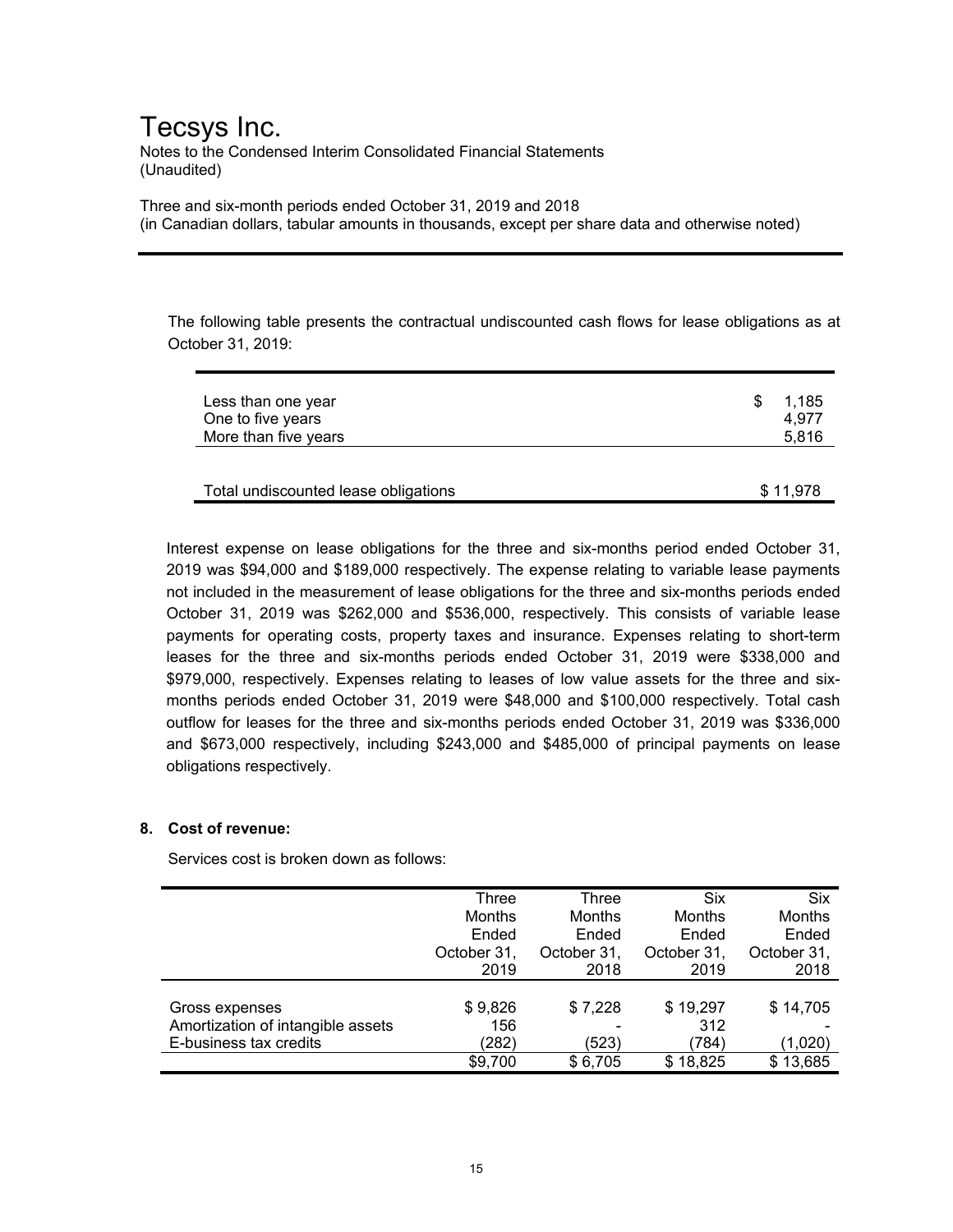Notes to the Condensed Interim Consolidated Financial Statements (Unaudited)

Three and six-month periods ended October 31, 2019 and 2018 (in Canadian dollars, tabular amounts in thousands, except per share data and otherwise noted)

### **9. Restructuring costs:**

For the three and six-month periods ended October 31, 2019, the Company recognized restructuring costs of nil and \$0.4 million respectively (nil for both comparative periods of fiscal 2019). These costs are related to acquisition integration, primarily for severance.

### **10. Net finance costs (income):**

|                                                                                       | Three<br><b>Months</b><br>Ended<br>October 31,<br>2019 | Three<br><b>Months</b><br>Ended<br>October 31.<br>2018 | <b>Six</b><br><b>Months</b><br>Ended<br>October 31,<br>2019 | <b>Six</b><br><b>Months</b><br>Ended<br>October 31,<br>2018 |
|---------------------------------------------------------------------------------------|--------------------------------------------------------|--------------------------------------------------------|-------------------------------------------------------------|-------------------------------------------------------------|
|                                                                                       |                                                        |                                                        |                                                             |                                                             |
| Foreign exchange loss<br>Interest (income) expense on<br>loans payable, bank deposits | 12                                                     | 15                                                     | 180                                                         | 4                                                           |
| and other                                                                             | 178                                                    | (64)                                                   | 336                                                         | (145)                                                       |
| Interest expense - IFRS 16                                                            | 93                                                     |                                                        | 188                                                         |                                                             |
| Net finance costs (income)<br>recognized in profit or loss                            | \$283                                                  | \$ (49)                                                | \$704                                                       | \$(141)                                                     |

### **11. Derivative instruments and risk management:**

The Company is exposed to currency risk as a certain portion of the Company's revenues and expenses are incurred in U.S. dollars resulting in U.S. dollar denominated accounts receivable and accounts payable and accrued liabilities. In addition, certain of the Company's cash and cash equivalents are denominated in U.S. dollars. These balances are therefore subject to gains or losses due to fluctuations in that currency. The Company may enter into foreign exchange contracts in order to (a) offset the impact of the fluctuation of the U.S. dollar on its U.S. net monetary assets and (b) hedge highly probable future revenue denominated in U.S. dollars. The Company uses derivative financial instruments only for risk management purposes, not for generating trading profits. As such, any change in cash flows associated with derivative instruments is expected to be offset by changes in cash flows related to the net monetary position in the foreign currency and the recognition of highly probable future U.S. denominated revenue and related accounts receivable.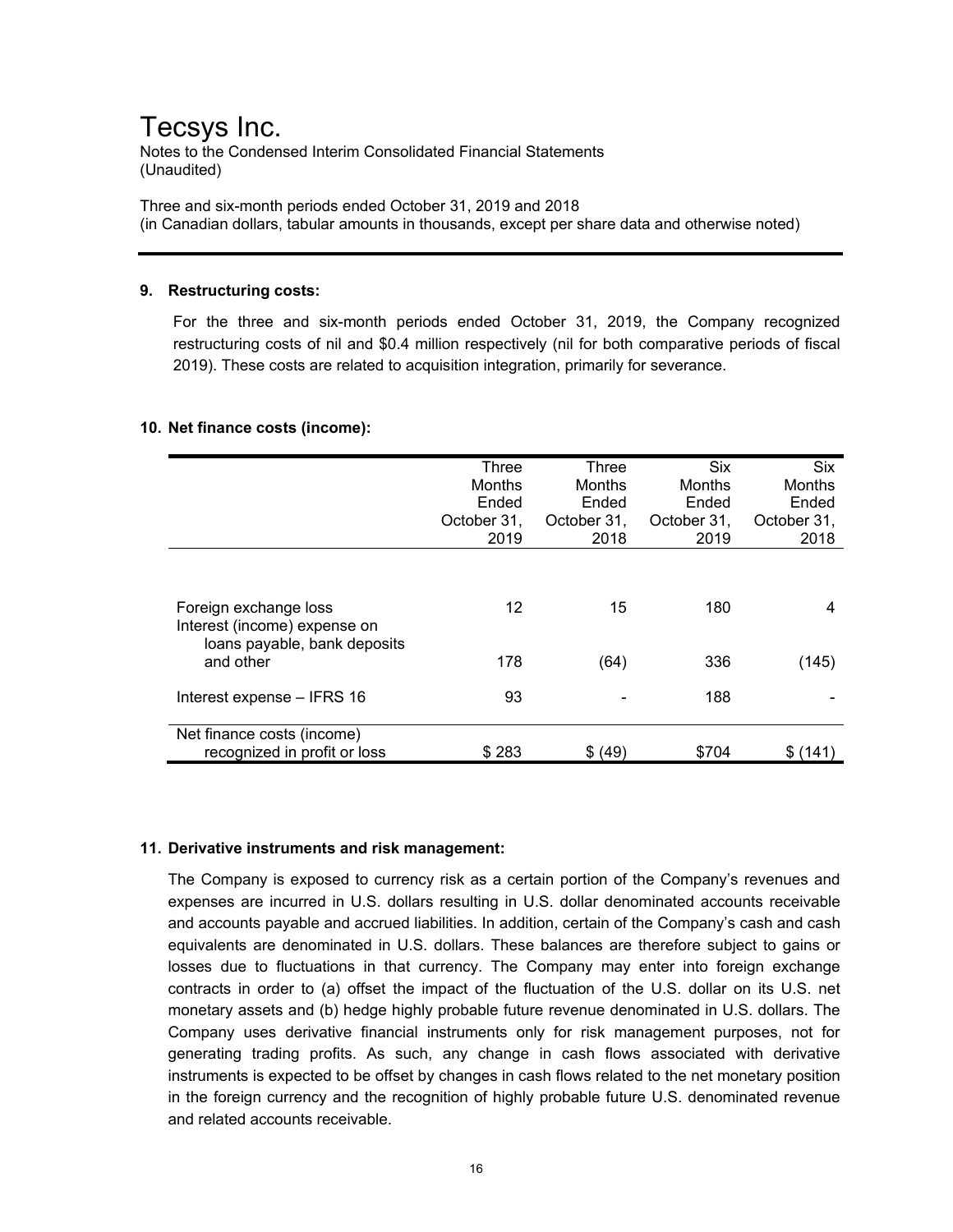Notes to the Condensed Interim Consolidated Financial Statements (Unaudited)

Three and six-month periods ended October 31, 2019 and 2018 (in Canadian dollars, tabular amounts in thousands, except per share data and otherwise noted)

### Non-hedge designated derivative instruments

On October 31, 2019, the Company held four outstanding foreign exchange contracts with various maturities to January 30, 2020 to sell US\$3,050,000 into Canadian dollars at a rate of CA\$1.319 to yield CA\$4,023,000. On October 31, 2019, the Company had recorded an unrealized exchange loss of \$1,000, included in accounts payable and accrued liabilities and an unrealized gain of \$8,000, representing the change in fair value of these outstanding contracts since inception and their initial measurement.

On October 31, 2018, the Company held outstanding foreign exchange contracts with various maturities to December 31, 2018 to sell US\$2,100,000 into Canadian dollars at a rate of CA\$1.3009 to yield CA\$2,732,000. On October 31, 2018, the Company had recorded an unrealized exchange loss of \$30,000 included in accounts payable and accrued liabilities representing the change in fair value of these contracts since inception.

### Revenue hedge designated derivative instruments

On October 31, 2019, the Company held nine outstanding foreign exchange contracts with various maturities to July 31, 2020 to sell US\$12,000,000 into Canadian dollars at rates averaging CA\$1.31760 to yield CA\$15,811,200. Of the outstanding US\$12,000,000 hedge designated foreign exchange contracts, US\$8,000,000 pertains to highly probable future revenue denominated in U.S. dollars expected over the next six-month period while US\$4,000,000 relates to realized U.S. dollar denominated revenue. On October 31, 2019, the Company had recorded an overall unrealized loss of \$54,000 included in accounts payable and accrued liabilities and an unrealized gain of \$63,000 representing the change in fair value of these outstanding contracts since inception.

On October 31, 2018, the Company held outstanding foreign exchange contracts with various maturities to sell US\$12,300,000 into Canadian dollars at rates averaging CA\$1.2611 to yield CA\$15,512,000. Of the outstanding US\$12,300,000 hedge designated foreign exchange contracts, US\$8,000,000 pertains to highly probable future revenue denominated in U.S. dollars expected over the next five months while US\$4,300,000 relates to realized U.S. dollar denominated revenue. On October 31, 2018, the Company had recorded an overall unrealized loss of \$265,000 representing the change in fair value of these outstanding contracts since inception. This loss was recorded in accounts payable and accrued liabilities in the consolidated statement of financial position.

The following table represents the movement in accumulated other comprehensive income (loss) from derivatives designated as hedges.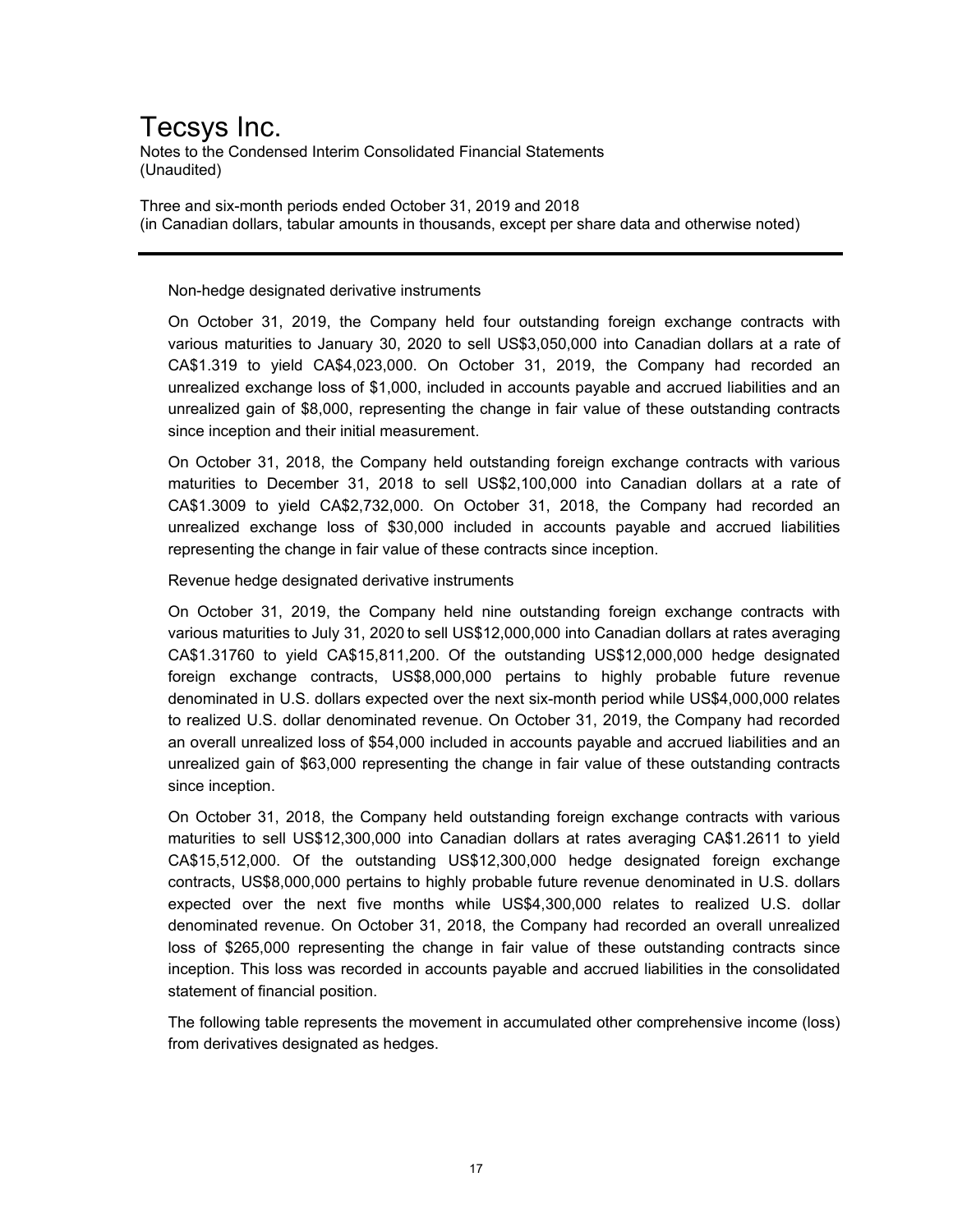Notes to the Condensed Interim Consolidated Financial Statements (Unaudited)

Three and six-month periods ended October 31, 2019 and 2018 (in Canadian dollars, tabular amounts in thousands, except per share data and otherwise noted)

|                                                                                                                       | <b>Three Months</b><br><b>Ended October</b><br>31, 2019 | <b>Three Months</b><br><b>Ended October</b><br>31, 2018 | <b>Six Months</b><br><b>Ended October</b><br>31, 2019 | <b>Six Months</b><br><b>Ended October</b><br>31, 2018 |
|-----------------------------------------------------------------------------------------------------------------------|---------------------------------------------------------|---------------------------------------------------------|-------------------------------------------------------|-------------------------------------------------------|
| Accumulated other<br>comprehensive income (loss)<br>at the beginning of the fiscal<br>period                          | \$9                                                     | \$ (63)                                                 | \$(127)                                               | \$(113)                                               |
| Net (loss) gain on derivatives<br>designated as cash flow<br>hedges                                                   | (22)                                                    | (173)                                                   | 146                                                   | (403)                                                 |
| Amounts reclassified from<br>accumulated other<br>comprehensive income (loss)<br>to net earnings, and included<br>in: |                                                         |                                                         |                                                       |                                                       |
| Revenue decrease                                                                                                      | 3                                                       | 103                                                     | 42                                                    | 318                                                   |
| Exchange loss (gain) in net<br>finance costs                                                                          | 1                                                       | 26                                                      | (70)                                                  | 91                                                    |
| Effective portion of changes in<br>fair value on designated<br>revenue hedges                                         | \$(18)                                                  | \$ (44)                                                 | \$118                                                 | \$6                                                   |
| Accumulated other<br>comprehensive loss from cash<br>flow hedges                                                      | \$ (9)                                                  | \$(107)                                                 | \$ (9)                                                | \$(107)                                               |

As at October 31, 2019, all of the net loss presented in accumulated other comprehensive loss from cash flow hedges is expected to be classified to net profit within the next five months.

The fair value of derivative financial instruments is based on forward rates considering the market price, rate of interest and volatility and takes into account the credit risk of the financial instrument. The fair value hierarchy related to the outstanding foreign exchange contracts is categorized as level 2.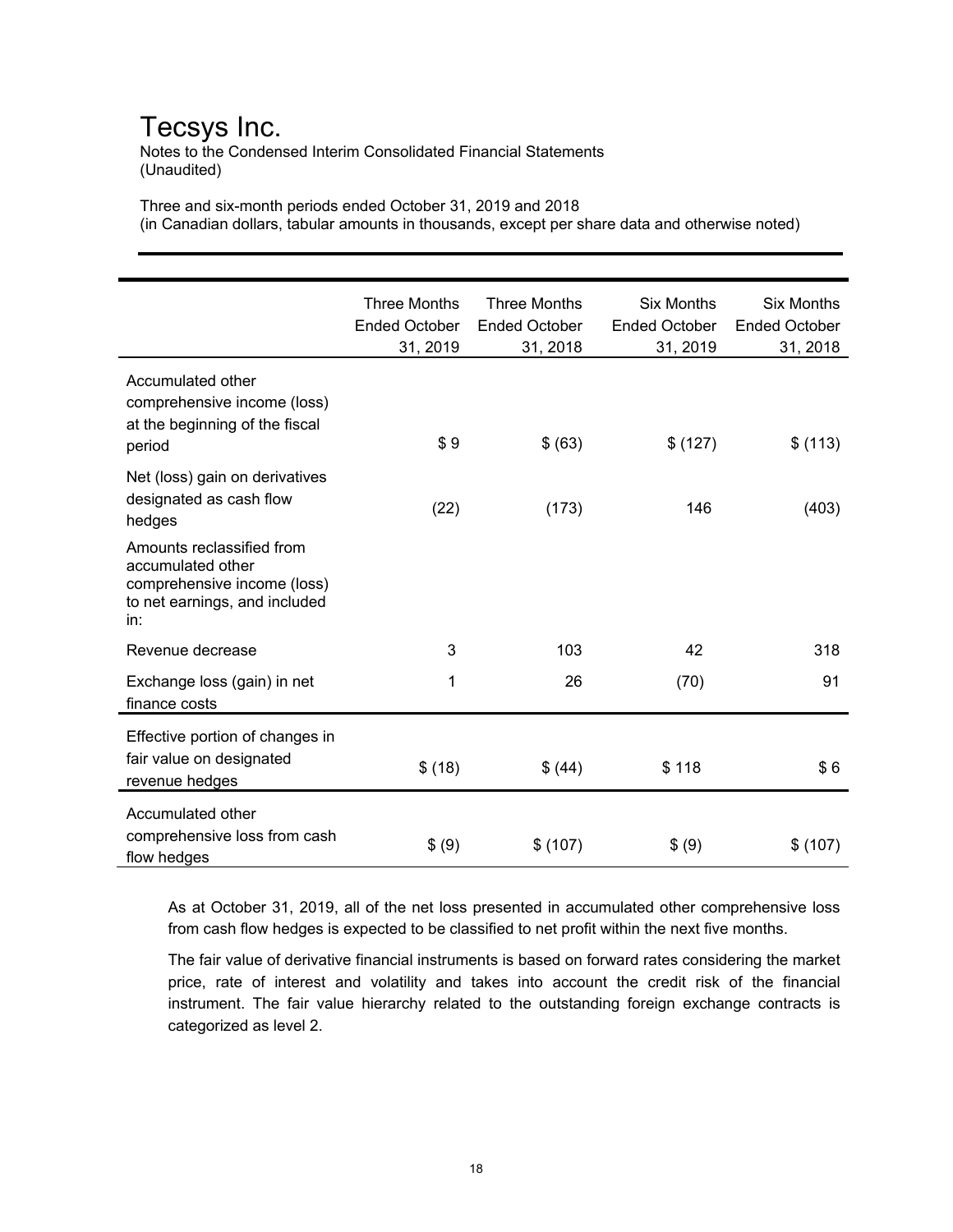Notes to the Condensed Interim Consolidated Financial Statements (Unaudited)

Three and six-month periods ended October 31, 2019 and 2018 (in Canadian dollars, tabular amounts in thousands, except per share data and otherwise noted)

### **12. Related party transactions:**

Key management includes the Board of Directors (executive and non-executive) and members of the Executive Committee that report directly to the President and Chief Executive Officer of the Company.

As at October 31, 2019, key management and their spouses control 30% (October 31, 2018 – 31.1%) of the issued common shares of the Company.

The compensation paid or payable to key management for employee services is as follows:

|                                  | Three       | Three       | <b>Six</b>  | <b>Six</b>  |
|----------------------------------|-------------|-------------|-------------|-------------|
|                                  | Months      | Months      | Months      | Months      |
|                                  | Ended       | Ended       | Ended       | Ended       |
|                                  | October 31, | October 31, | October 31, | October 31, |
|                                  | 2019        | 2018        | 2019        | 2018        |
| <b>Salaries</b>                  | \$1,330     | 999<br>S    | \$2,396     | \$1,775     |
| Other short-term benefits        | 45          | 40          | 111         | 97          |
| Payments to defined contribution |             |             |             |             |
| plans                            | 30          | 17          | 73          | 36          |
|                                  | \$1,405     | 1.056<br>S  | \$2,580     | \$1,908     |

Under the provisions of the share purchase plan for key management and other management employees, the Company provided interest-free loans of \$658,000 (fiscal 2019 - \$538,000) to key management and other management employees to facilitate their purchase of Company shares during the six months ended October 31, 2019. The outstanding loans as at October 31, 2019 amounted to \$705,000 (April 30, 2019 - \$241,000).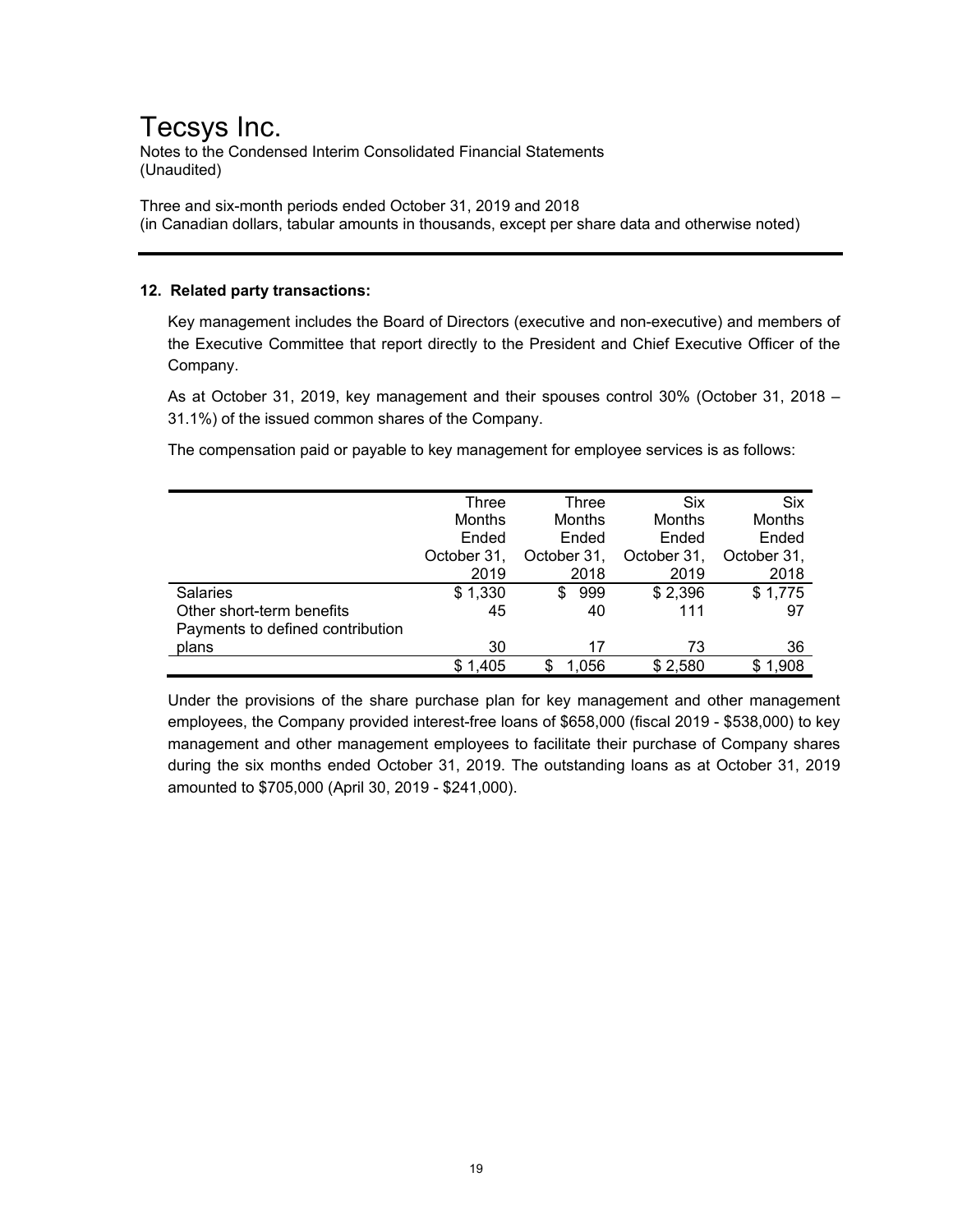Notes to the Condensed Interim Consolidated Financial Statements (Unaudited)

Three and six-month periods ended October 31, 2019 and 2018 (in Canadian dollars, tabular amounts in thousands, except per share data and otherwise noted)

### **13. Operating segments:**

Management has organized the Company under one reportable segment: the development and marketing of enterprise-wide distribution software and related services. Substantially all the Company's property and equipment, goodwill and other intangible assets are located in Canada and Denmark. At October 31, 2019, property and equipment, goodwill and intangible assets attributable to Denmark total \$14.3 million (April 30, 2019 - \$14.8 million). The Company's subsidiaries in the U.S. and the U.K. comprise sales and service operations offering implementation and maintenance services only.

Following is a summary of revenue by geographic location in which the Company's customers are located:

|                      | Three       | Three         | Six         | <b>Six</b>   |
|----------------------|-------------|---------------|-------------|--------------|
|                      | Months      | <b>Months</b> | Months      | Months       |
|                      | Ended       | Ended         | Ended       | Ended        |
|                      | October 31, | October 31,   | October 31, | October 31,  |
|                      | 2019        | 2018          | 2019        | 2018         |
|                      |             |               |             |              |
| Canada               | \$5,836     | 6,798<br>\$   | \$11,939    | 12,645<br>\$ |
| <b>United States</b> | 14,204      | 11,110        | 27,687      | 21,465       |
| Europe               | 5,363       | 276           | 9,798       | 356          |
| Other                | 605         |               | 834         |              |
|                      | \$26,008    | \$18,184      | \$50.258    | \$34,466     |

### **14. Subsequent events:**

On December 4, 2019, the Company's Board of Directors approved an increase of the quarterly dividend from \$0.055 per share to \$0.06 per share. The Company declared a dividend of \$0.06 per share, to be paid on January 10, 2020 to shareholders of record at the close of business on December 19, 2019.